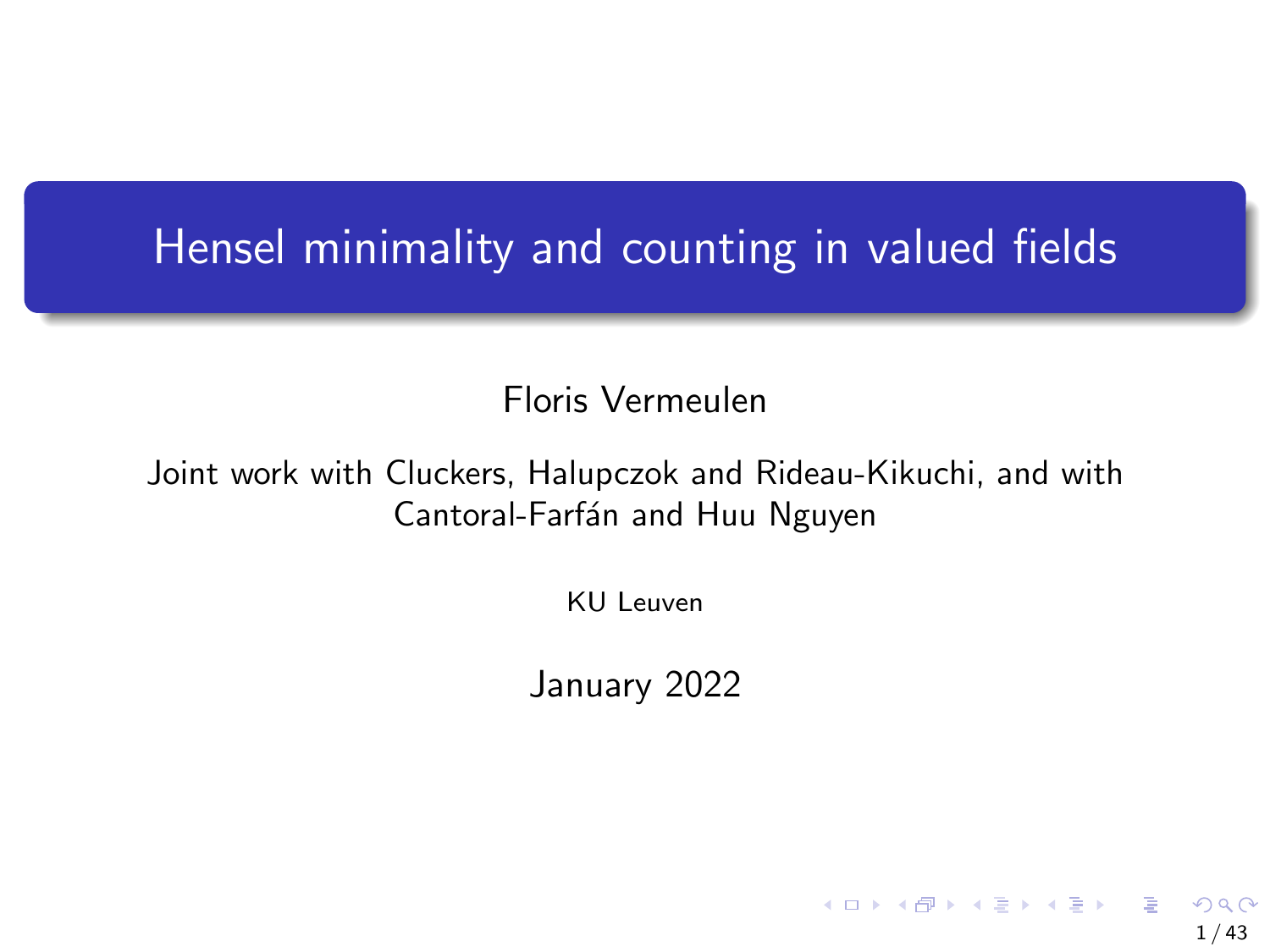

### [Hensel minimality](#page-15-0)





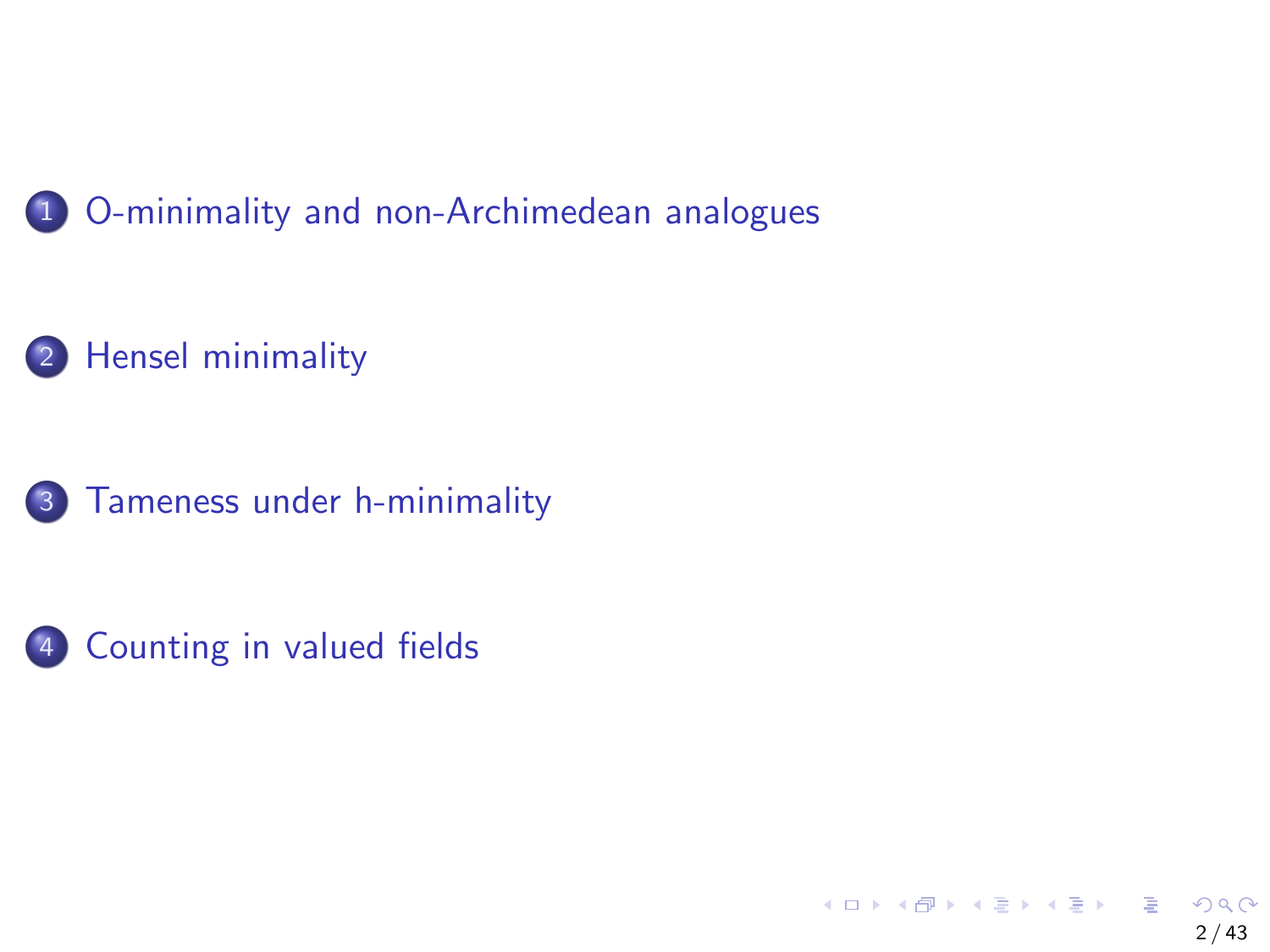# <span id="page-2-0"></span>[O-minimality and non-Archimedean analogues](#page-2-0)

3 / 43

 $298$ 

メロトメ 御 トメ 差 トメ 差 トー 差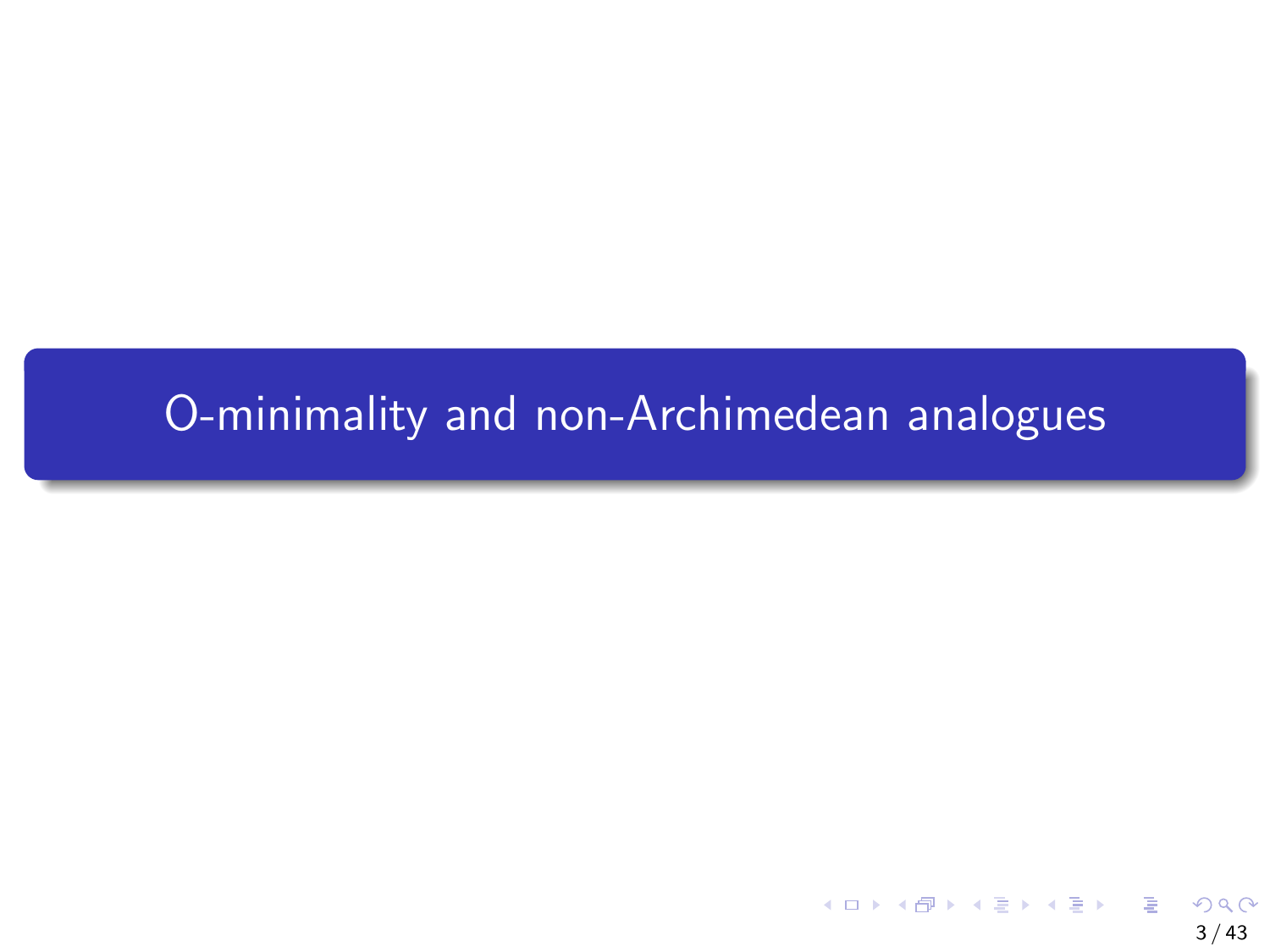An infinite structure  $(M, <, \ldots)$  is *o-minimal* if every definable set  $X \subset M$ is a boolean combination of points and intervals.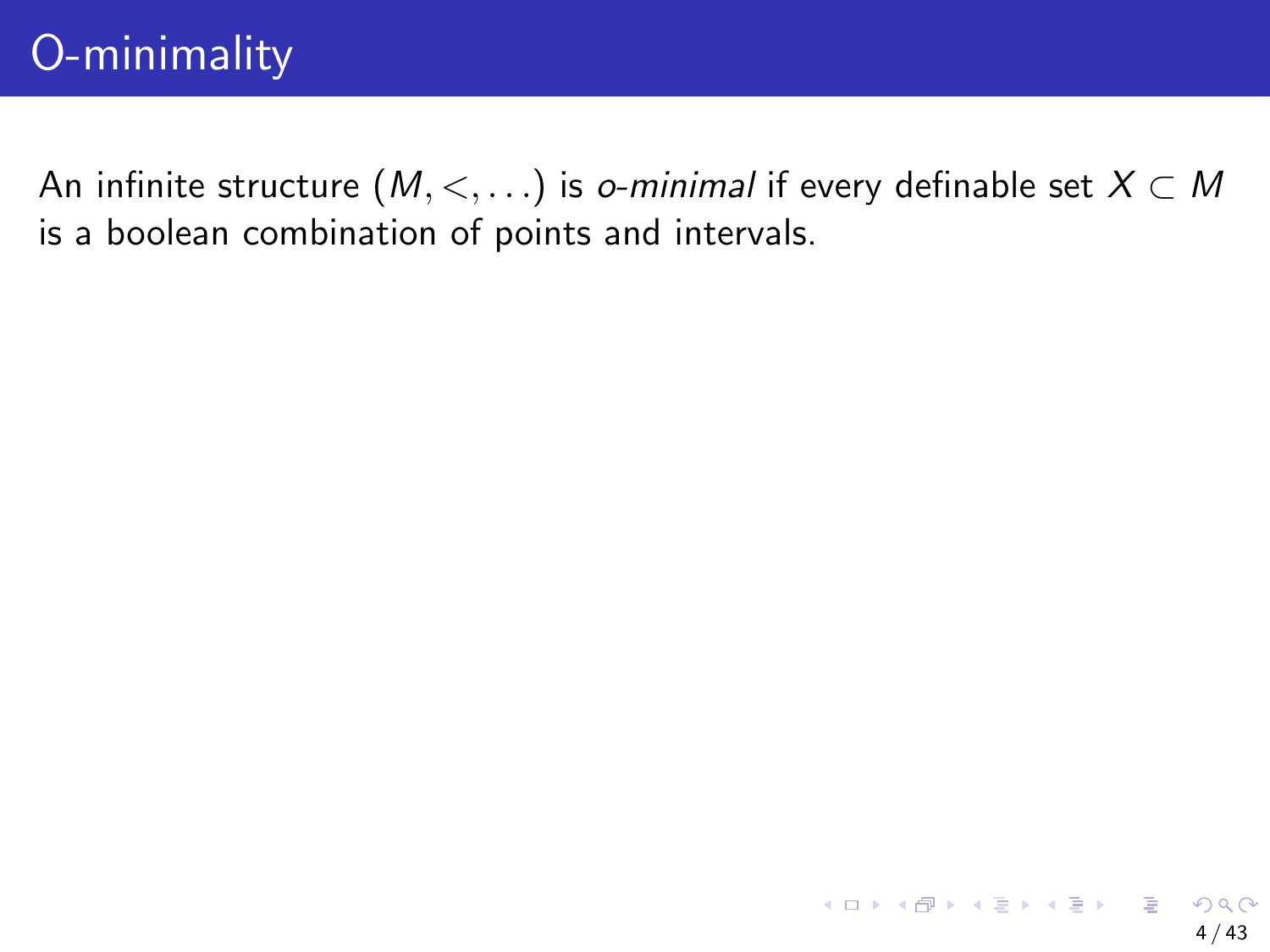An infinite structure  $(M, <, \ldots)$  is *o-minimal* if every definable set  $X \subset M$ is a boolean combination of points and intervals.

If the language L expands  $\mathcal{L}_{\text{orine}} = \{0, 1, +, \cdot, \cdot\}$  and M is an o-minimal ordered ring, then M is a real closed field.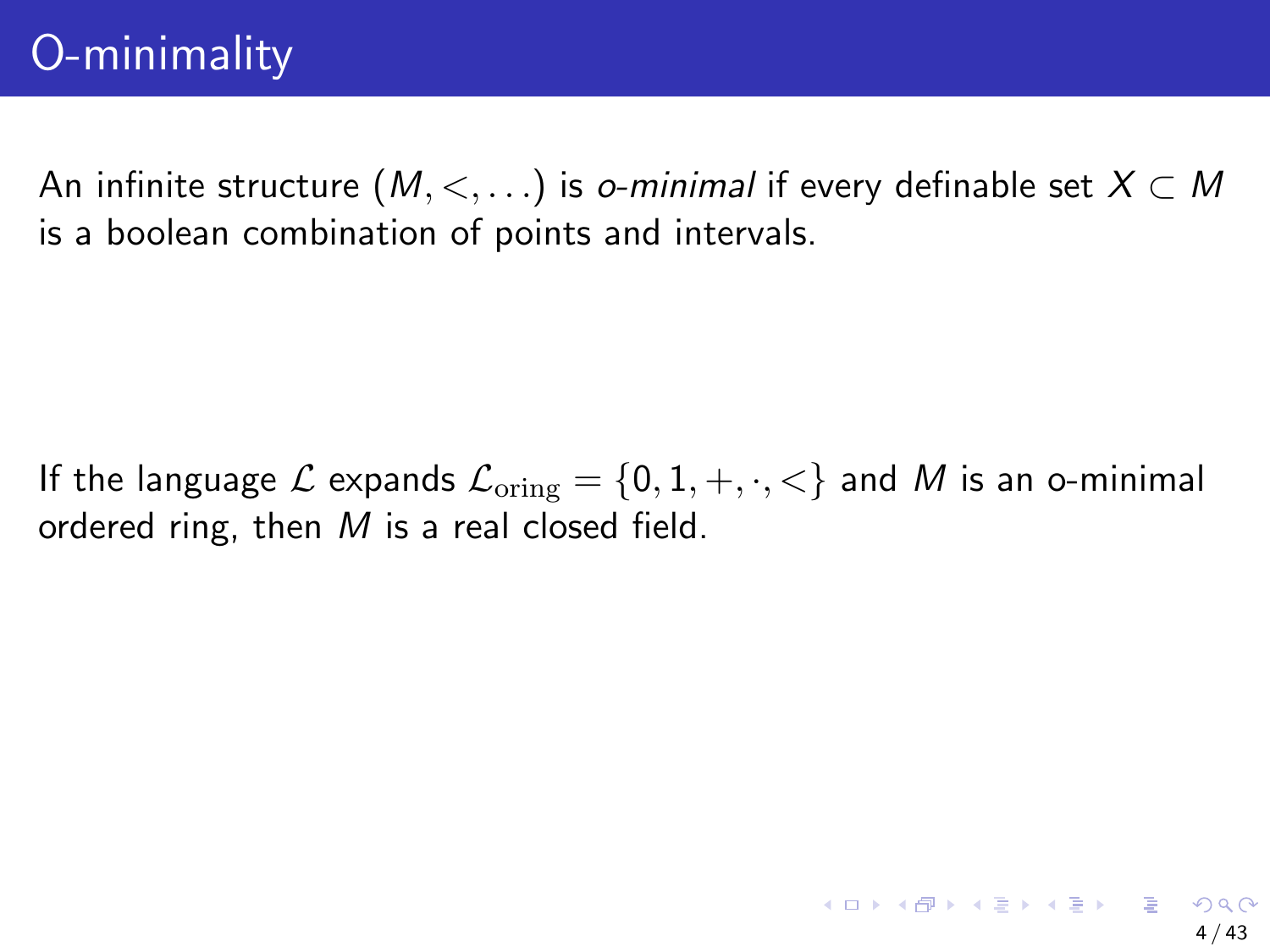# Consequences of o-minimality

Let  $R$  be an o-minimal field. O-minimality puts strong restrictions on definable sets.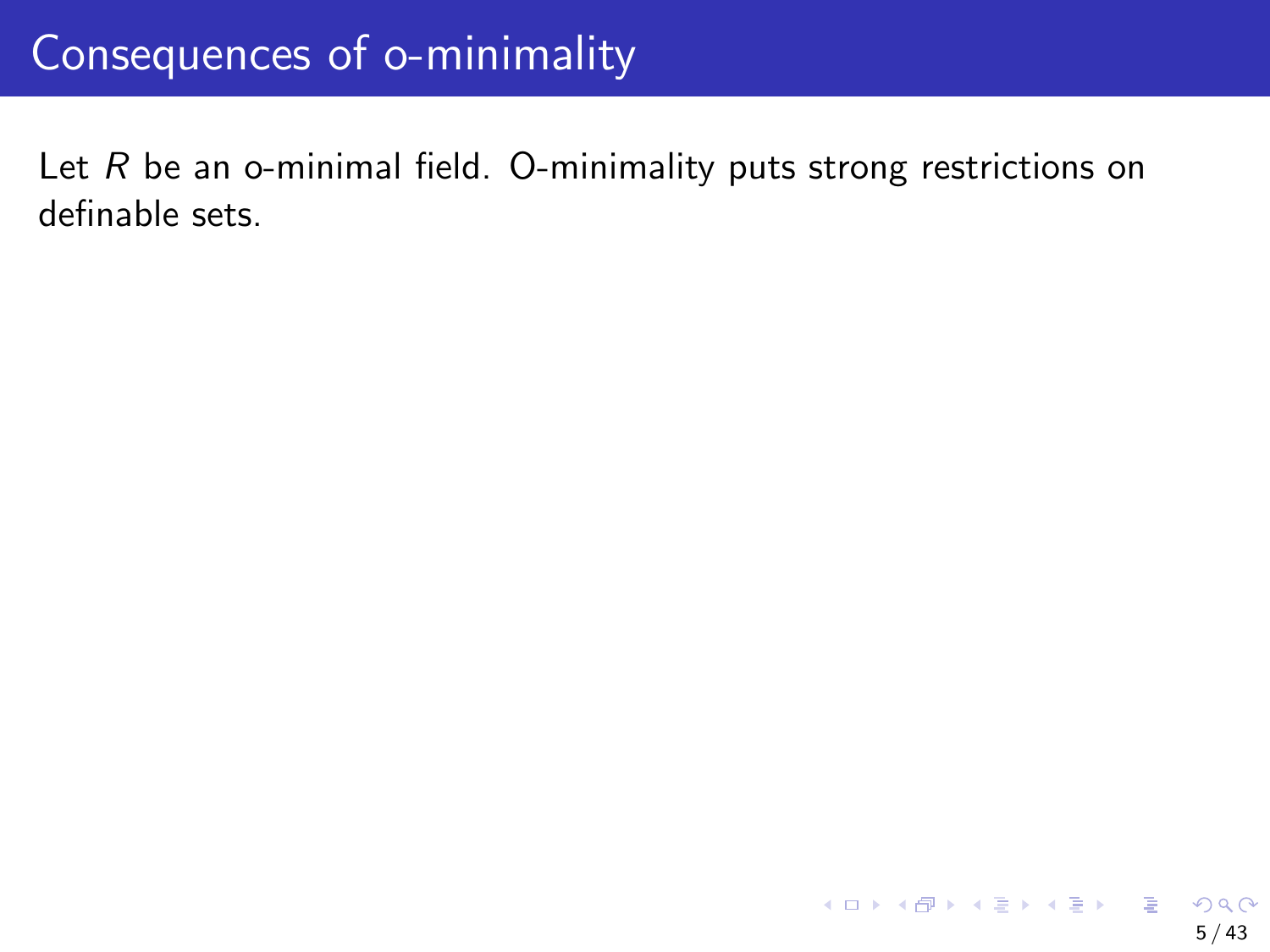# Consequences of o-minimality

Let  $R$  be an o-minimal field. O-minimality puts strong restrictions on definable sets.

**4** Monotonicity theorem.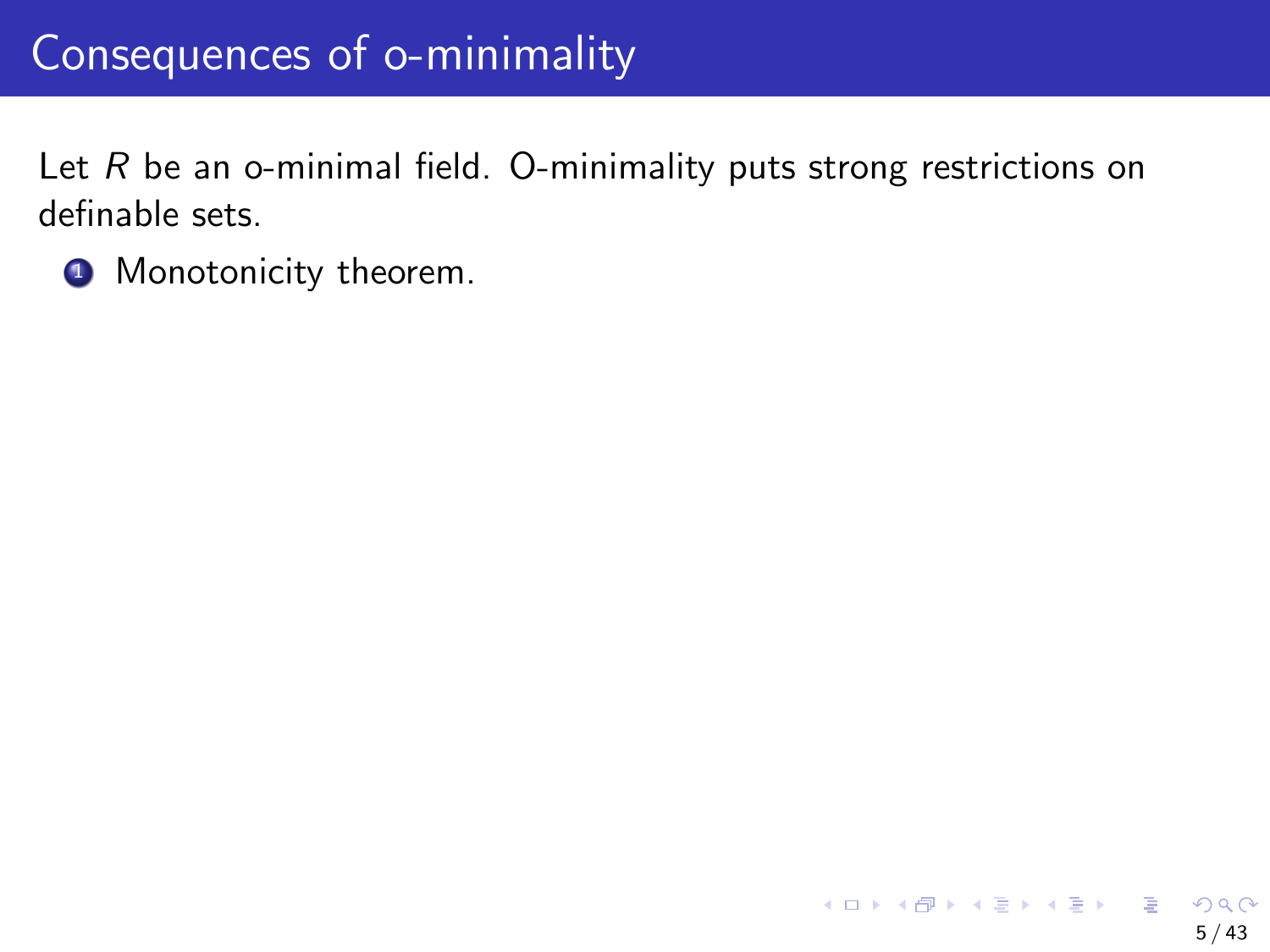Let  $R$  be an o-minimal field. O-minimality puts strong restrictions on definable sets.

- **1** Monotonicity theorem.
- <sup>2</sup> Differentiability and Taylor approximation.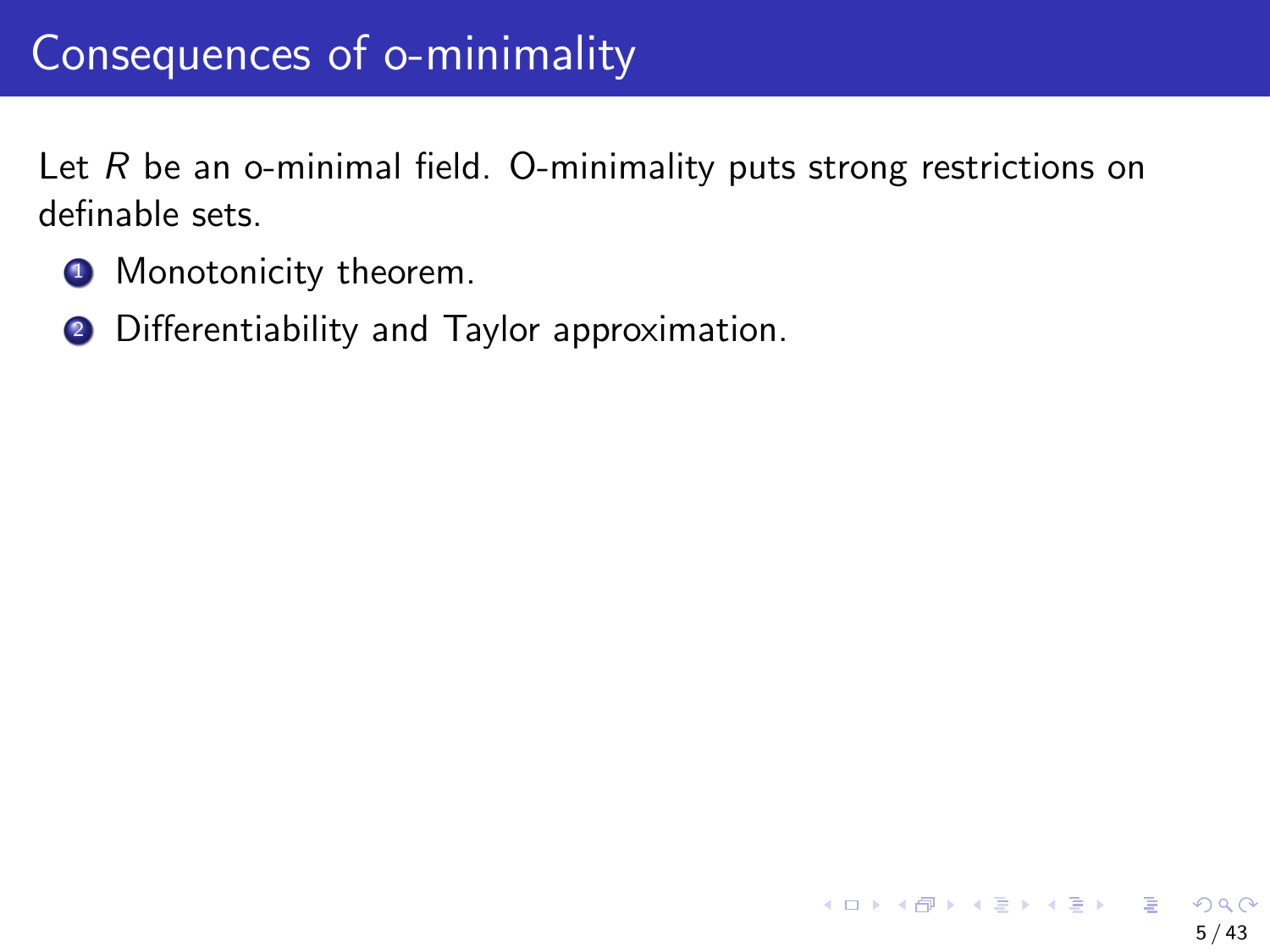Let  $R$  be an o-minimal field. O-minimality puts strong restrictions on definable sets.

- **1** Monotonicity theorem.
- <sup>2</sup> Differentiability and Taylor approximation.
- <sup>3</sup> Cell decomposition.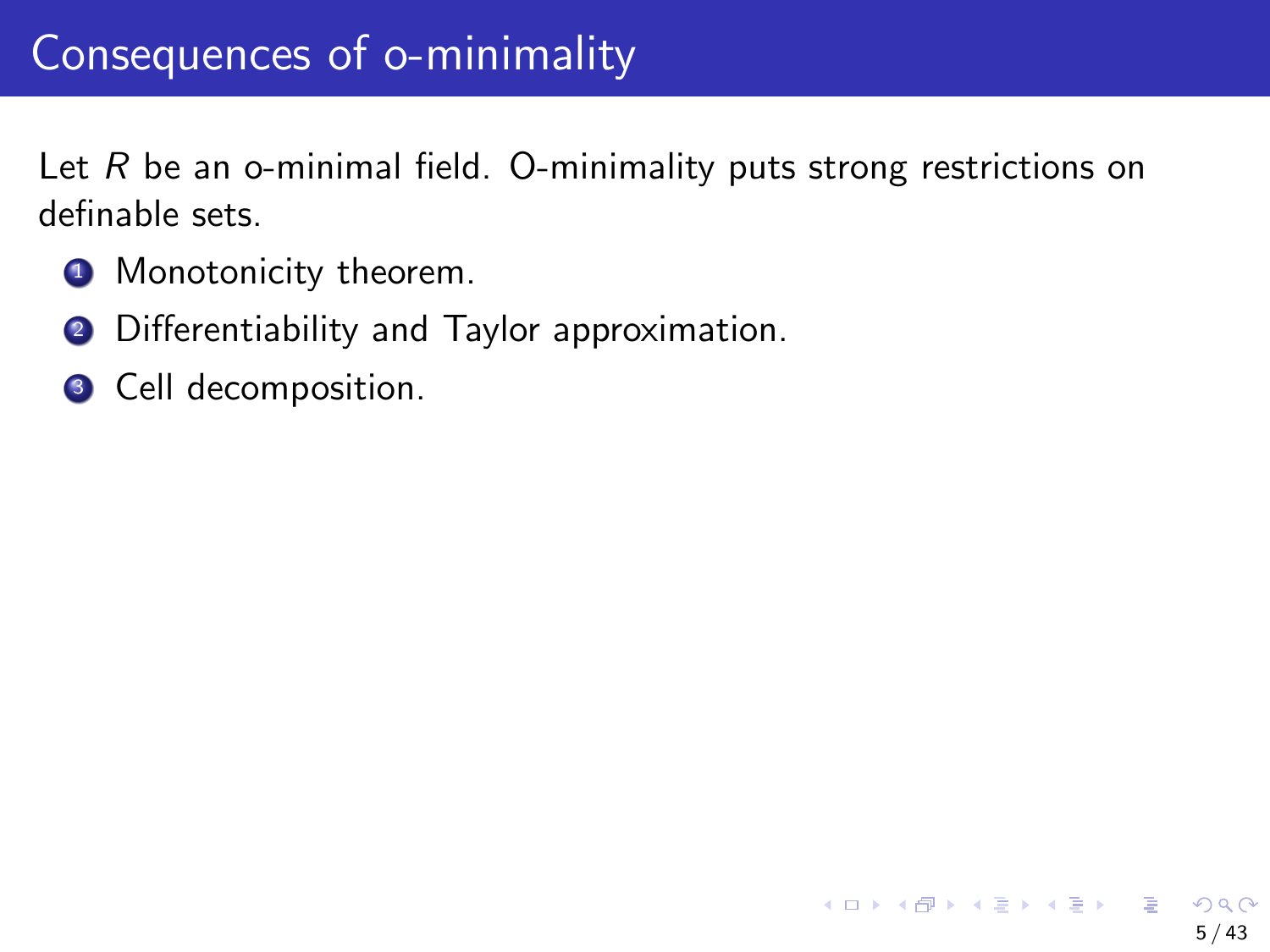Let  $R$  be an o-minimal field. O-minimality puts strong restrictions on definable sets.

5 / 43

イロト 不優 トメ 差 トメ 差 トー 差

- **1** Monotonicity theorem.
- **2** Differentiability and Taylor approximation.
- <sup>3</sup> Cell decomposition.
- **4** Dimension theory.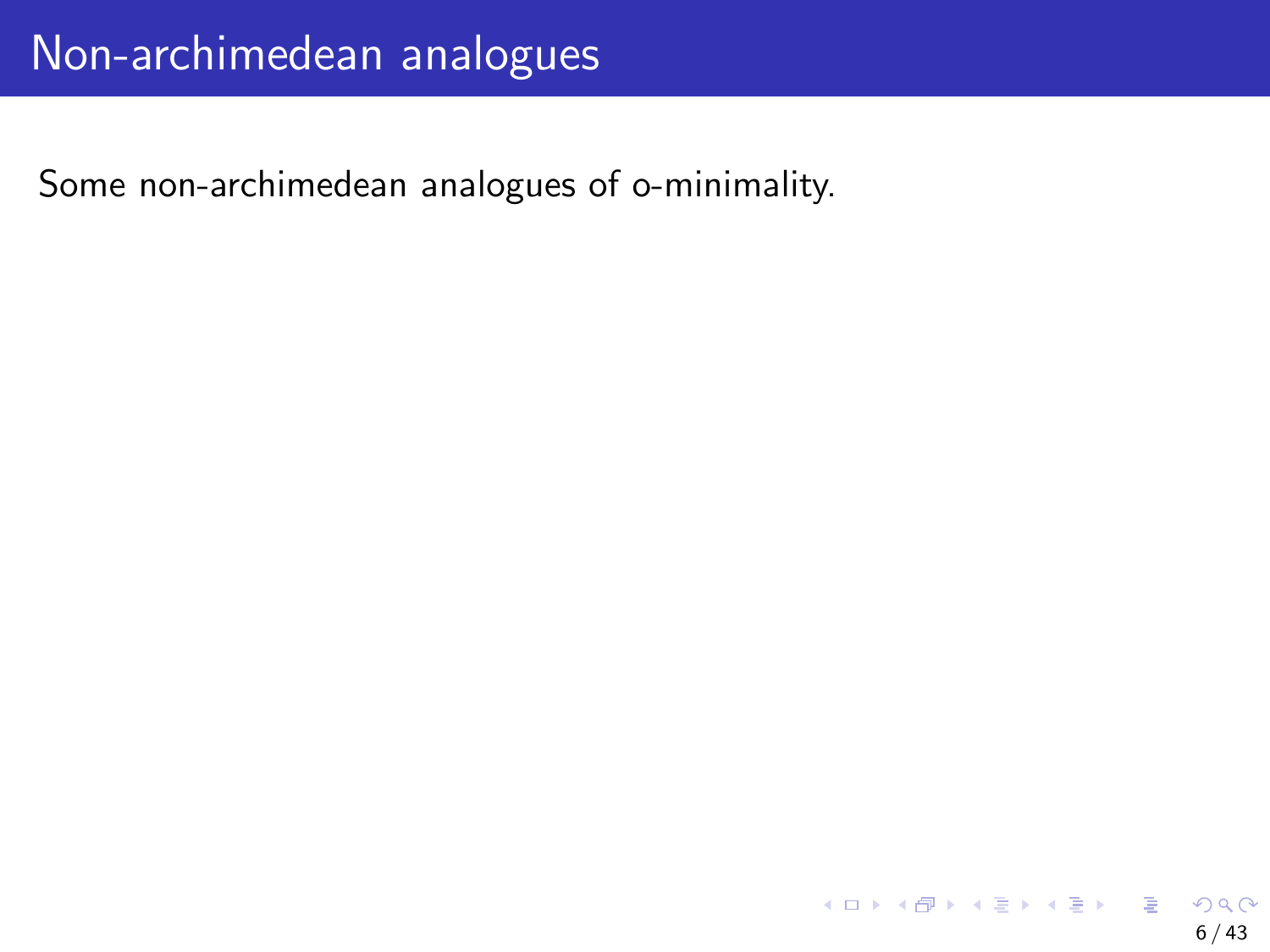**Q** C-minimality (Macpherson–Steinhorn).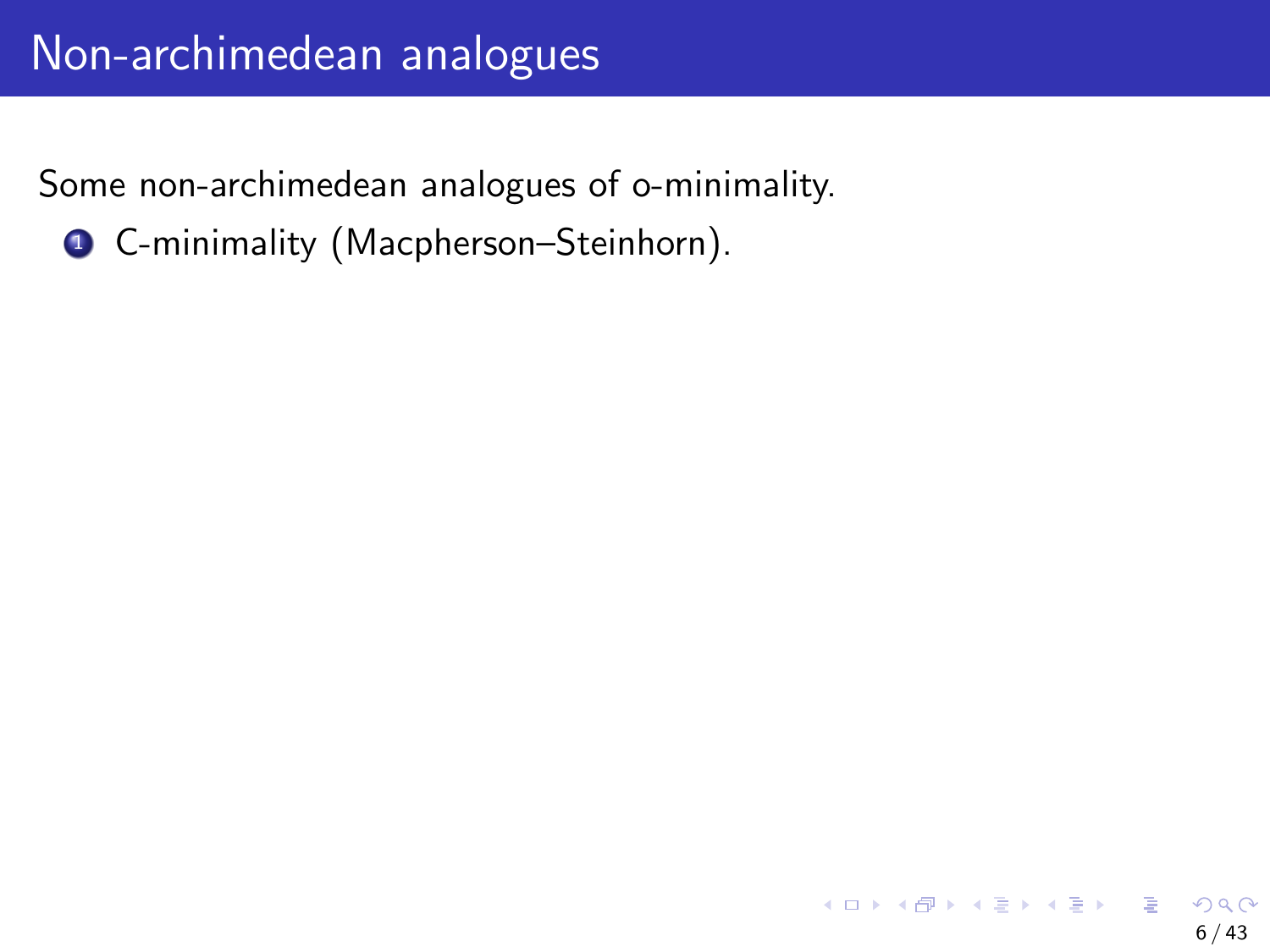- **1 C-minimality (Macpherson–Steinhorn).**
- <sup>2</sup> P-minimality (Haskell–Macpherson).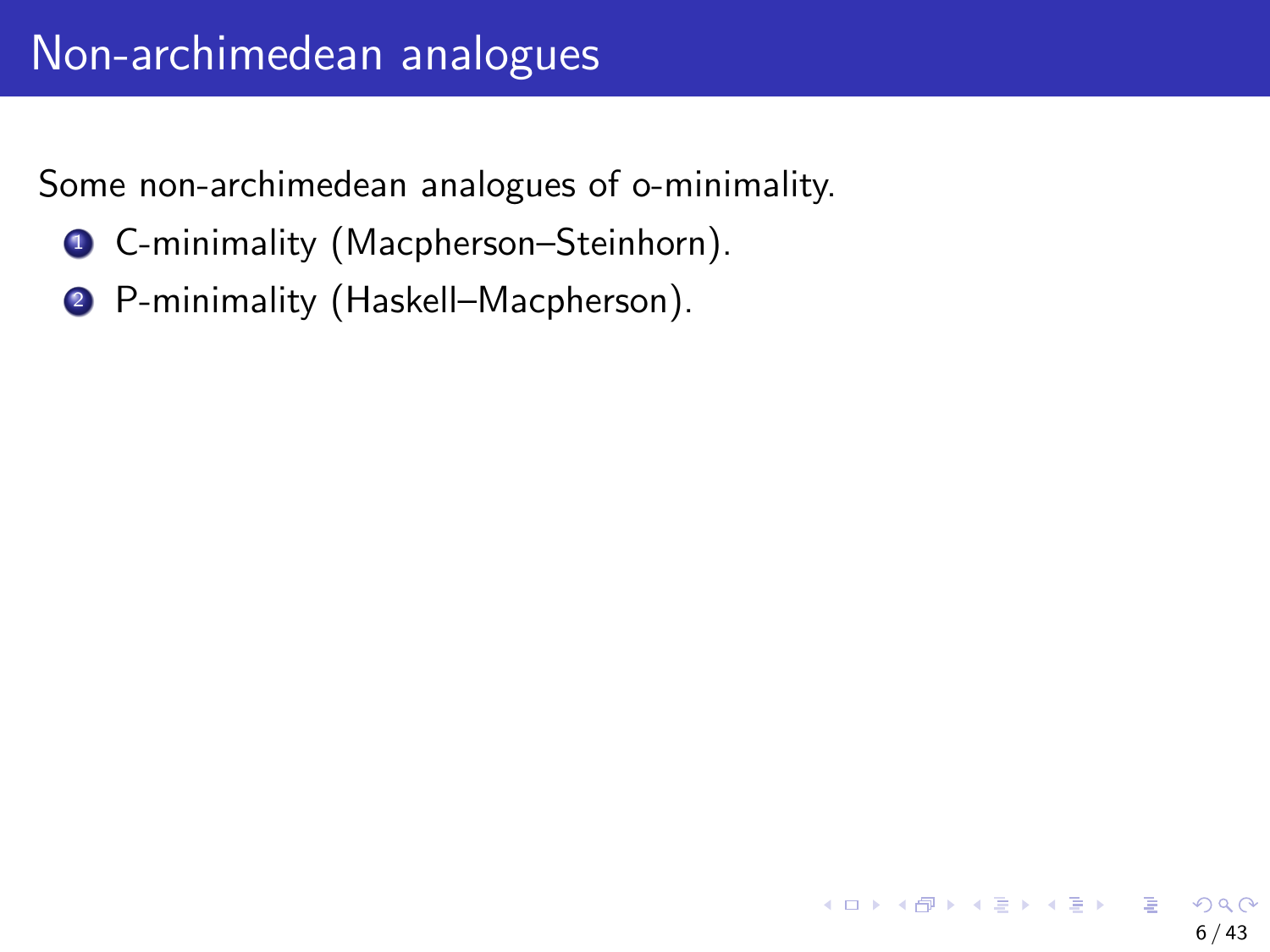- **1 C-minimality (Macpherson–Steinhorn).**
- <sup>2</sup> P-minimality (Haskell–Macpherson).
- <sup>3</sup> b-minimality (Cluckers–Loeser).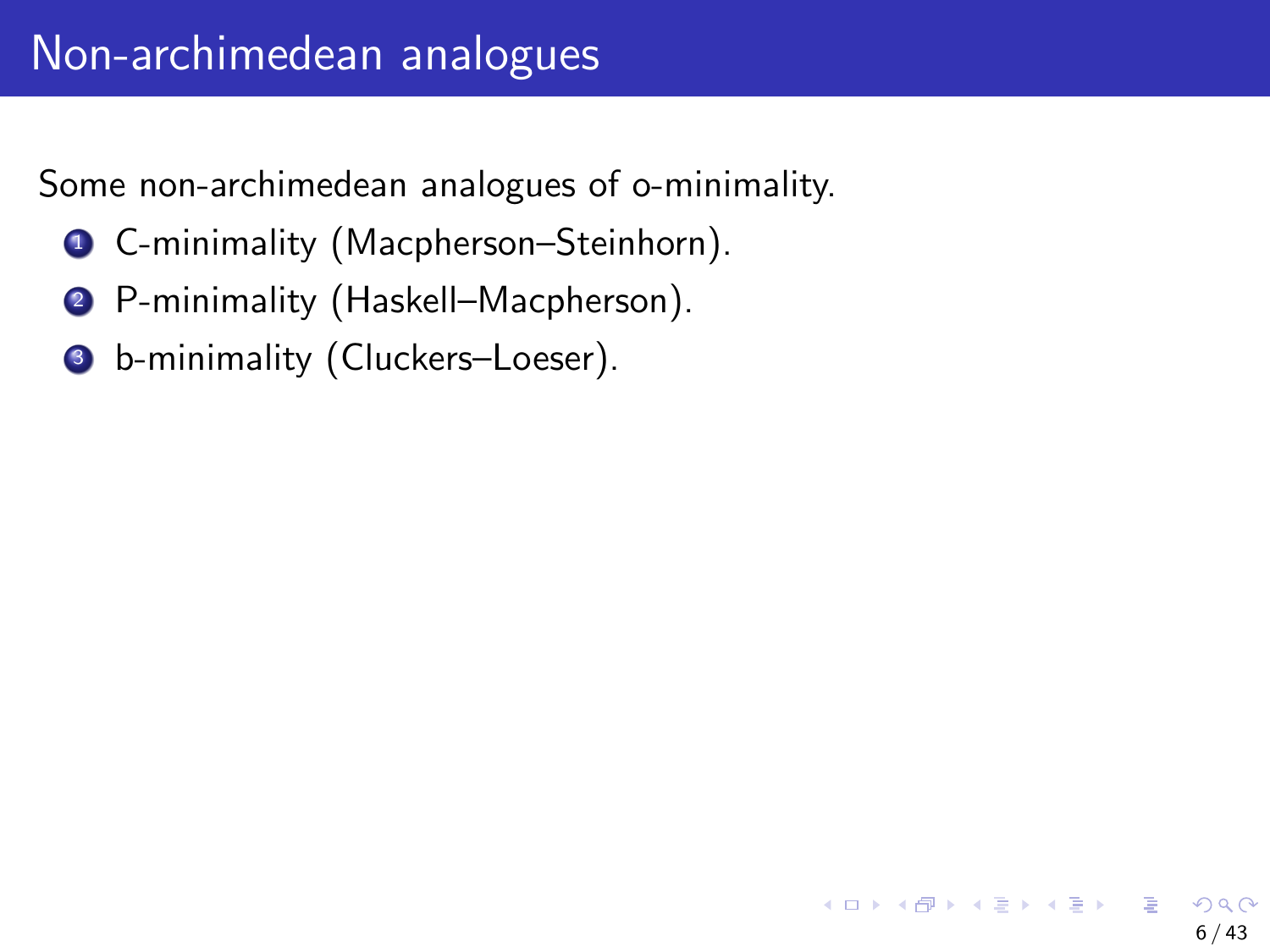6 / 43

K ロ ▶ K @ ▶ K ミ ▶ K ミ ▶ │ 글

- **1 C-minimality (Macpherson–Steinhorn).**
- <sup>2</sup> P-minimality (Haskell–Macpherson).
- <sup>3</sup> b-minimality (Cluckers–Loeser).
- <sup>4</sup> V-minimality (Hrushovski–Kazhdan).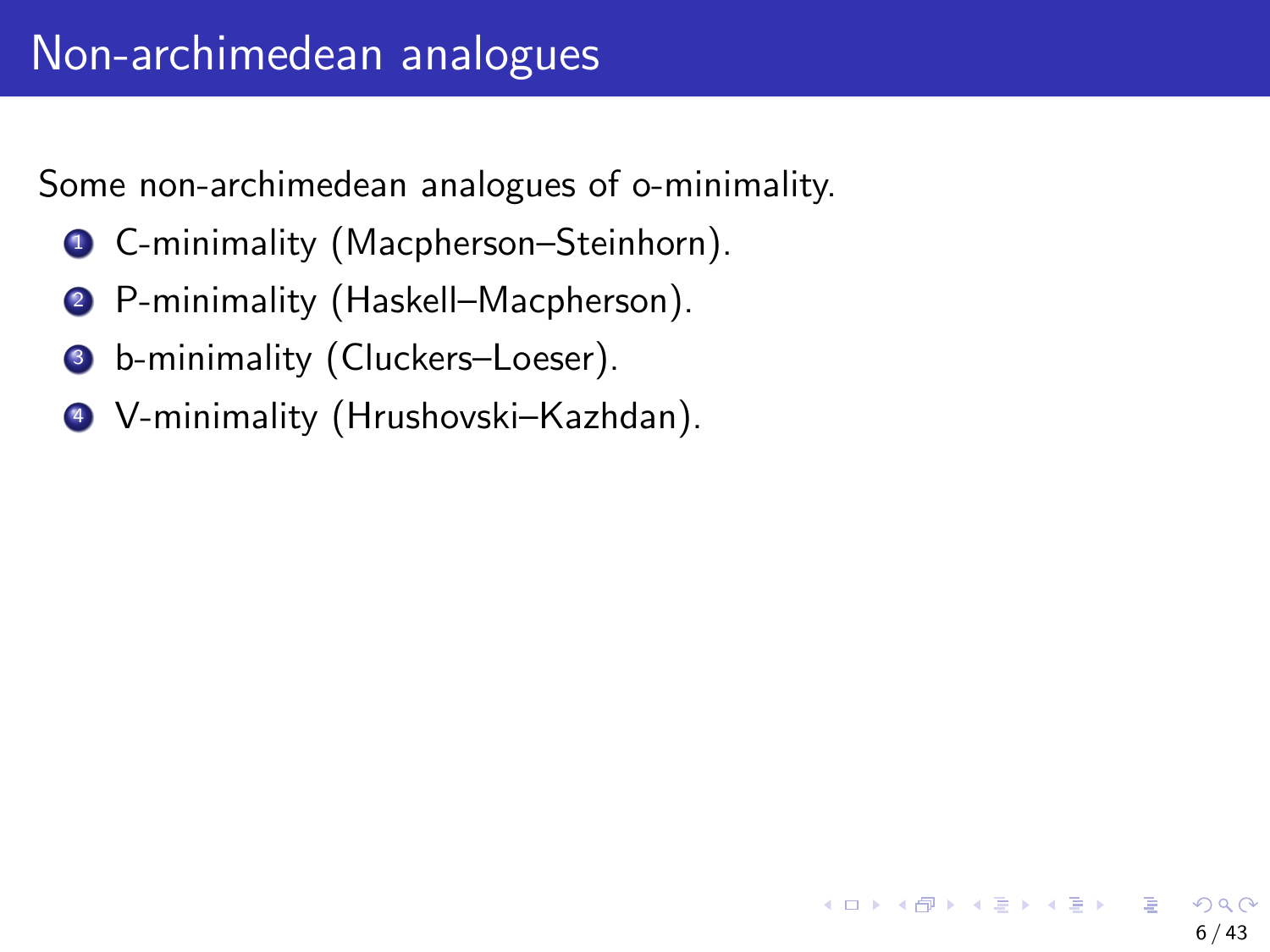# <span id="page-15-0"></span>[Hensel minimality](#page-15-0)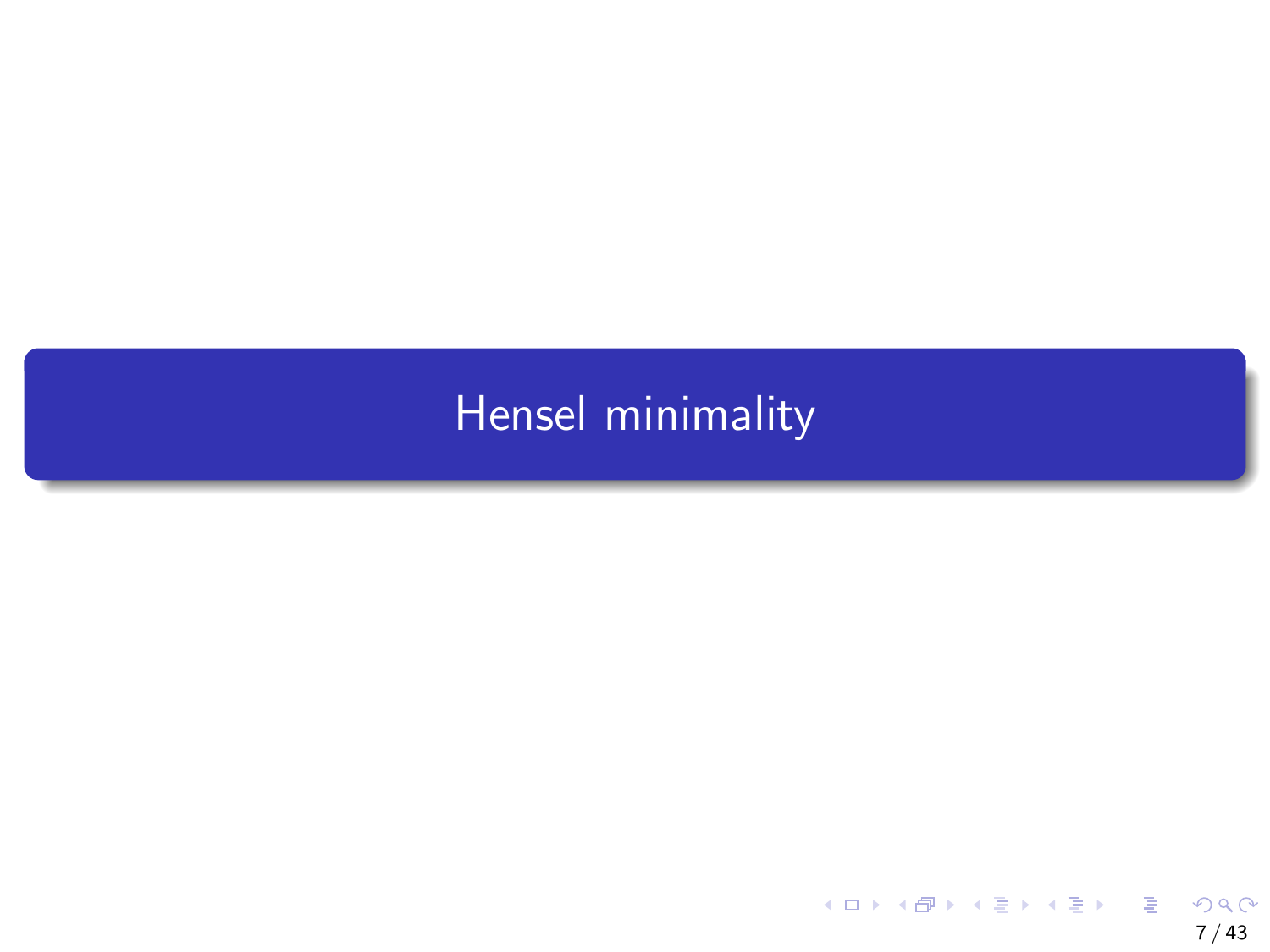Let L expand  $\mathcal{L}_{\text{orine}}$ . Then R is o-minimal if for every definable  $X \subset R$ there exists a finite set C such that the following holds: if  $x, y \in R$  are such that

$$
\forall c \in C : \mathsf{sgn}(x - c) = \mathsf{sgn}(y - c),
$$

then either  $x, y$  are both in  $X$ , or they are both not in  $X$ .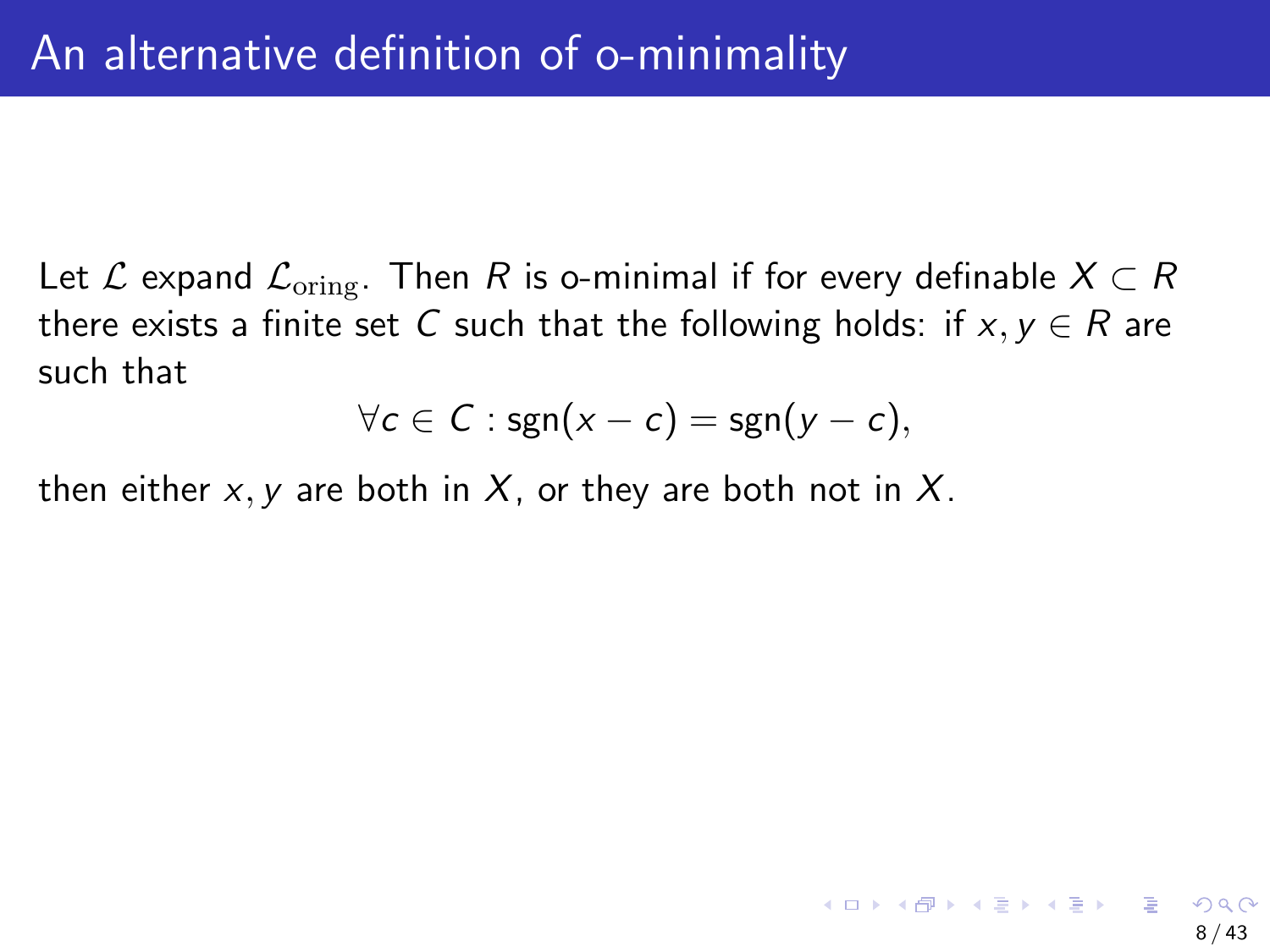## Notation and the leading term structures

Let  $K$  be a valued field, with valuation ring  $\mathcal{O}_K$ , value group  $\mathsf{\Gamma}_K^\times$  and residue field k. Let  $|\cdot| : K \to \Gamma_K$  be the valuation (multiplicative notation).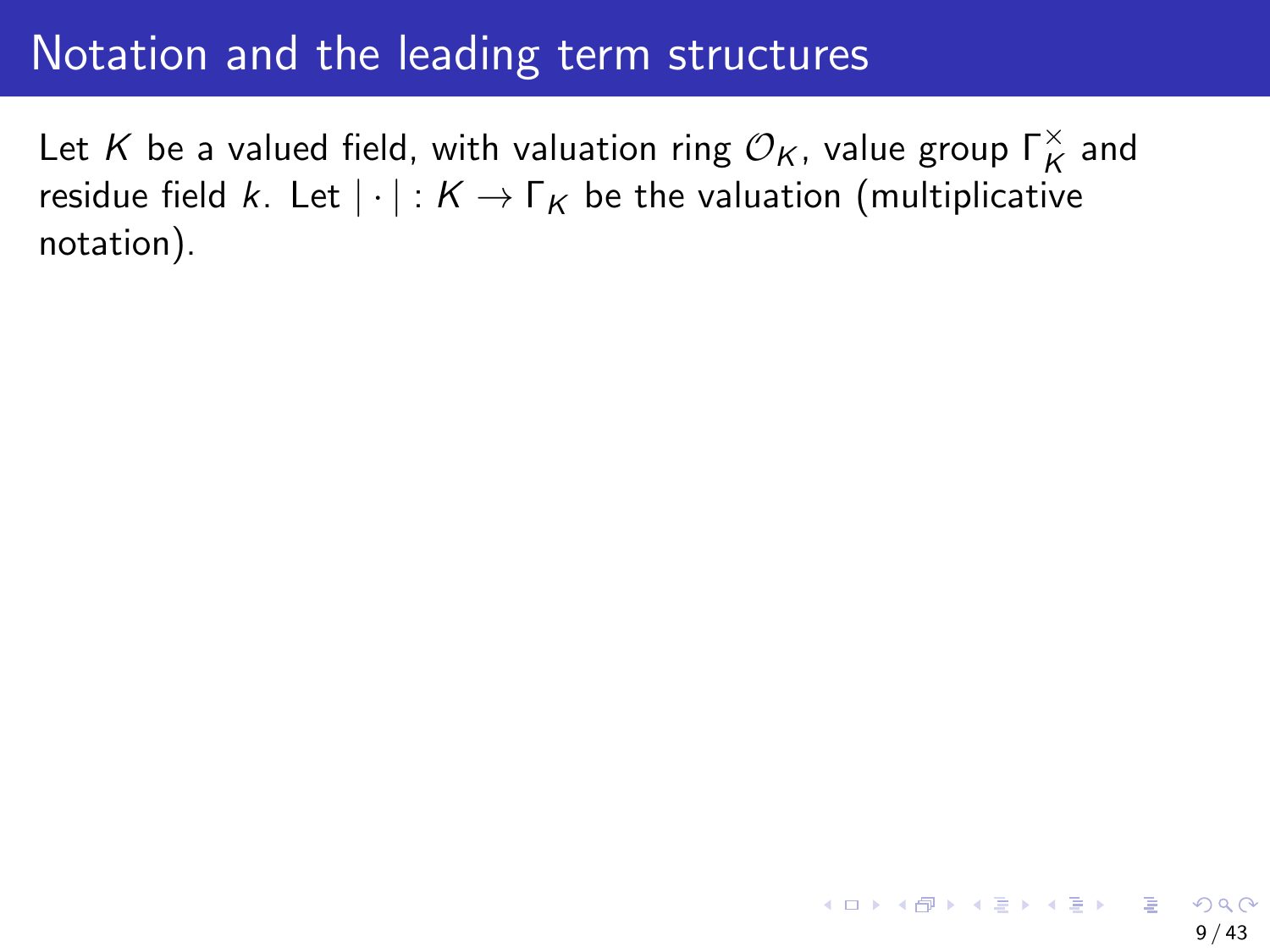## Notation and the leading term structures

Let  $K$  be a valued field, with valuation ring  $\mathcal{O}_K$ , value group  $\mathsf{\Gamma}_K^\times$  and residue field k. Let  $|\cdot| : K \to \Gamma_K$  be the valuation (multiplicative notation). For  $\lambda \leq 1$  in  $\Gamma_K^{\times}$  define

> $\text{RV}_{\lambda}^{\times} = \frac{K^{\times}}{1 + R_{\lambda}}$  $1 + B_{<\lambda}(0)$

to be the leading term structure of order  $\lambda$ . Let  $rv_{\lambda}: K \to RV_{\lambda}$  be the natural map  $(rv<sub>\lambda</sub>(0) = 0)$ . Let  $RV = RV<sub>1</sub>$ ,  $rv = rv<sub>1</sub>$ .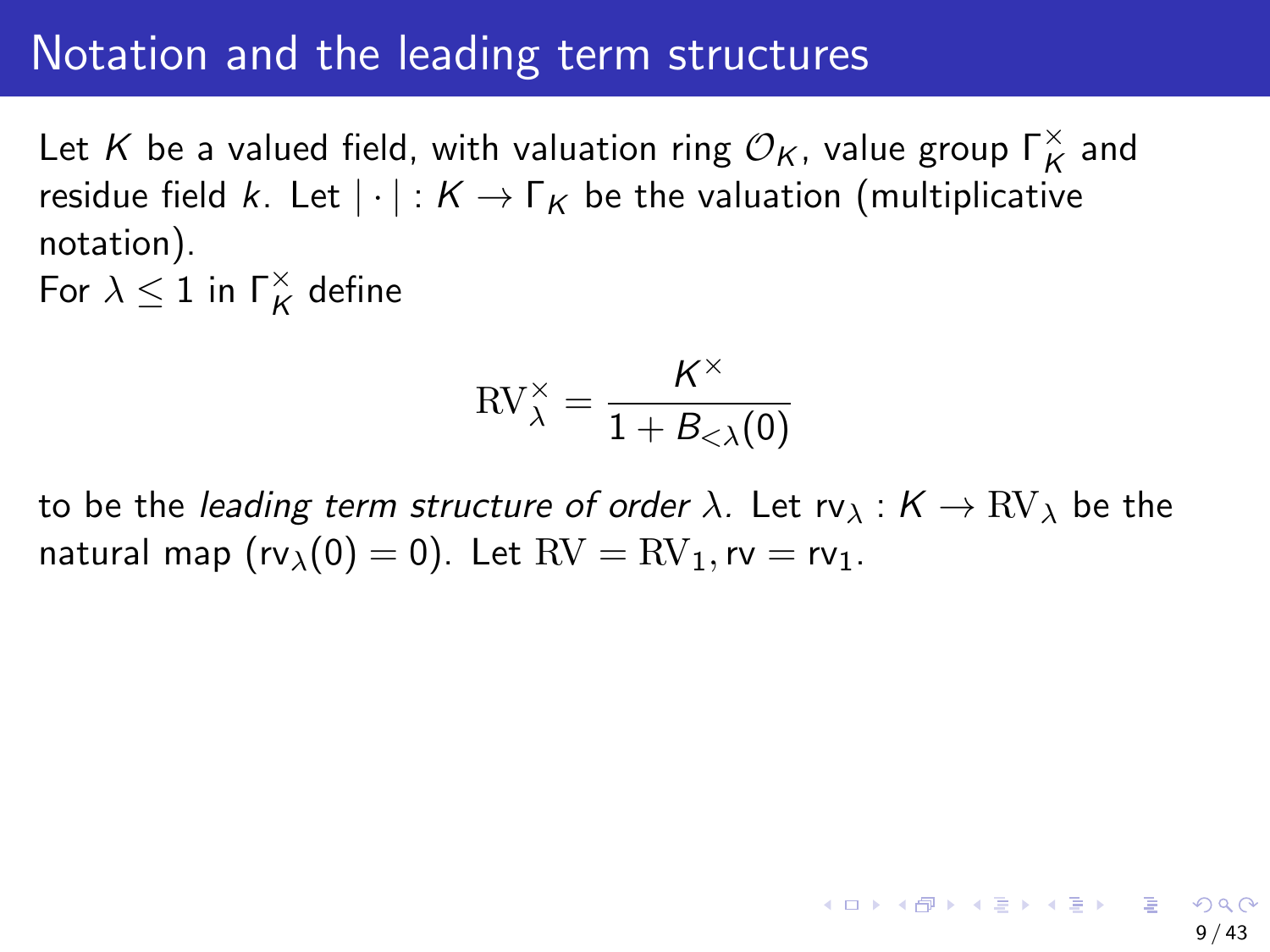## Notation and the leading term structures

Let  $K$  be a valued field, with valuation ring  $\mathcal{O}_K$ , value group  $\mathsf{\Gamma}_K^\times$  and residue field k. Let  $|\cdot| : K \to \Gamma_K$  be the valuation (multiplicative notation). For  $\lambda \leq 1$  in  $\Gamma_K^{\times}$  define

> $\text{RV}_{\lambda}^{\times} = \frac{K^{\times}}{1 + R_{\lambda}}$  $1 + B_{<\lambda}(0)$

to be the leading term structure of order  $\lambda$ . Let  $rv_{\lambda}: K \to RV_{\lambda}$  be the natural map  $(rv<sub>\lambda</sub>(0) = 0)$ . Let  $RV = RV<sub>1</sub>$ ,  $rv = rv<sub>1</sub>$ .

$$
1 \to k^\times \to \mathrm{RV}^\times \to \Gamma_K^\times \to 1.
$$

9 / 43

メロメ 大部分 メモメ メモメン 老人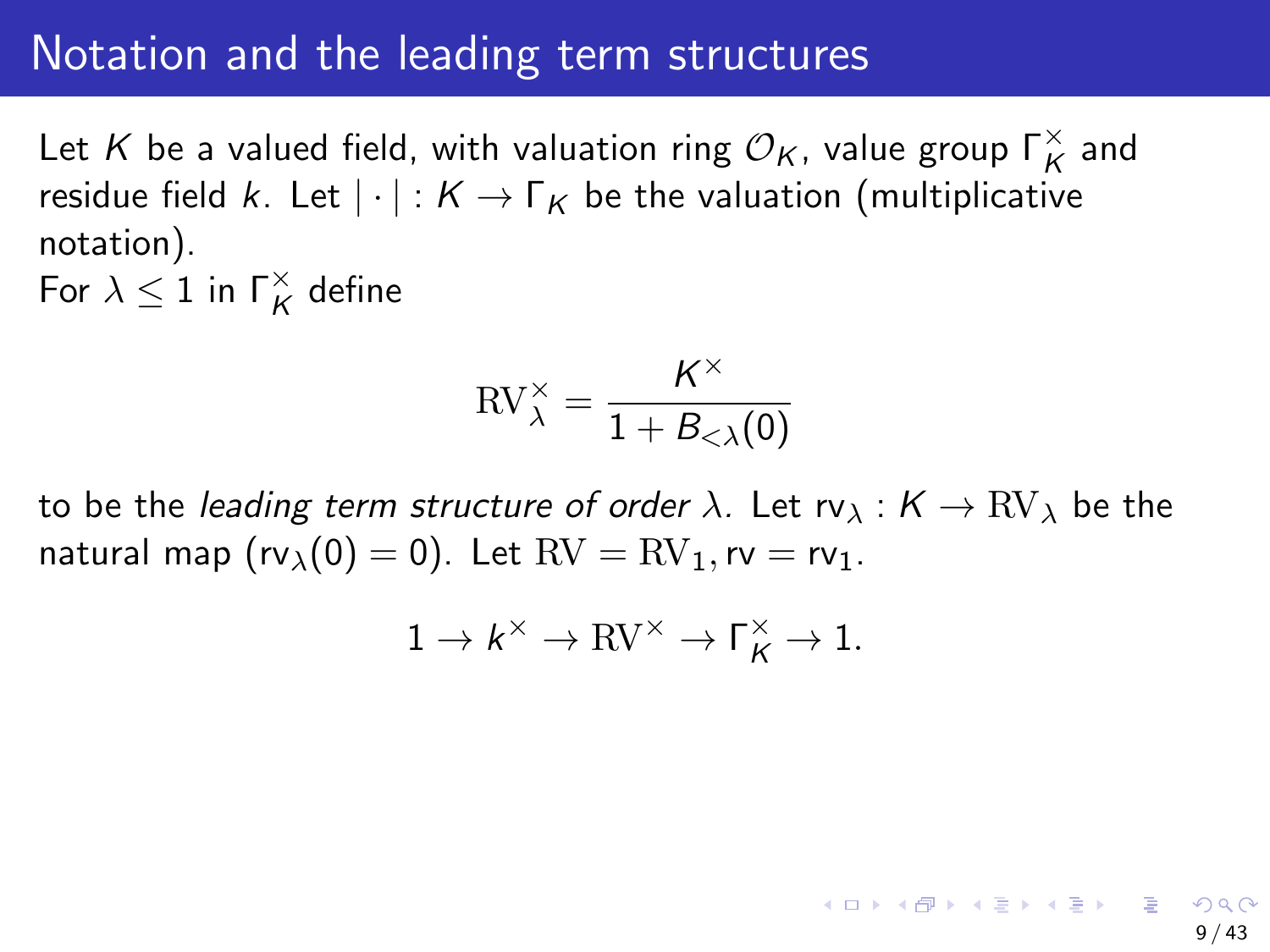$$
\{x\in K\mid \operatorname{rv}_\lambda(x-c)=\xi\}=c+\operatorname{rv}_\lambda^{-1}(\xi).
$$

This is an open ball of radius  $|\xi|$ .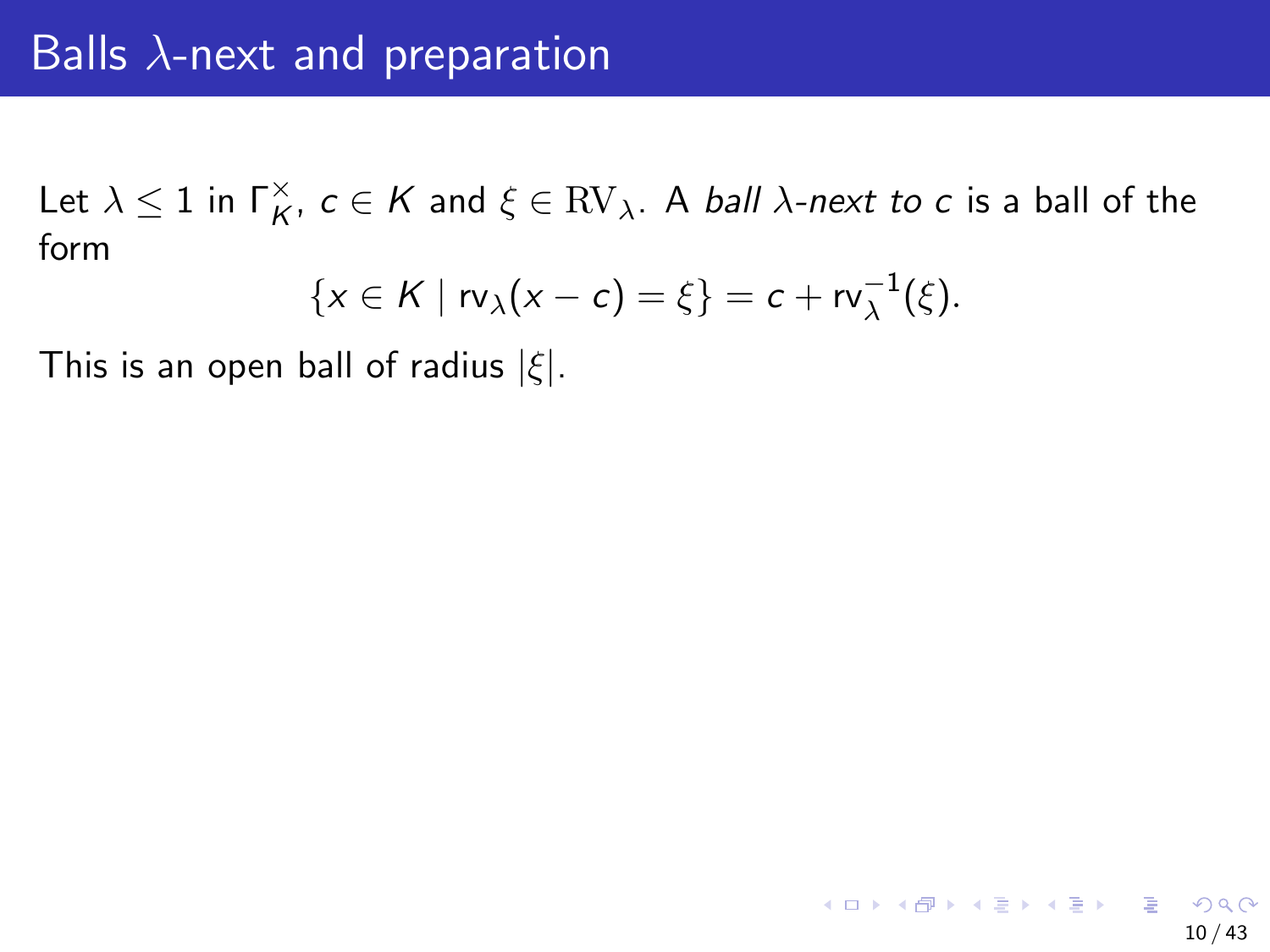$$
\{x\in K\mid rv_\lambda(x-c)=\xi\}=c+rv_\lambda^{-1}(\xi).
$$

This is an open ball of radius  $|\xi|$ .

If C is a finite set in K then a ball  $\lambda$ -next to C is a (non-empty) set  $\cap_{c\in C} B_c$  where every  $B_c$  is  $\lambda$ -next to c.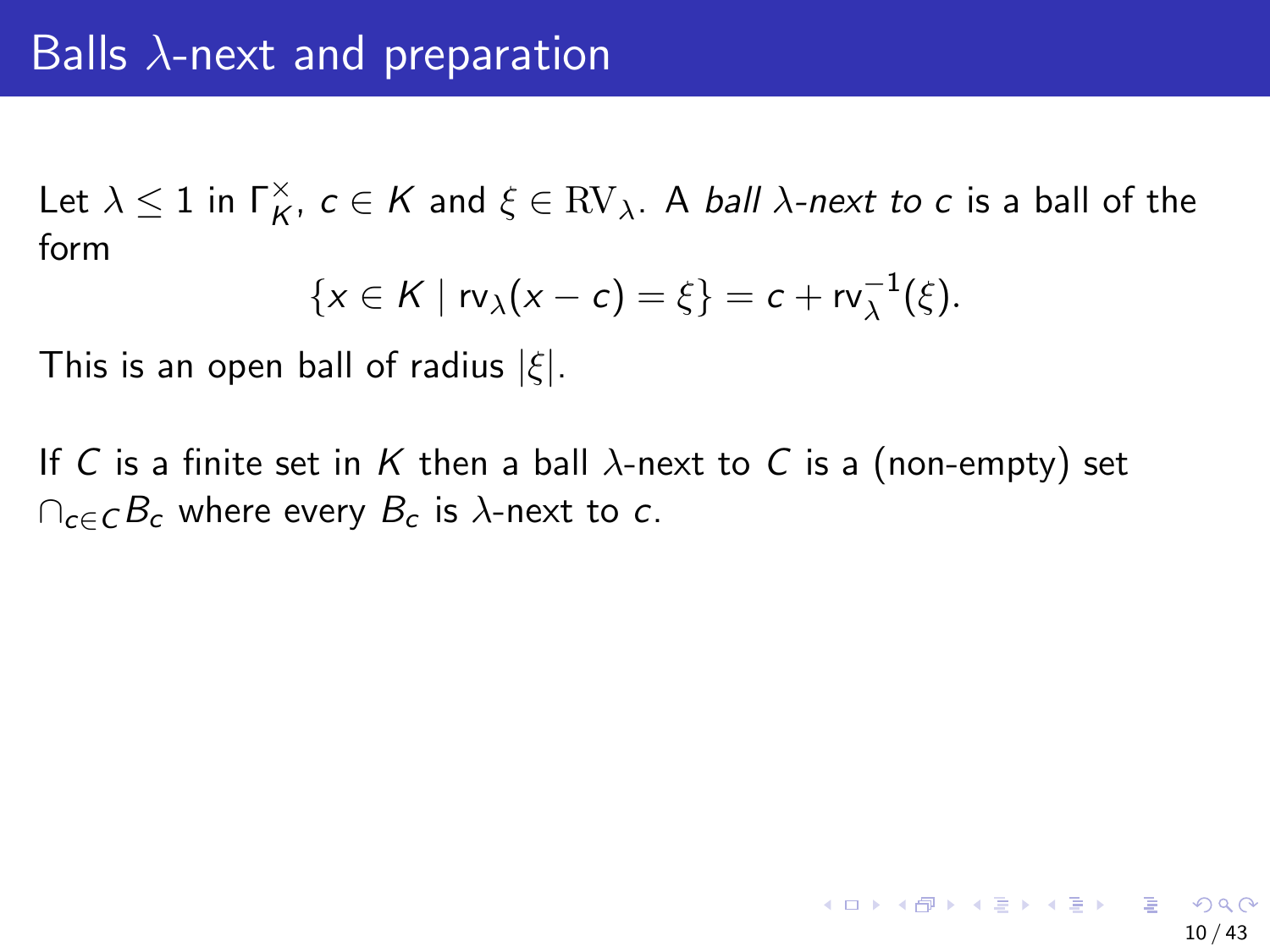$$
\{x\in K\mid rv_\lambda(x-c)=\xi\}=c+rv_\lambda^{-1}(\xi).
$$

This is an open ball of radius  $|\xi|$ .

If C is a finite set in K then a ball  $\lambda$ -next to C is a (non-empty) set  $\cap_{c\in C} B_c$  where every  $B_c$  is  $\lambda$ -next to c. E.g. : the balls 1-next to C are the maximal open balls disjoint from  $C$ .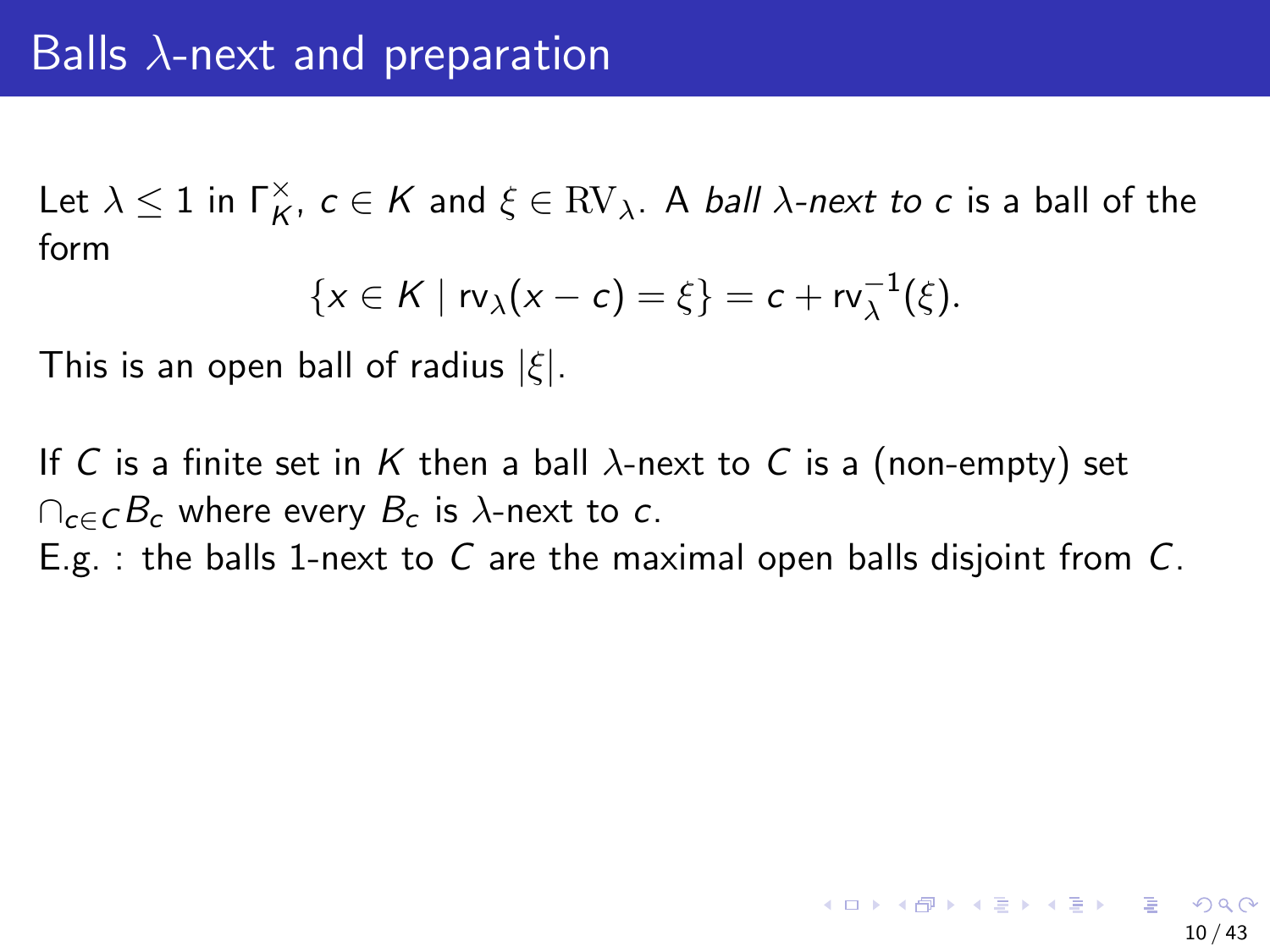$$
\{x\in K\mid rv_\lambda(x-c)=\xi\}=c+rv_\lambda^{-1}(\xi).
$$

This is an open ball of radius  $|\xi|$ .

If C is a finite set in K then a ball  $\lambda$ -next to C is a (non-empty) set  $\cap_{c\in C} B_c$  where every  $B_c$  is  $\lambda$ -next to c. E.g. : the balls 1-next to C are the maximal open balls disjoint from  $C$ .

A set  $X \subset K$  is  $\lambda$ -prepared by a finite set  $C \subset K$  if every ball  $\lambda$ -next to C is either contained in  $X$  or disjoint from  $X$ .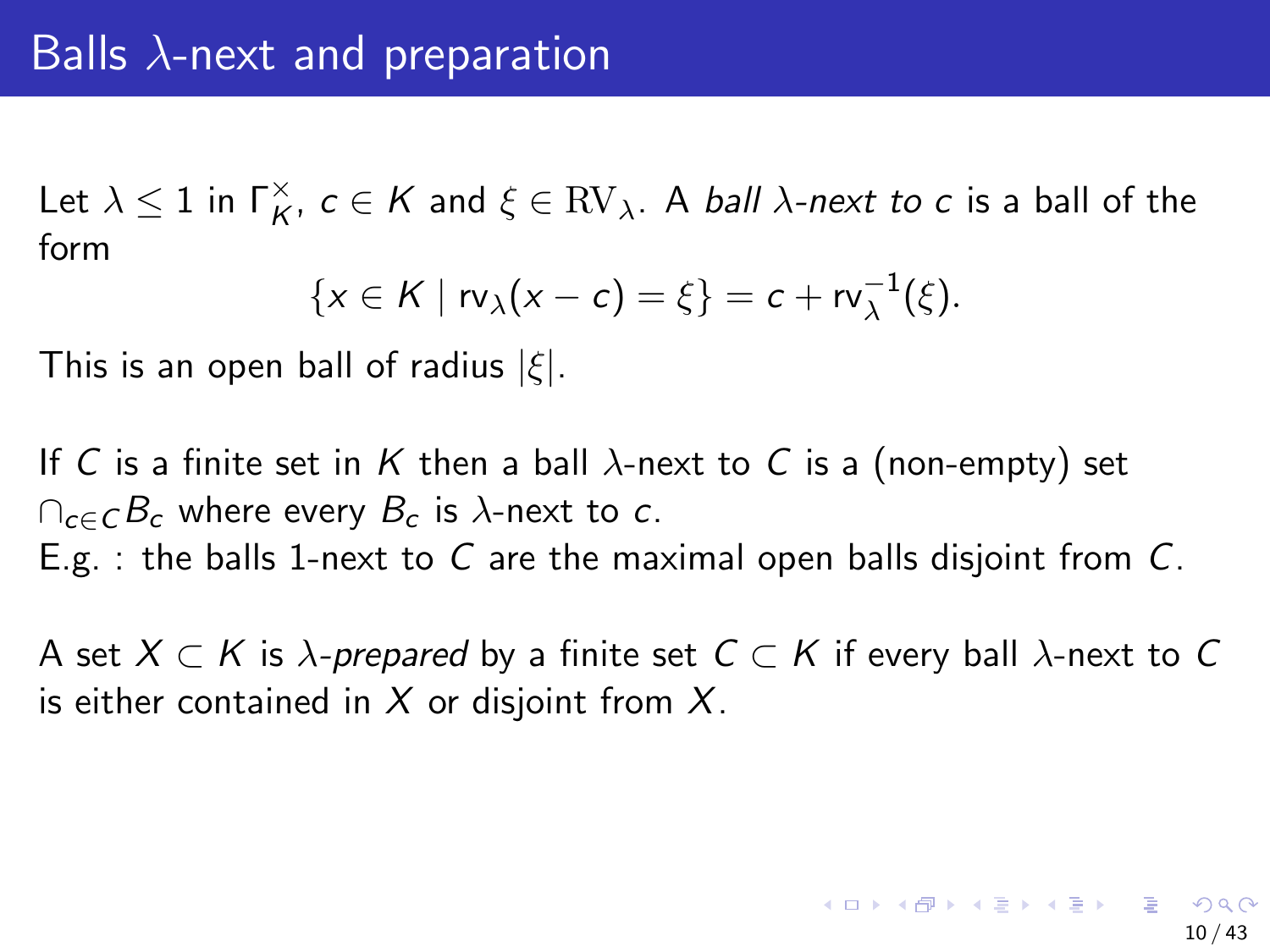A field K is h-minimal if for every definable  $X \subset K$  there exists a finite definable set C such that the following holds: if  $x, y \in K$  are such that

$$
\forall c \in C : \mathsf{rv}(x - c) = \mathsf{rv}(y - c),
$$

then either x, y are both in X, or they are both not in X.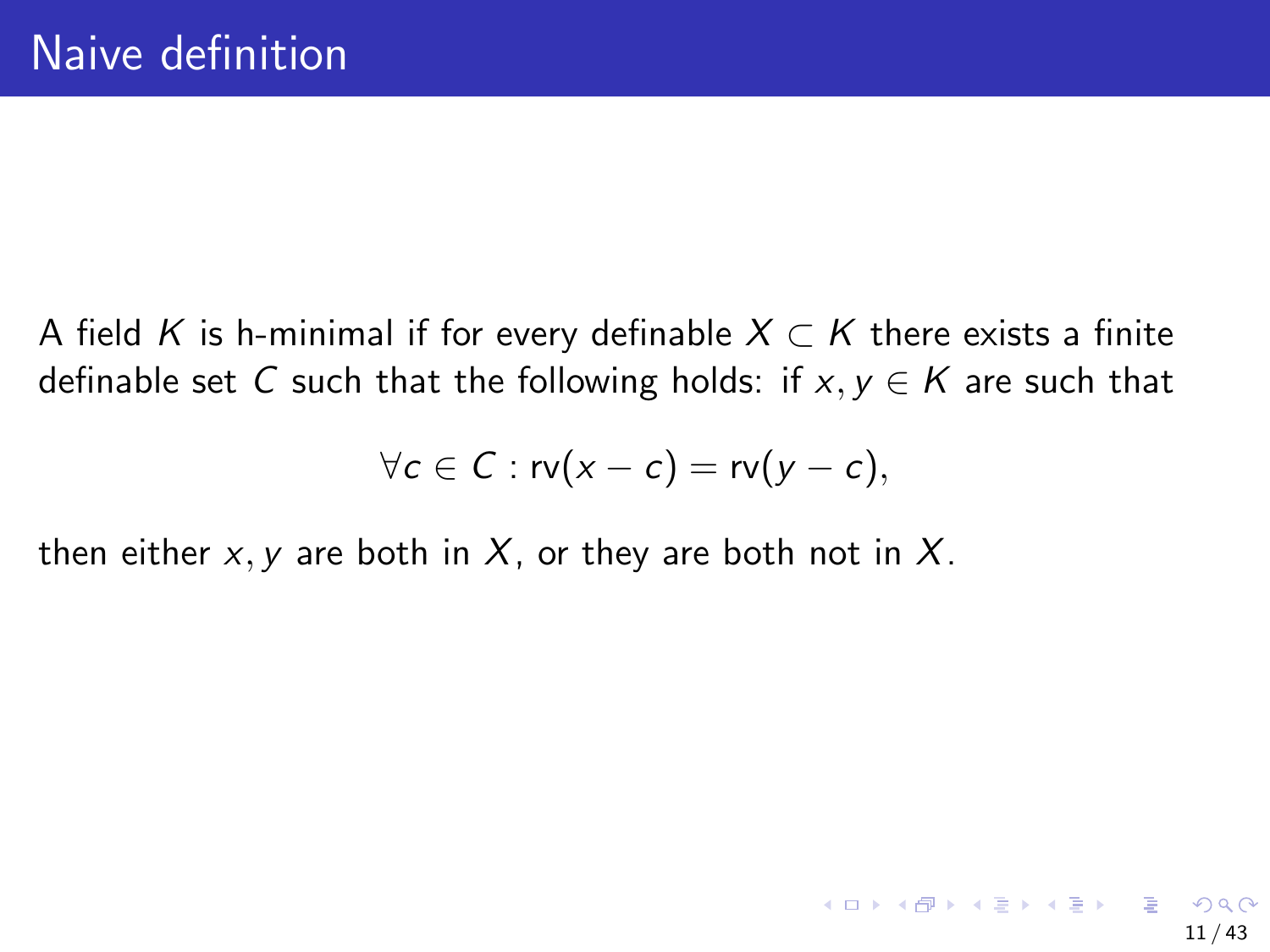Let L expand  $\mathcal{L}_{val} = \mathcal{L}_{ring} \cup \{ \mathcal{O} \}$  and let  $\mathcal T$  be a complete L-theory containing  $\mathcal{T}_{\mathrm{val}_{0,0}}.$  Let  $\ell\in\mathbb{Z}_{\geq0}\cup\{\omega\}.$  Then  $\mathcal{T}$  is  $\ell$ -h-minimal if for every model K of  $T$  the following holds:

For every  $\lambda \leq 1$  in  $\Gamma^{\times}_{K}$ , for every  $A \subset K$  and every  $A' \subset \mathrm{RV}_\lambda$  of cardinality  $\# {\mathcal A}' \leq \ell$ , every  $({\mathcal A} \cup {\mathcal A}' \cup \mathrm{RV})$ -definable set  $X \subset {\mathcal K}$  can be  $\lambda$ -prepared by a finite A-definable set  $C \subset K$ .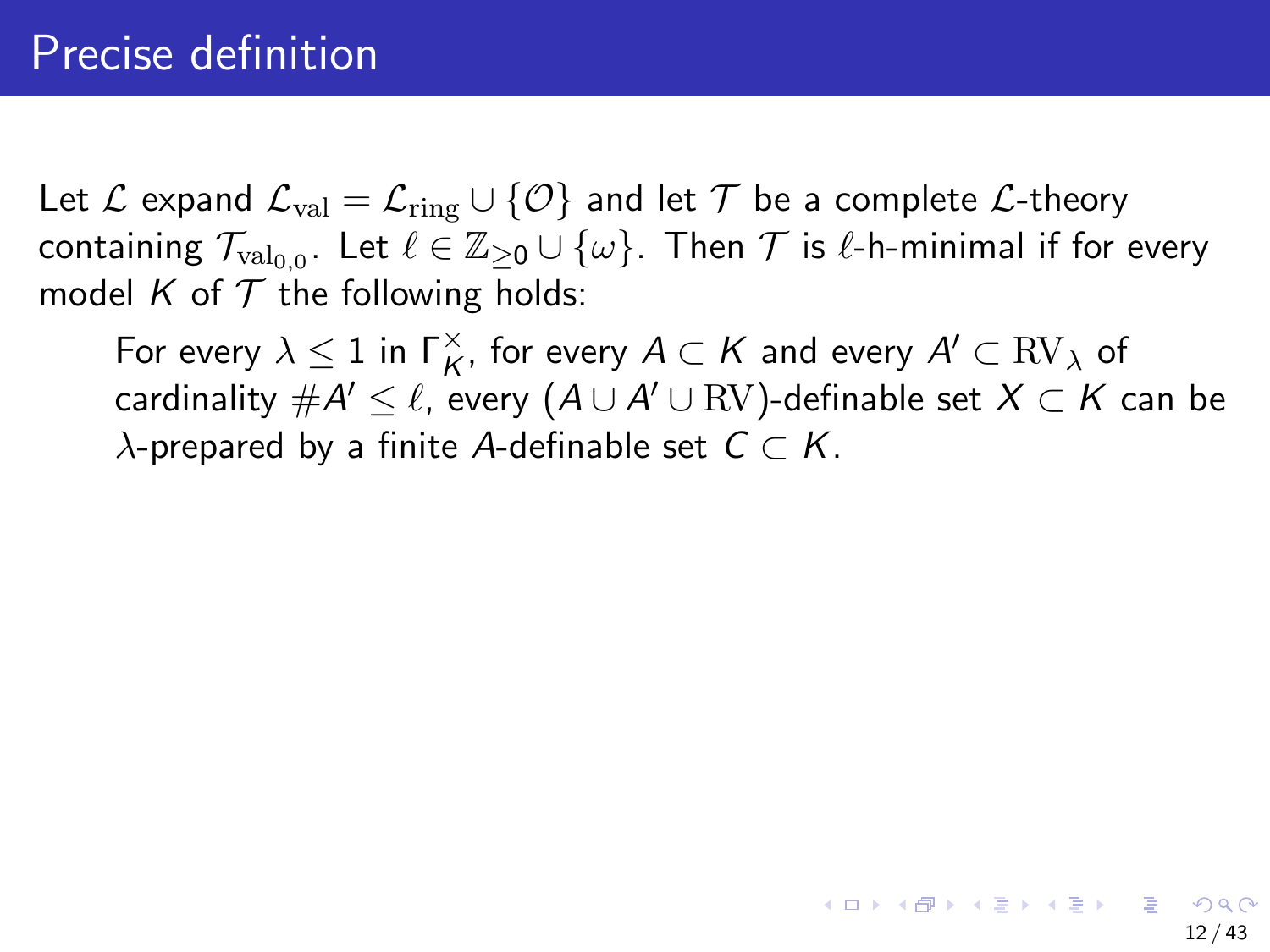#### Proposition

Let K be a valued field of equicharacteristic 0 whose theory is 0-h-minimal in some language  $\mathcal{L} \supset \mathcal{L}_{val}$ . Then K is Henselian.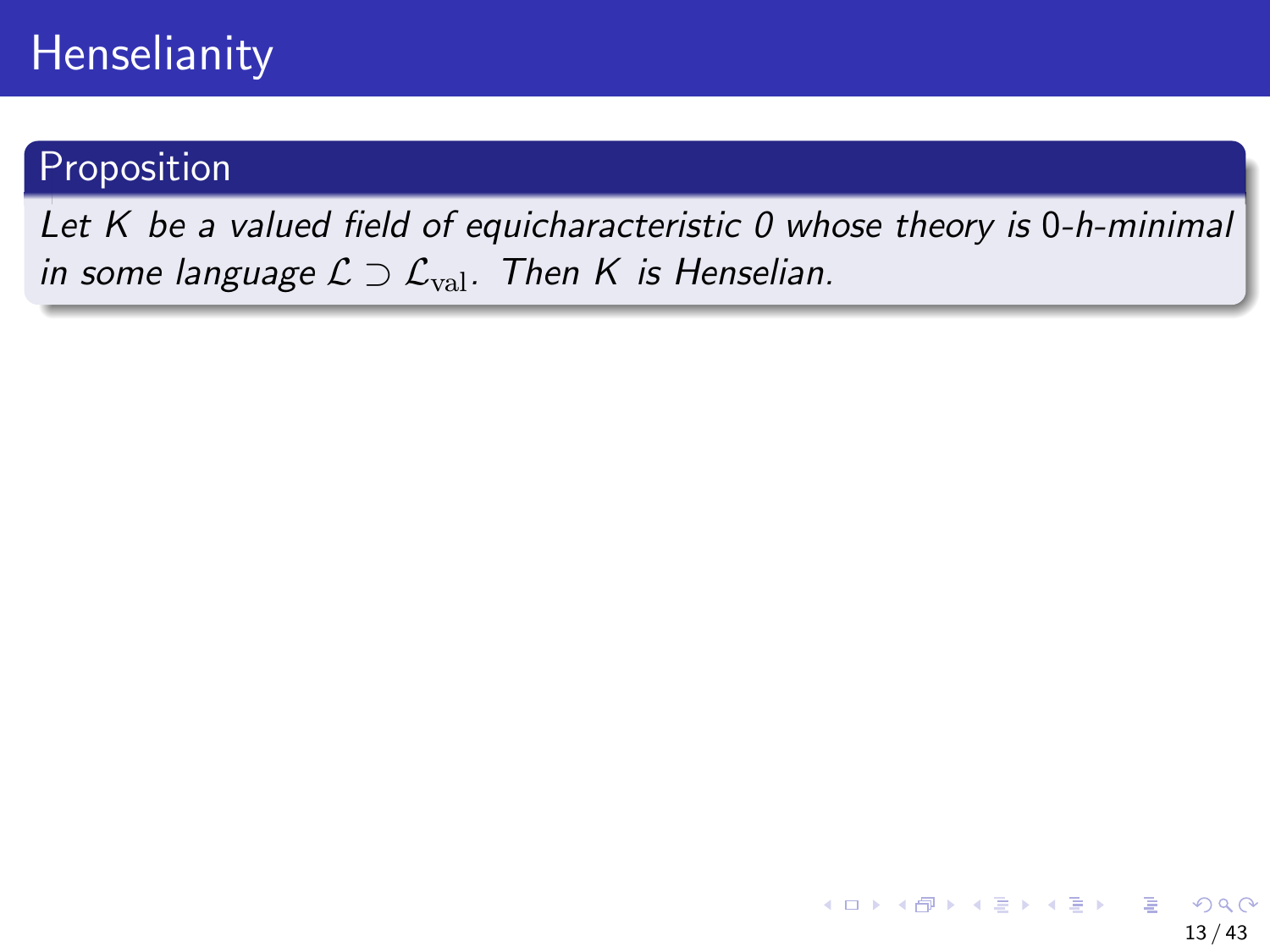### Proposition

Let K be a valued field of equicharacteristic 0 whose theory is 0-h-minimal in some language  $\mathcal{L} \supset \mathcal{L}_{val}$ . Then K is Henselian.

#### Proposition

Let K be a valued field of equicharacteristic 0. Then the following are equivalent.

13 / 43

メロトメ 御 トメ 差 トメ 差 トー 差

- $\bullet$  K is Henselian.
- **2** Th $_{C_{\text{real}}}(K)$  is 0-h-minimal,
- **3** Th $_{\mathcal{L}_{val}}(K)$  is w-h-minimal.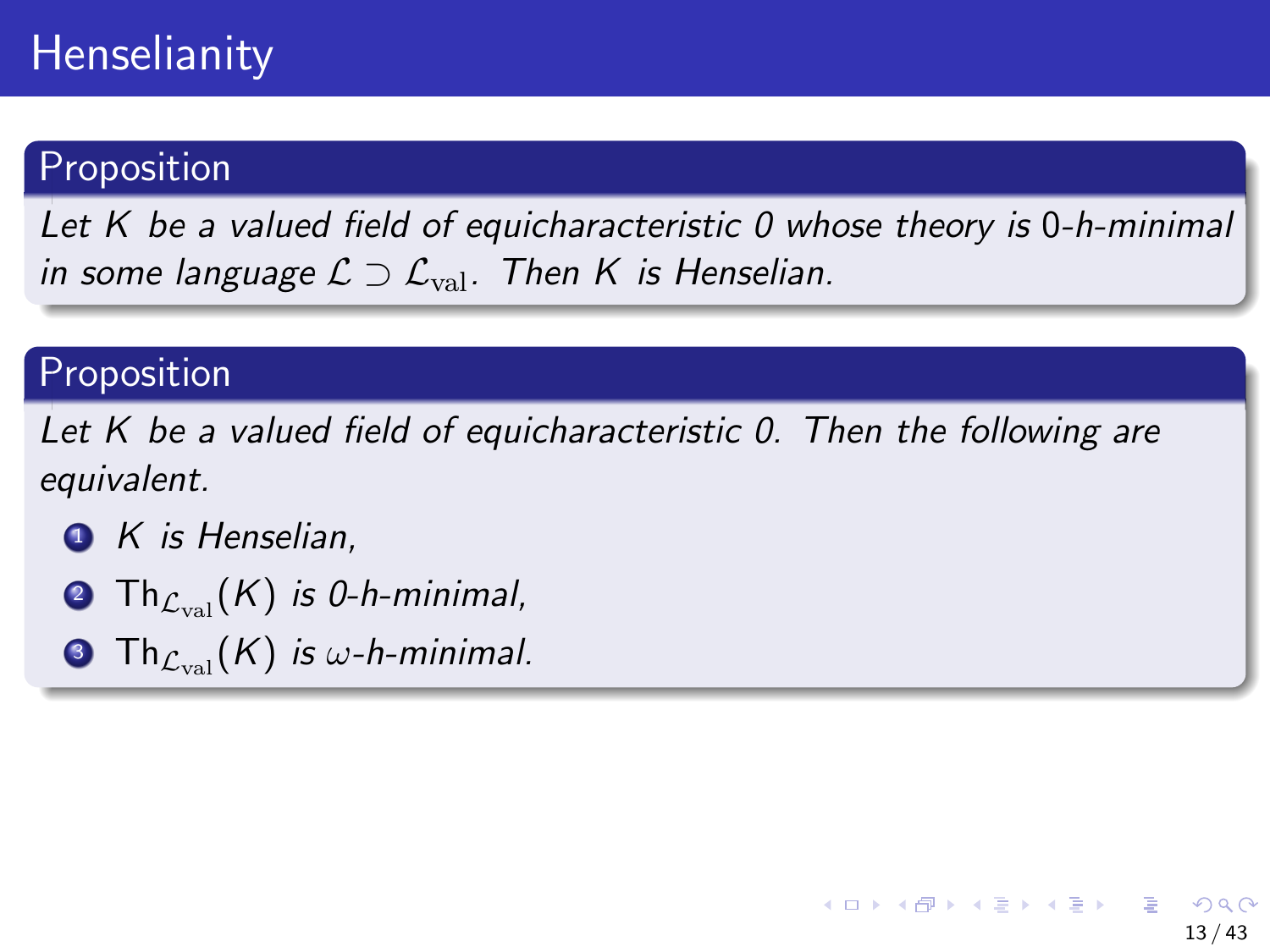# **Examples**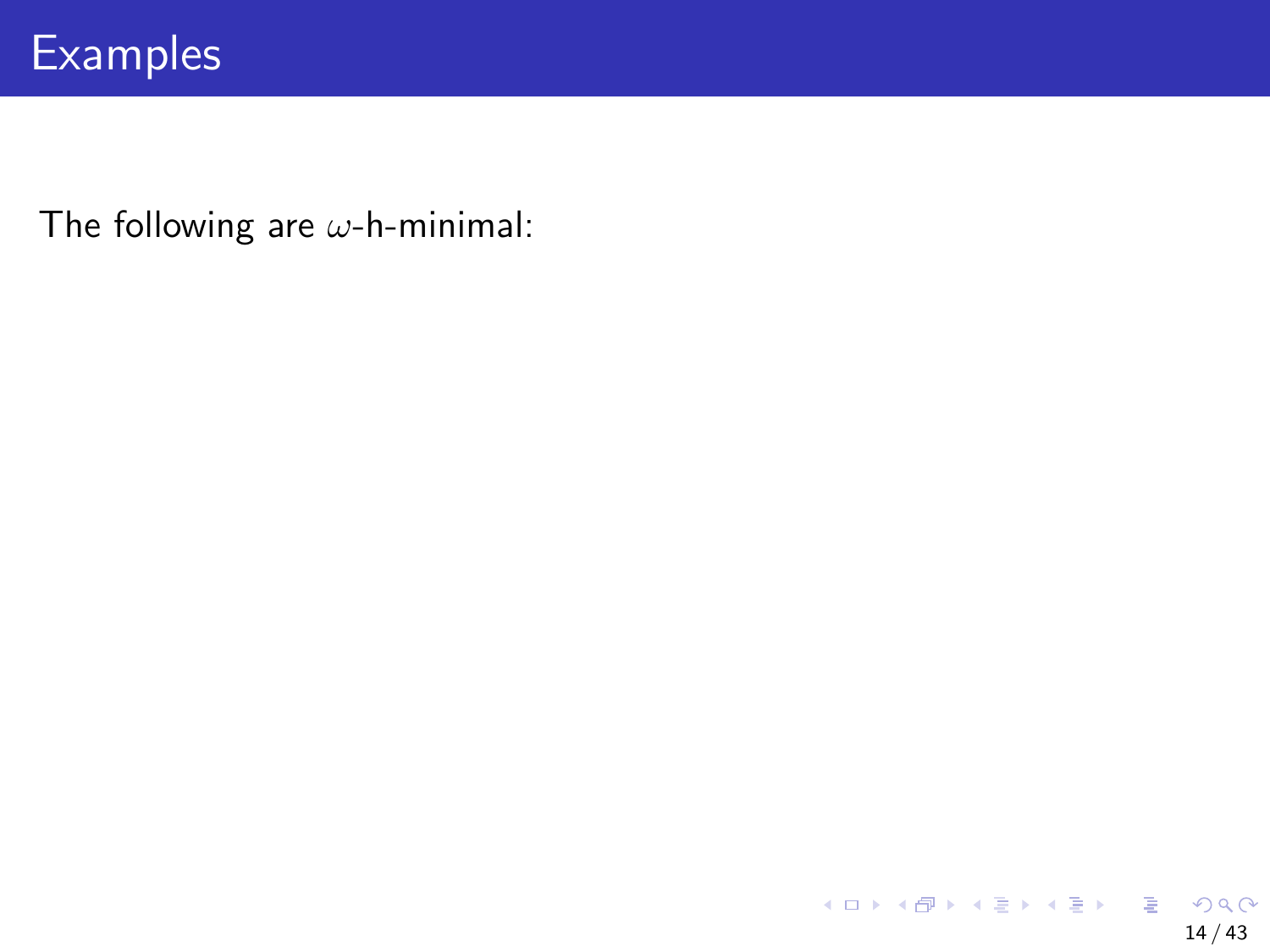•  $k((t))$  for k of characteristic 0, in  $\mathcal{L}_{val}$ .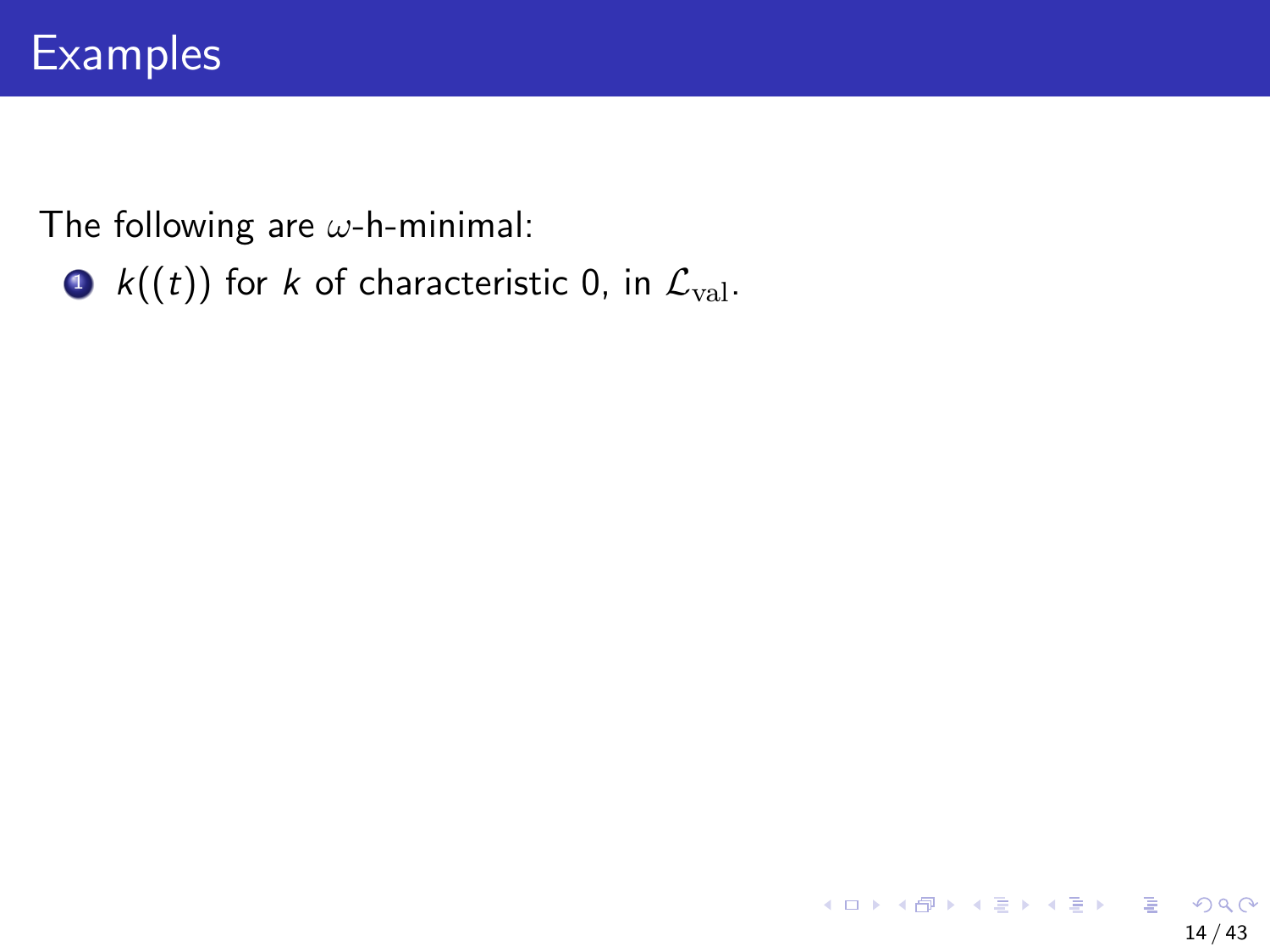- $k((t))$  for k of characteristic 0, in  $\mathcal{L}_{val}$ .
- $\bullet$  k((t)) for k of characteristic 0, in an analytic language  $\mathcal{L}_{an}$ .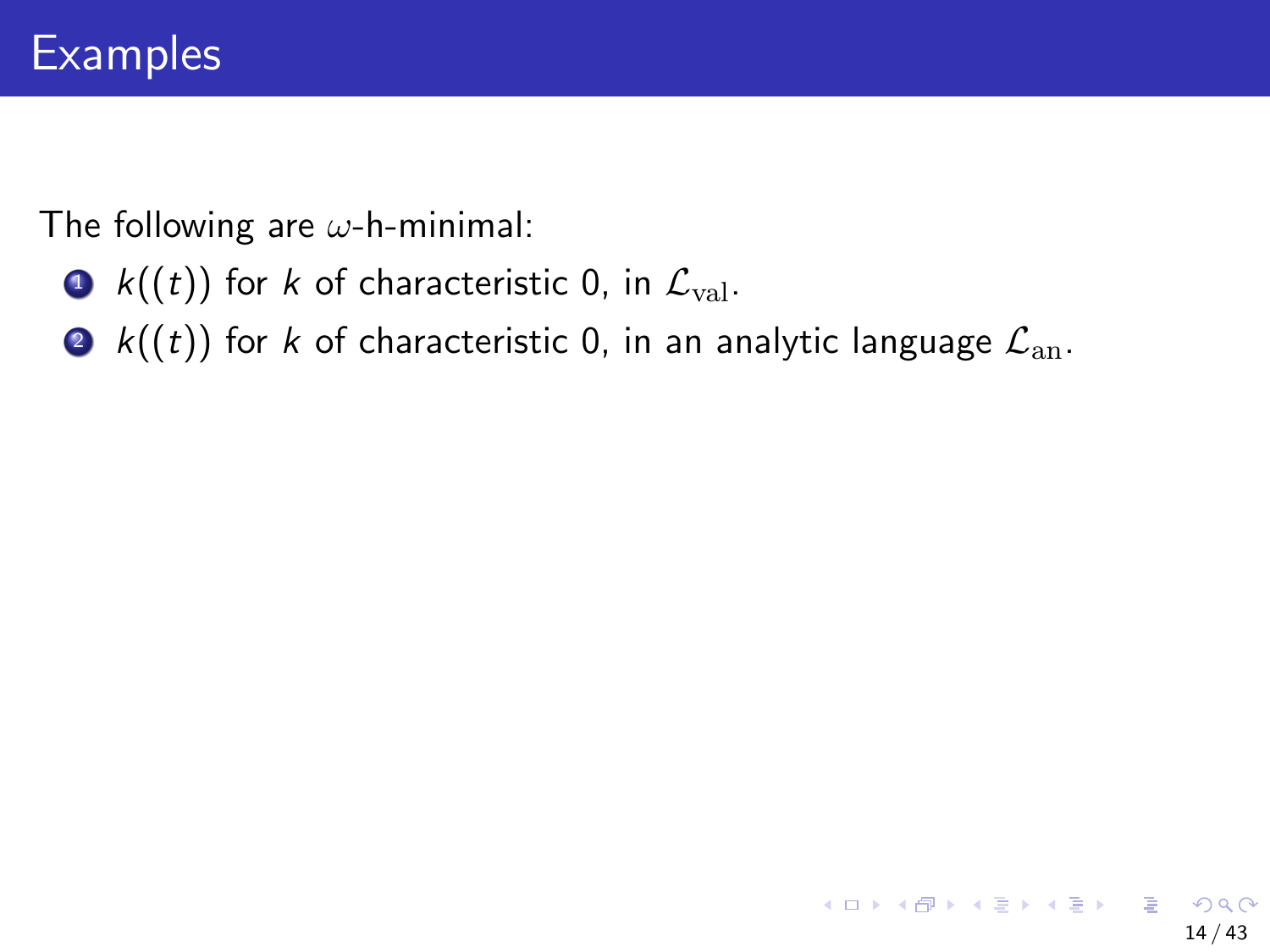- $k((t))$  for k of characteristic 0, in  $\mathcal{L}_{val}$ .
- $\bullet$  k((t)) for k of characteristic 0, in an analytic language  $\mathcal{L}_{an}$ .
- $\mathbb{R}((t))$  in  $\mathcal{L}_{val} \cup \{<\}.$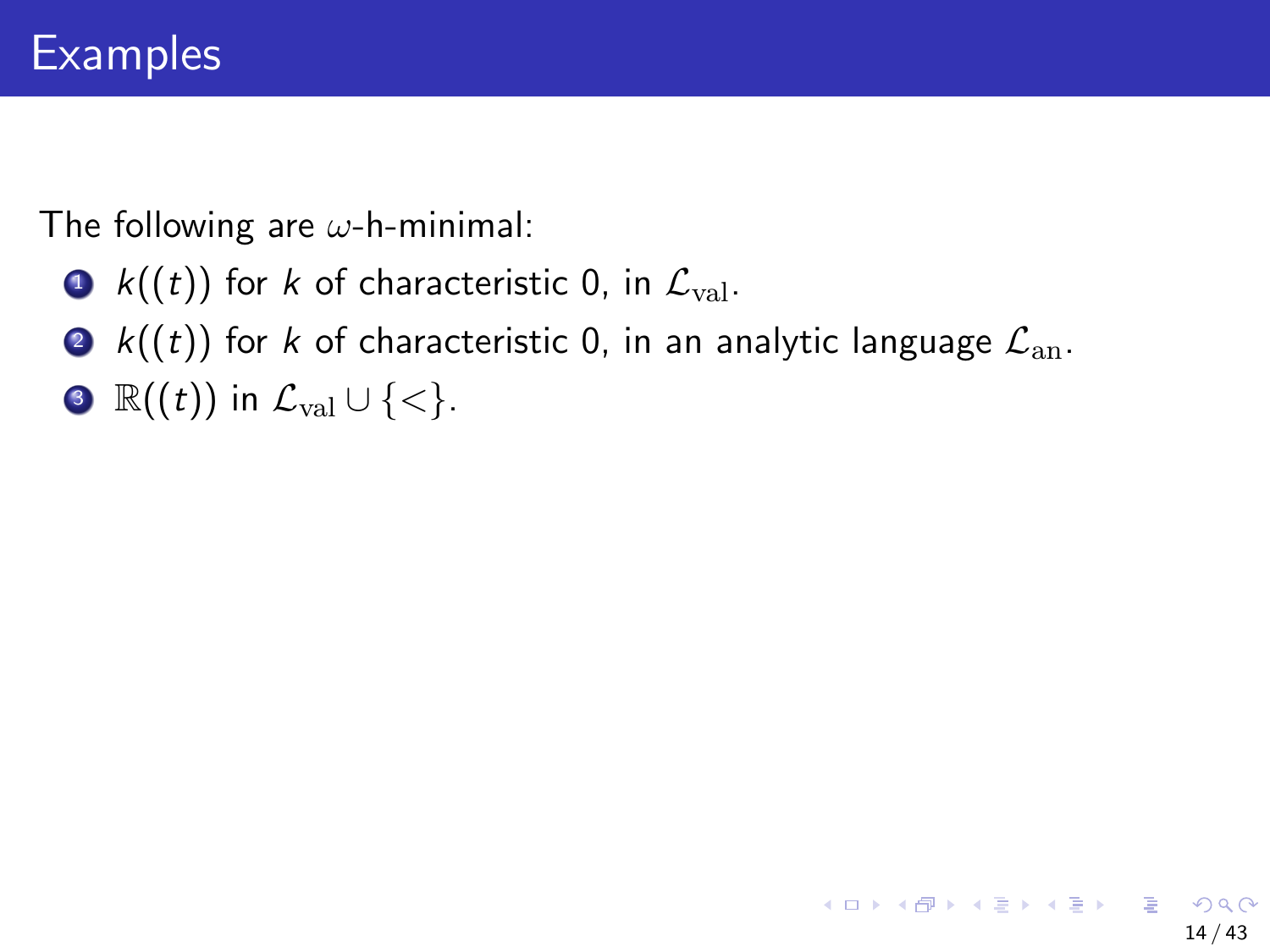- $k((t))$  for k of characteristic 0, in  $\mathcal{L}_{val}$ .
- $\bullet$  k((t)) for k of characteristic 0, in an analytic language  $\mathcal{L}_{an}$ .
- $\mathbb{R}((t))$  in  $\mathcal{L}_{val} \cup \{<\}.$
- $\bullet$  More generally,  $\ell$ -h-minimality is preserved under RV-expansion.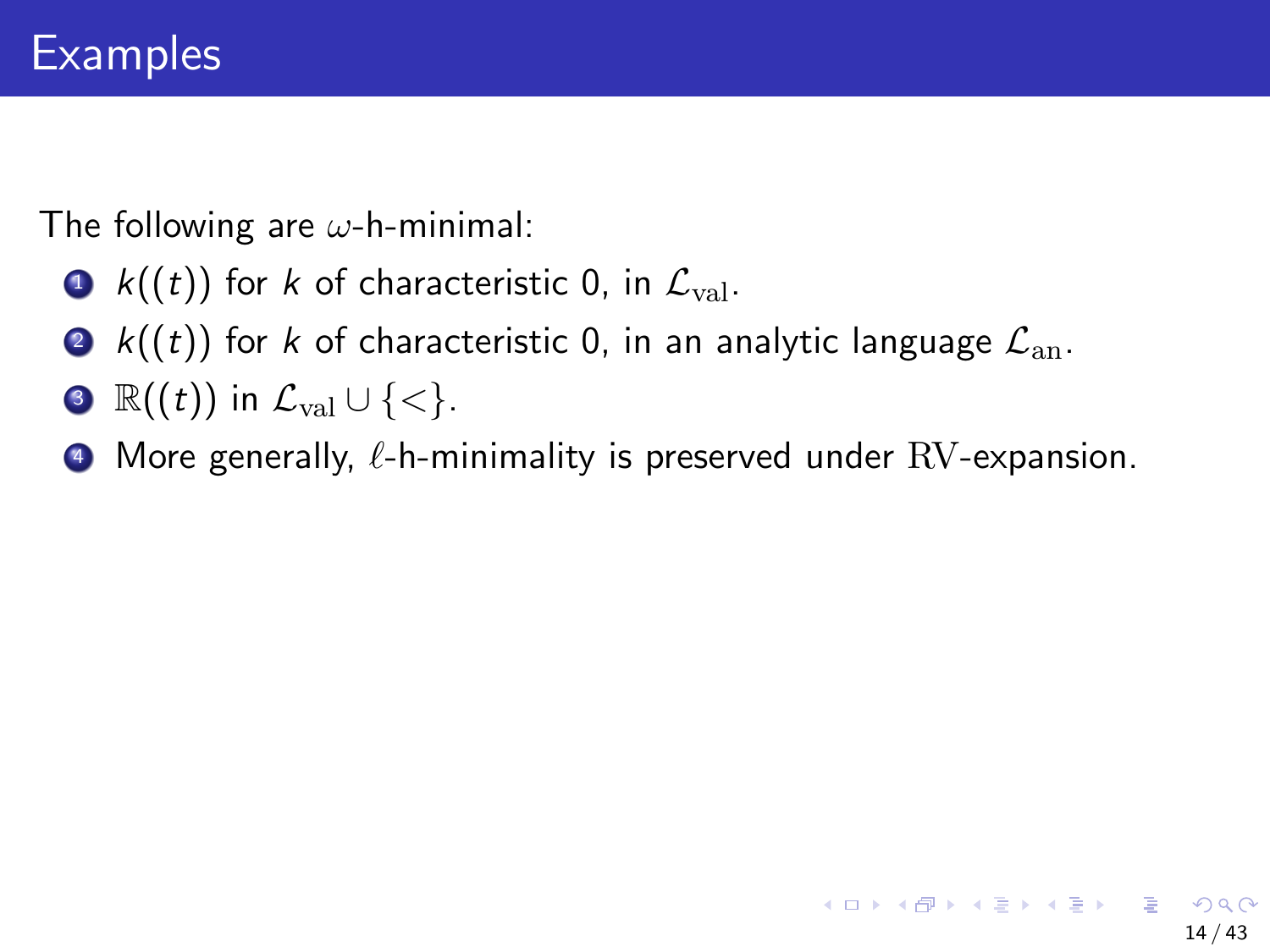#### Lemma

Let  $K$  be 0-h-minimal in some language  $\mathcal{L}$ . Then every infinite definable subset of K contains an open ball.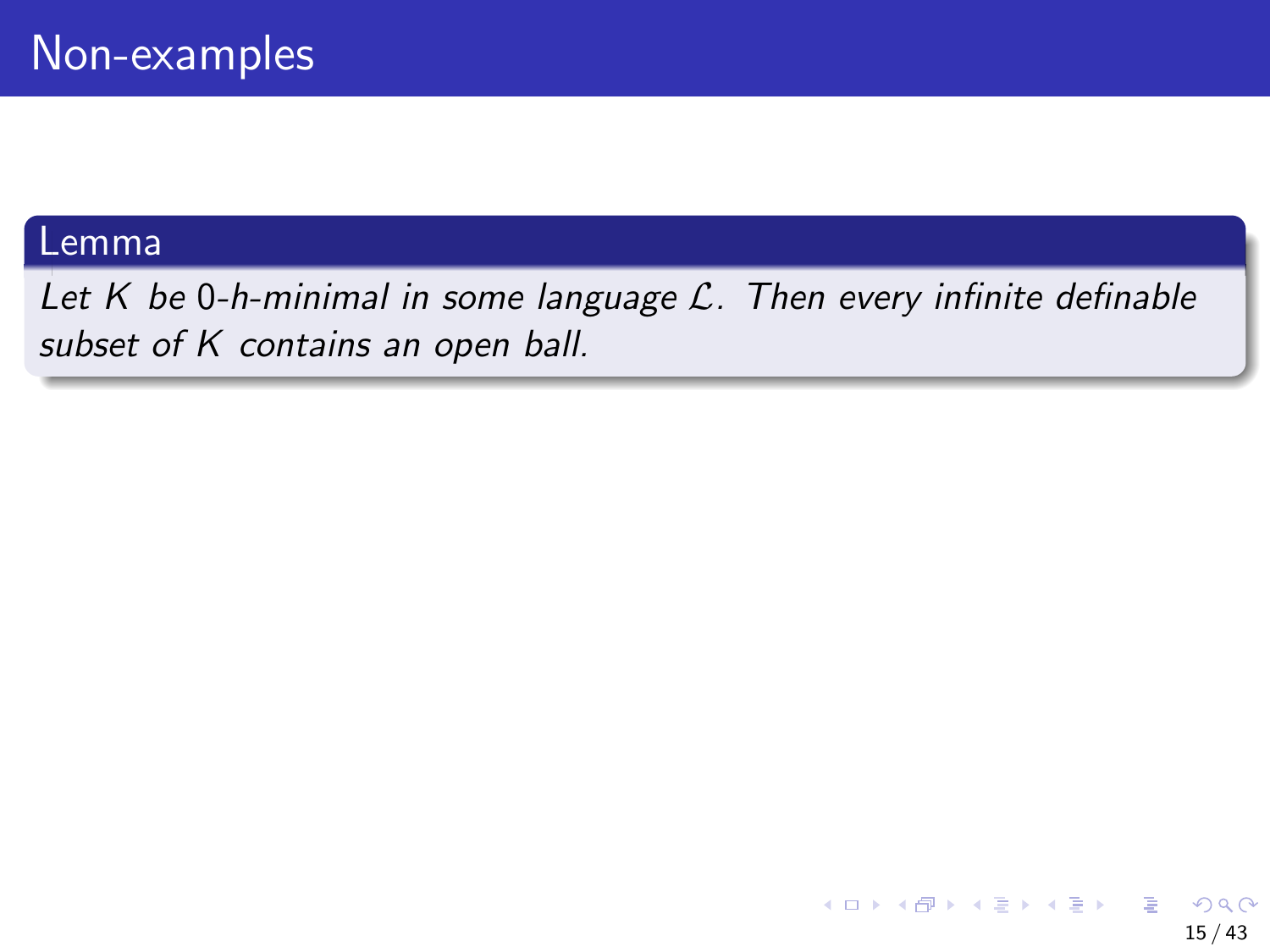#### Lemma

Let K be 0-h-minimal in some language  $\mathcal{L}$ . Then every infinite definable subset of K contains an open ball.

If K is 0-h-minimal in L, then we cannot have a section  $k \to K$  or  $\Gamma_K \rightarrow K$  in the language. Neither can we have an automorphism of K in the language. Also, every definable map  $RV^n \rightarrow K$  has finite image.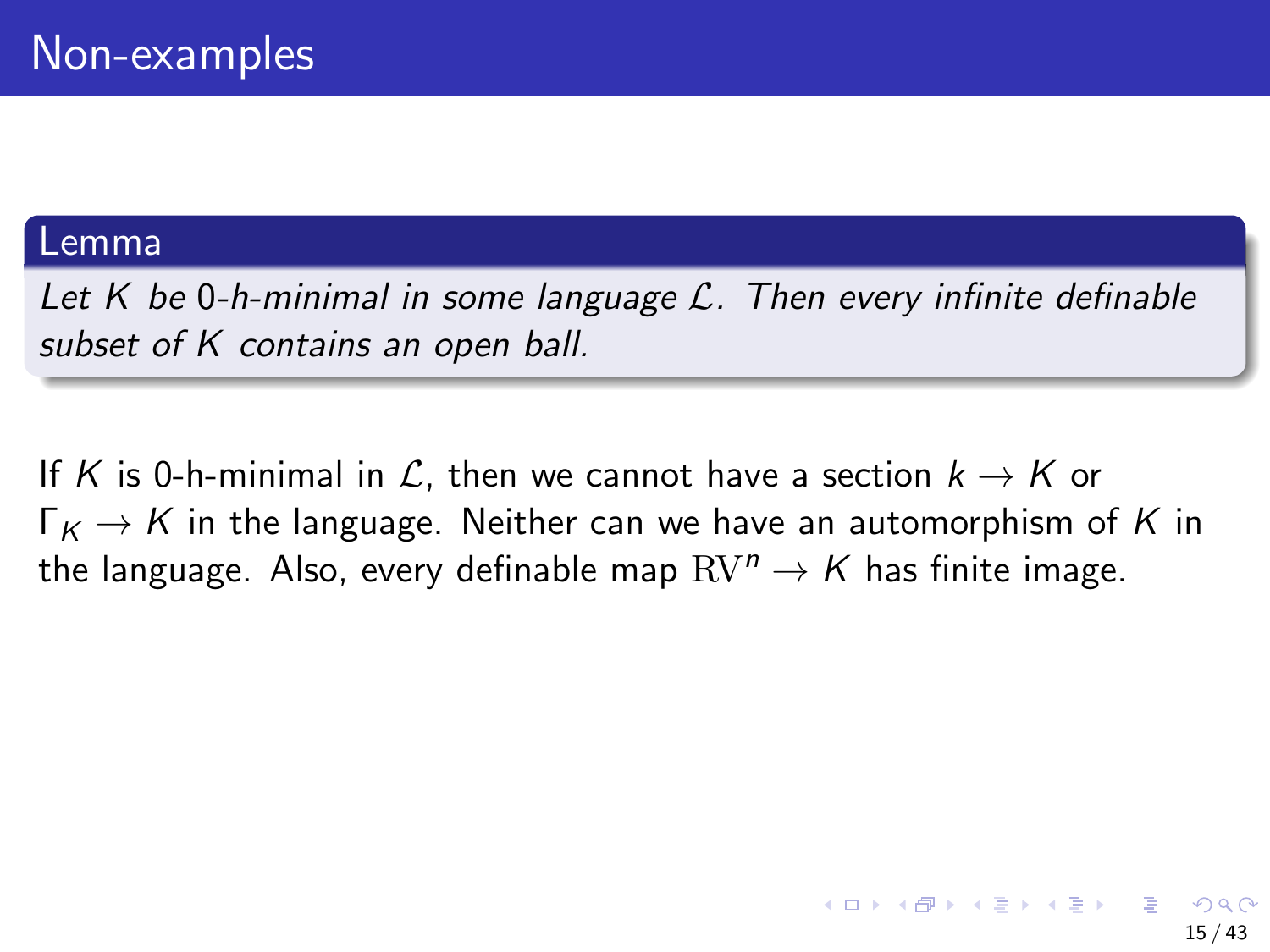The set X of cubes in  $\mathbb{Q}_3$  cannot be 1-prepared by any finite set. However, it is  $|3|$ -prepared by  $\{0\}$ .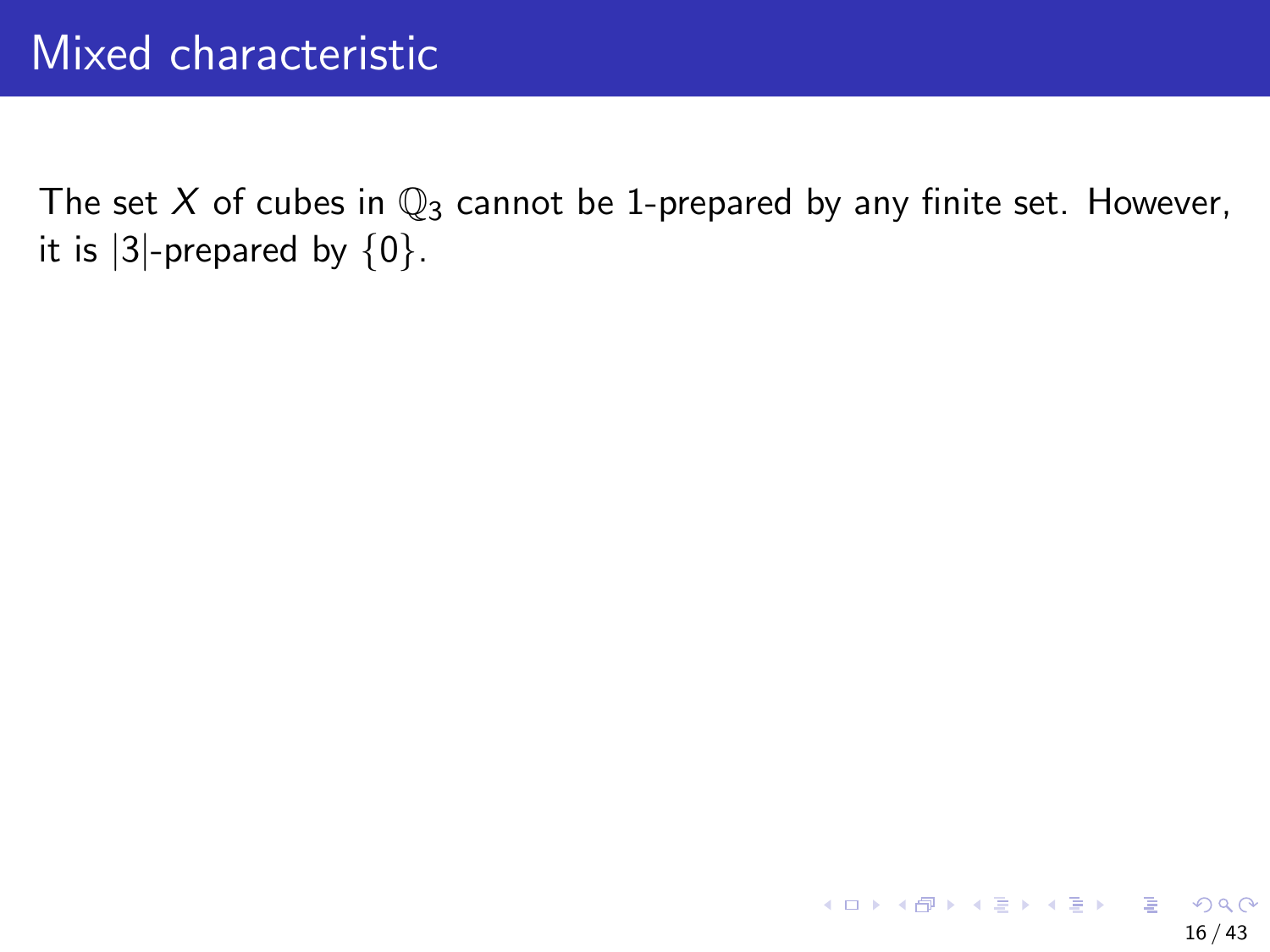The set X of cubes in  $\mathbb{Q}_3$  cannot be 1-prepared by any finite set. However, it is  $|3|$ -prepared by  $\{0\}$ .

 $\lambda$ -preparation in equicharacteristic 0 should become  $|m|\lambda$ -preparation in mixed characteristic.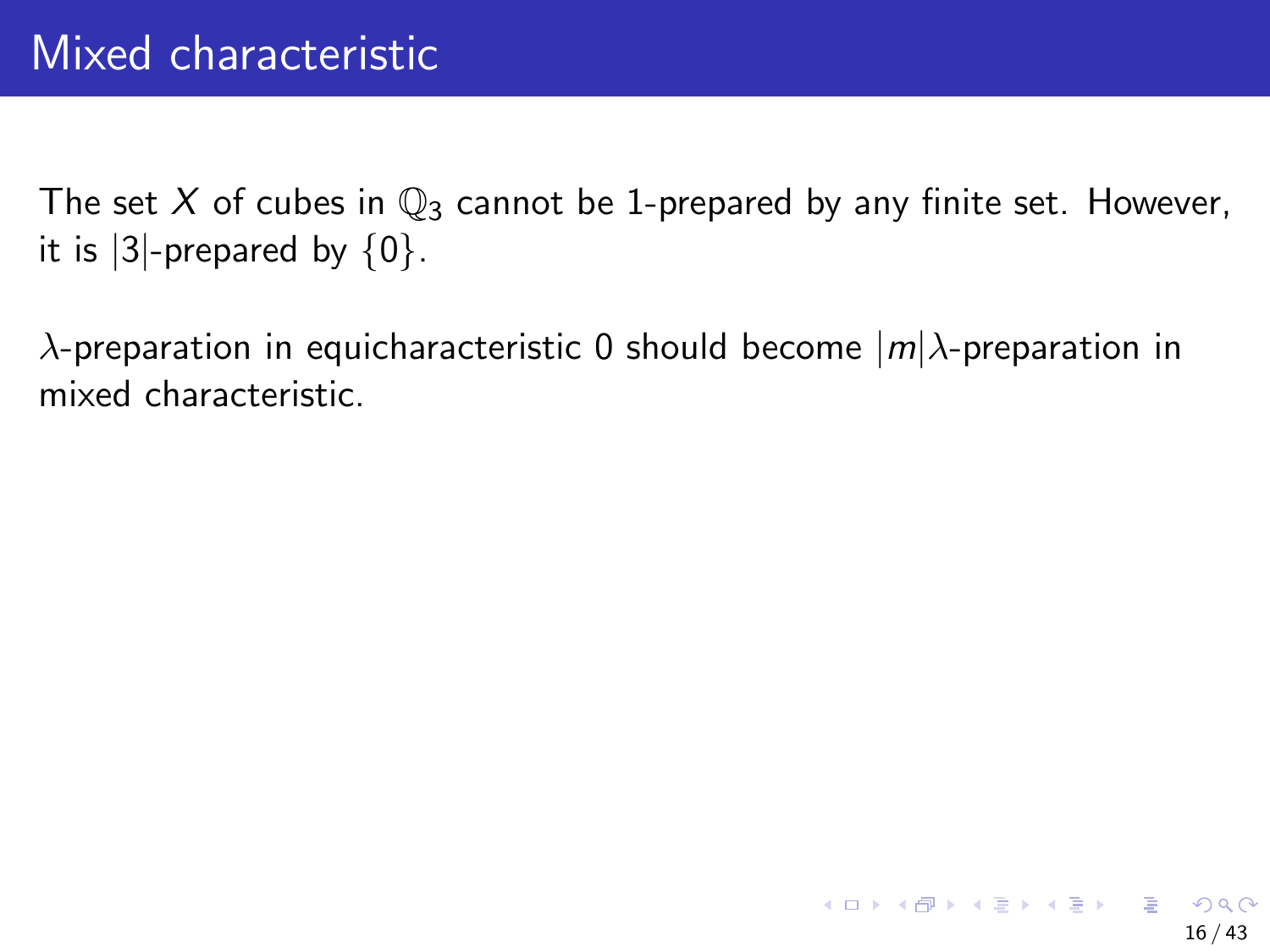The set X of cubes in  $\mathbb{Q}_3$  cannot be 1-prepared by any finite set. However, it is  $|3|$ -prepared by  $\{0\}$ .

 $\lambda$ -preparation in equicharacteristic 0 should become  $|m|\lambda$ -preparation in mixed characteristic.

Let L expand  $\mathcal{L}_{val} = \mathcal{L}_{ring} \cup \{ \mathcal{O} \}$  and let T be a complete L-theory containing  $\mathcal{T}_{val}$ . Let  $\ell \in \mathbb{N} \cup \{\infty\}$ . Then  $\mathcal{T}$  is  $\ell$ -h<sup>mix</sup>-minimal if for every model K of  $T$  the following holds:

For every  $\lambda \leq 1$  in  $\Gamma_{\mathsf{K}}^\times$ , for every  $A \subset \mathsf{K}$  and every  $A' \subset \mathrm{RV}_\lambda$  of cardinality  $\#\mathcal{A}'\leq \ell$ , for every  $(\mathcal{A}\cup \mathcal{A}'\cup \mathrm{RV})$ -definable set  $X\subset \mathcal{K}$ there exists a positive integer m and a finite A-definable set  $C \subset K$ such that  $C \mid m \mid \lambda$ -prepares X.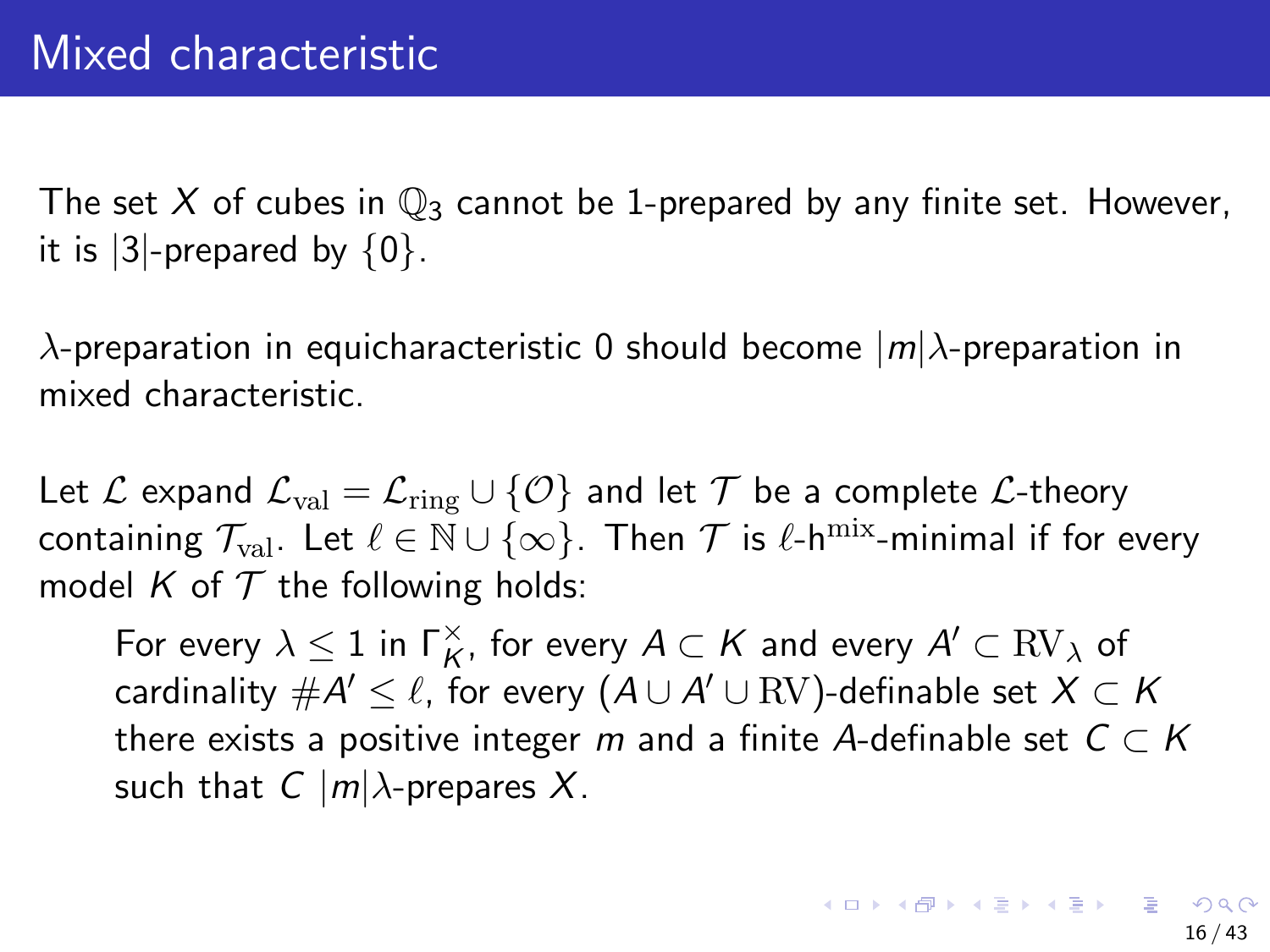The following are  $\omega$ -h<sup>mix</sup>-minimal

**1** Any Henselian valued field of mixed characteristic in  $\mathcal{L}_{val}$ . In particular  $\mathbb{Q}_p$ .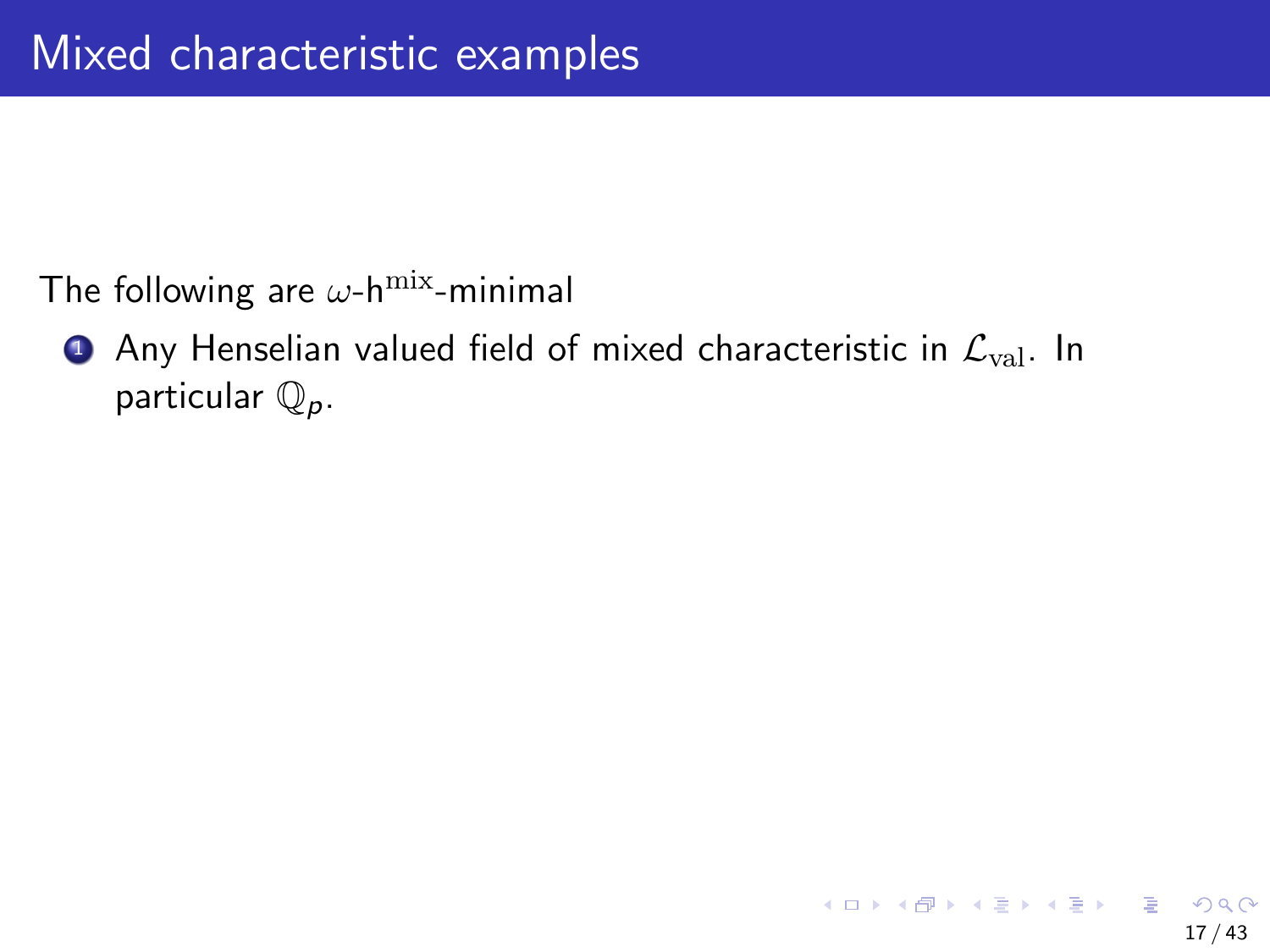The following are  $\omega$ -h<sup>mix</sup>-minimal

- **•** Any Henselian valued field of mixed characteristic in  $\mathcal{L}_{val}$ . In particular  $\mathbb{Q}_p$ .
- $\mathbf{Q}_p$  with the subanalytic language.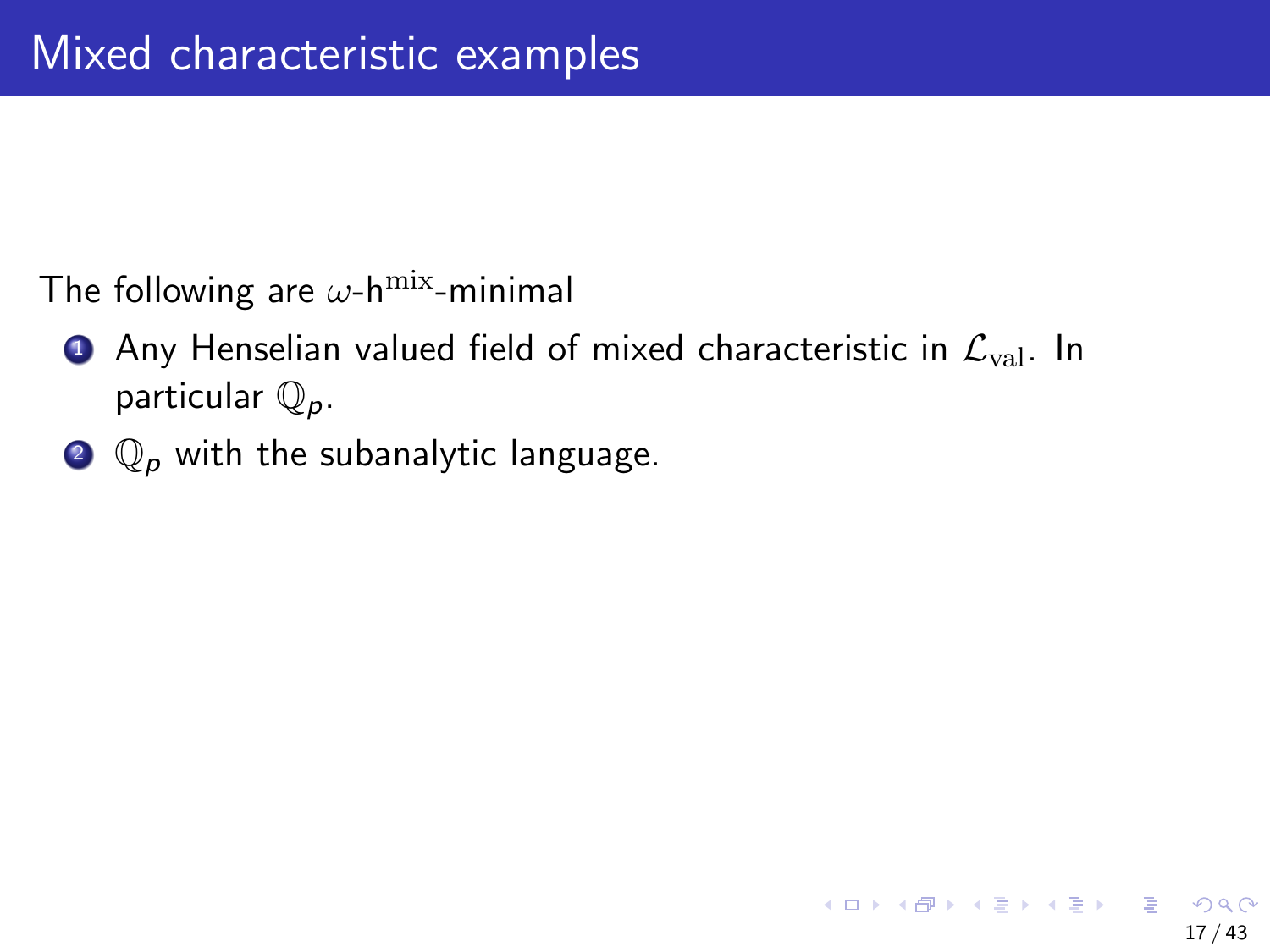## <span id="page-40-0"></span>[Tameness under h-minimality](#page-40-0)

K ロ ▶ K 個 ▶ K 할 ▶ K 할 ▶ 이 할 → 9 Q Q → 18 / 43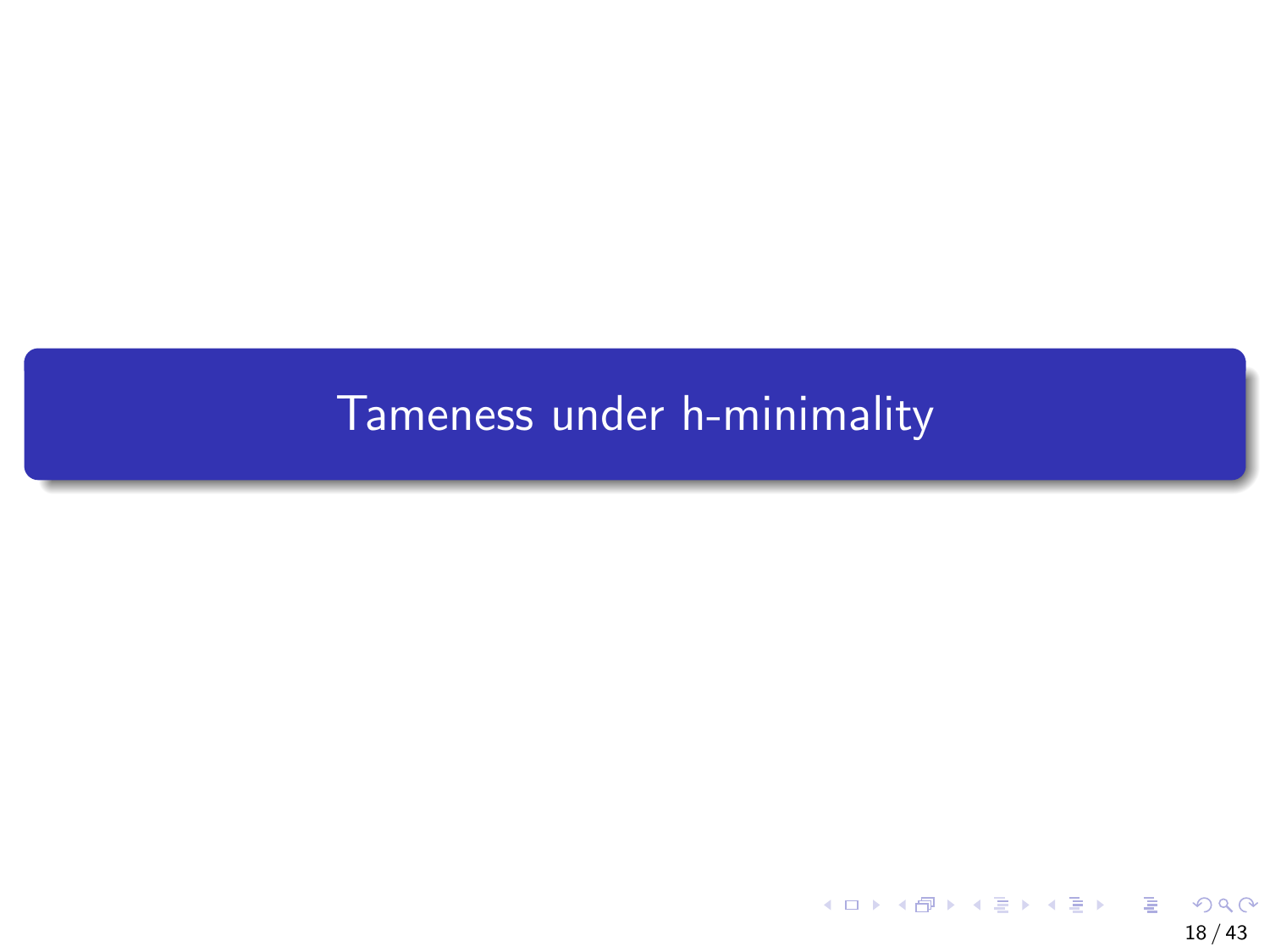# The Jacobian property

From now on, let  $K$  be a valued field of equicharacteristic 0, equipped with a 1-h-minimal  $\ell$ -structure.

#### Theorem (Jacobian property)

Let  $f: K \to K$  be a definable function. Then there exists a finite definable set C such that for every ball B 1-next to C there exists a  $\xi_B \in \text{RV}$  such that if  $x, y \in B$  are distinct, then

$$
rv\left(\frac{f(x)-f(y)}{x-y}\right)=\xi_B.
$$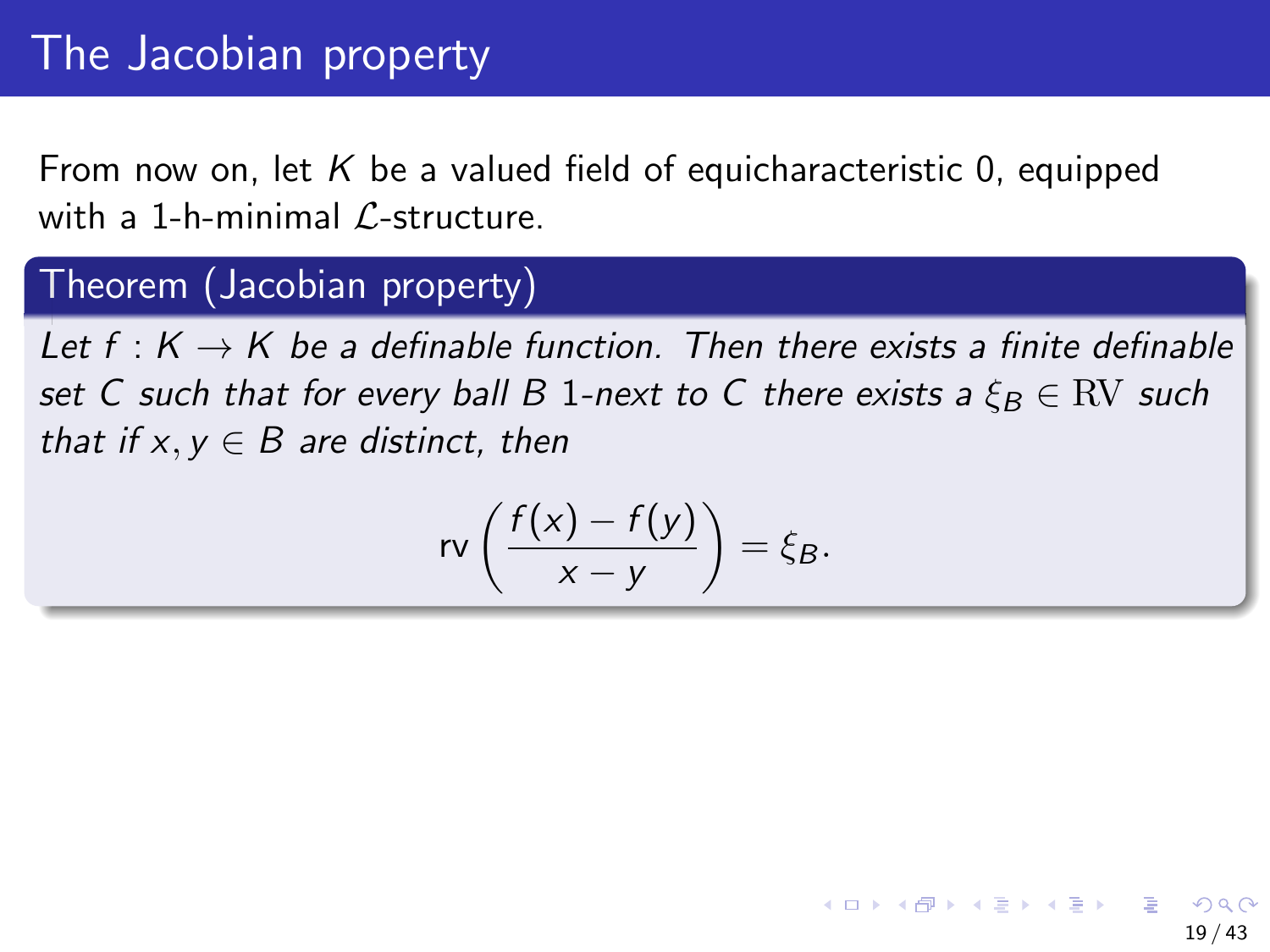## Theorem (Jacobian property)

Let  $f: K \to K$  be a definable function. Then there exists a finite definable set C such that for every ball B 1-next to C, f is differentiable,  $\mathsf{rv}\circ\mathsf{f}'$  is constant on B and for  $x, y \in B$  distinct we have

$$
rv\left(\frac{f(x)-f(y)}{x-y}\right)=rv(f'(x)).
$$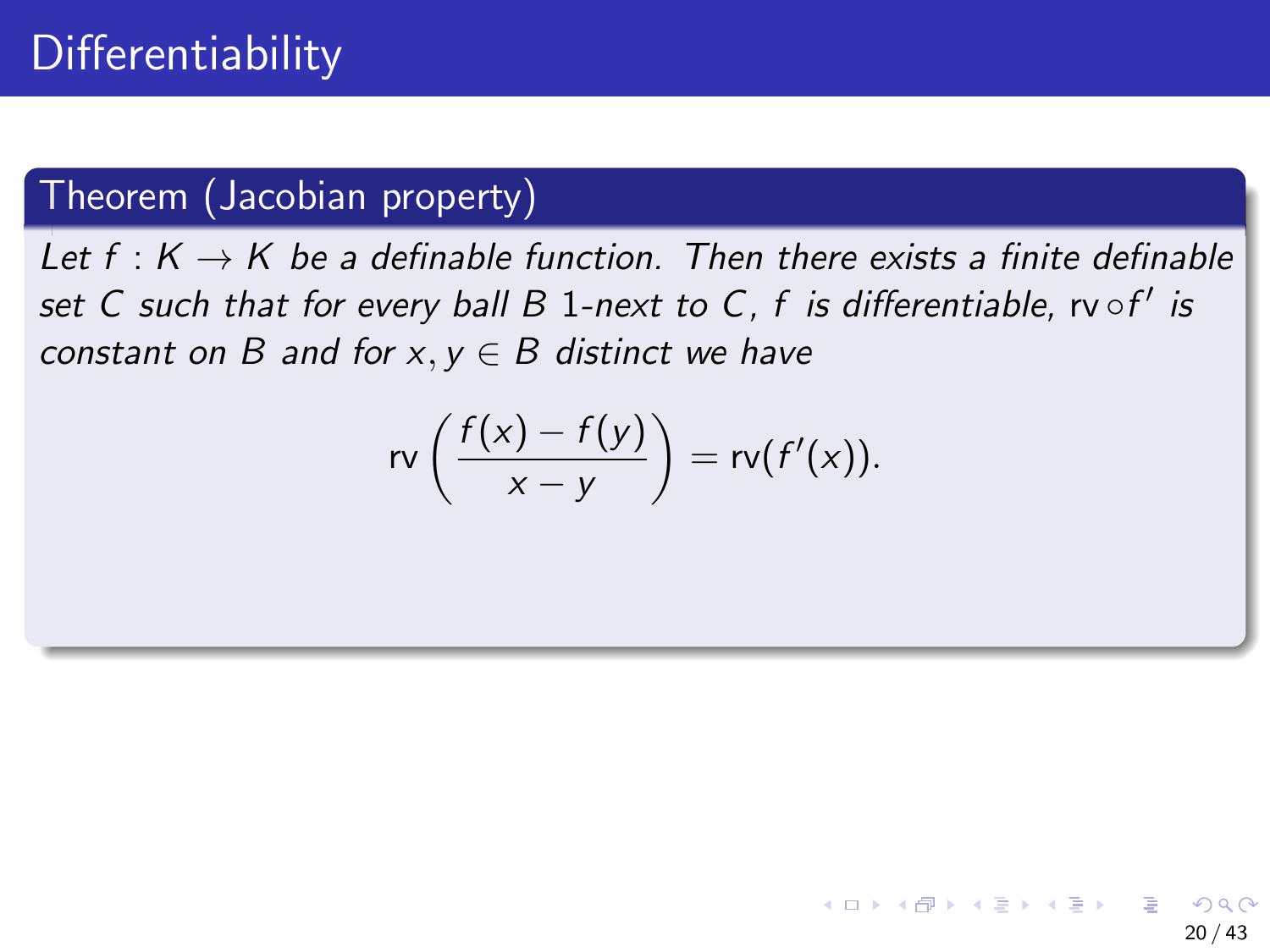## Theorem (Jacobian property)

Let  $f: K \to K$  be a definable function. Then there exists a finite definable set C such that for every ball B 1-next to C, f is differentiable,  $\mathsf{rv}\circ\mathsf{f}'$  is constant on B and for  $x, y \in B$  distinct we have

$$
rv\left(\frac{f(x)-f(y)}{x-y}\right)=rv(f'(x)).
$$

If  $B' \subset B$  is an open ball, then  $f(B')$  is an open ball of radius  $|f'(x)|$  rad<sub>op</sub>  $B'$ .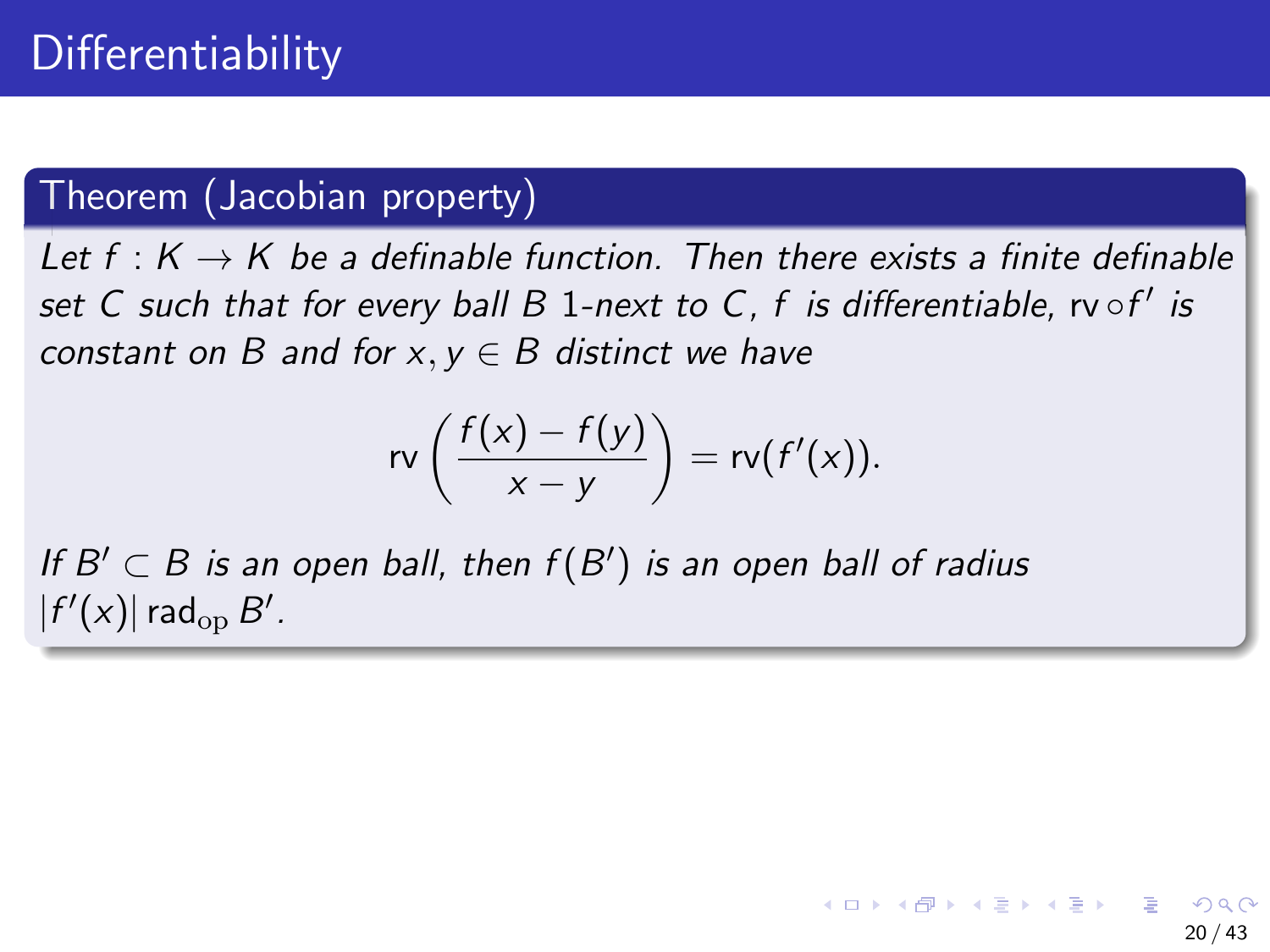#### Theorem (Taylor approximation)

Let f :  $K \to K$  be definable and let  $r \in \mathbb{N}$ . Then there exists a finite definable set C  $\subset$  K such that for every ball B 1-next to C,  $f^{(r+1)}$  exists,  $|f^{(r+1)}|$  is constant on B and for all  $x_0, x \in B$  we have

$$
|f(x) - T_{f,x_0}^{\leq r}(x)| \leq |f^{(r+1)}(x_0)| \cdot |x - x_0|^{r+1}.
$$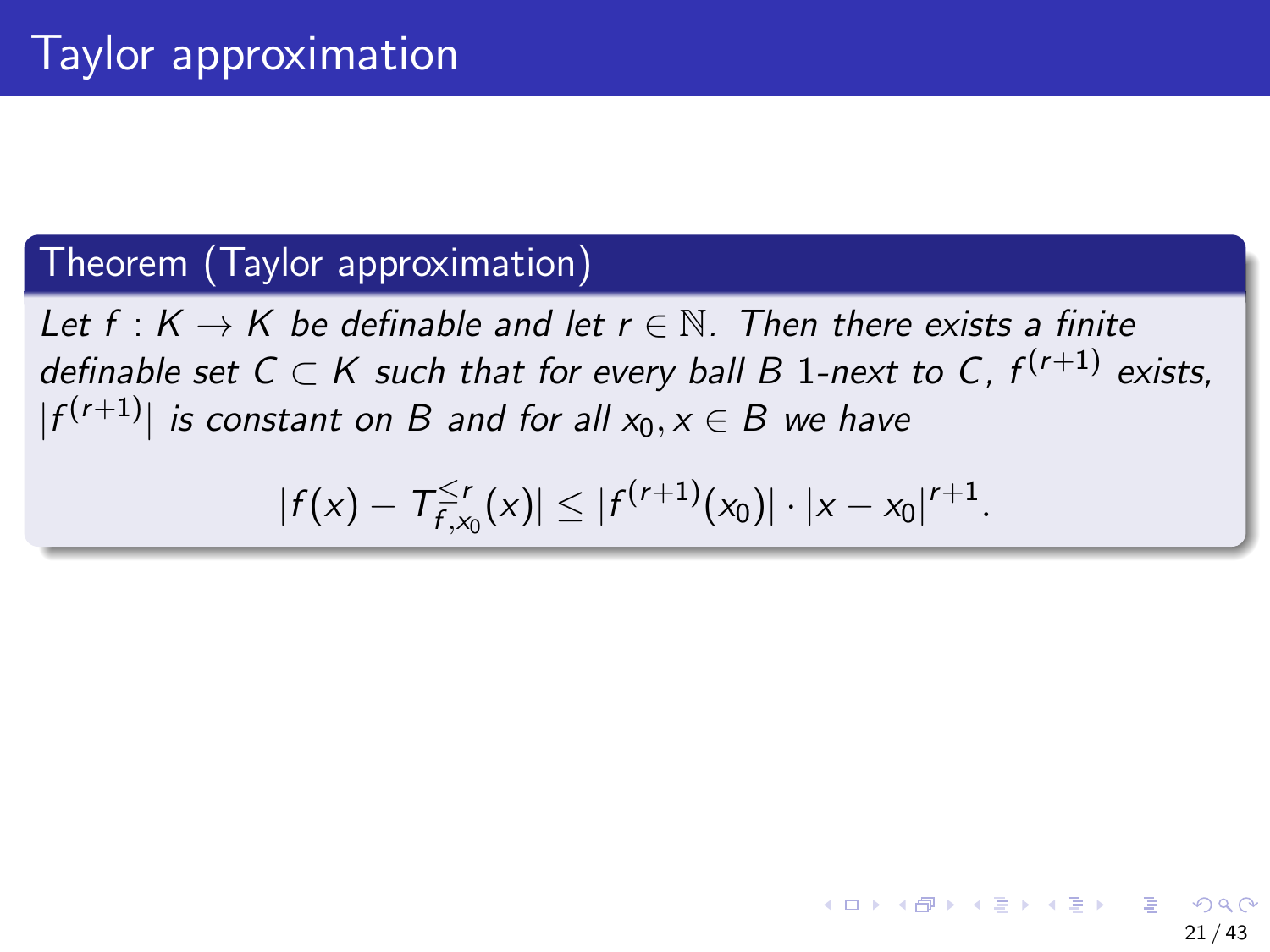A theory  $T$  has algebraic Skolem functions if for every model K of  $T$  and every  $A \subset K$  we have  $\operatorname{acl}_K(A) = \operatorname{dcl}_K(A)$ .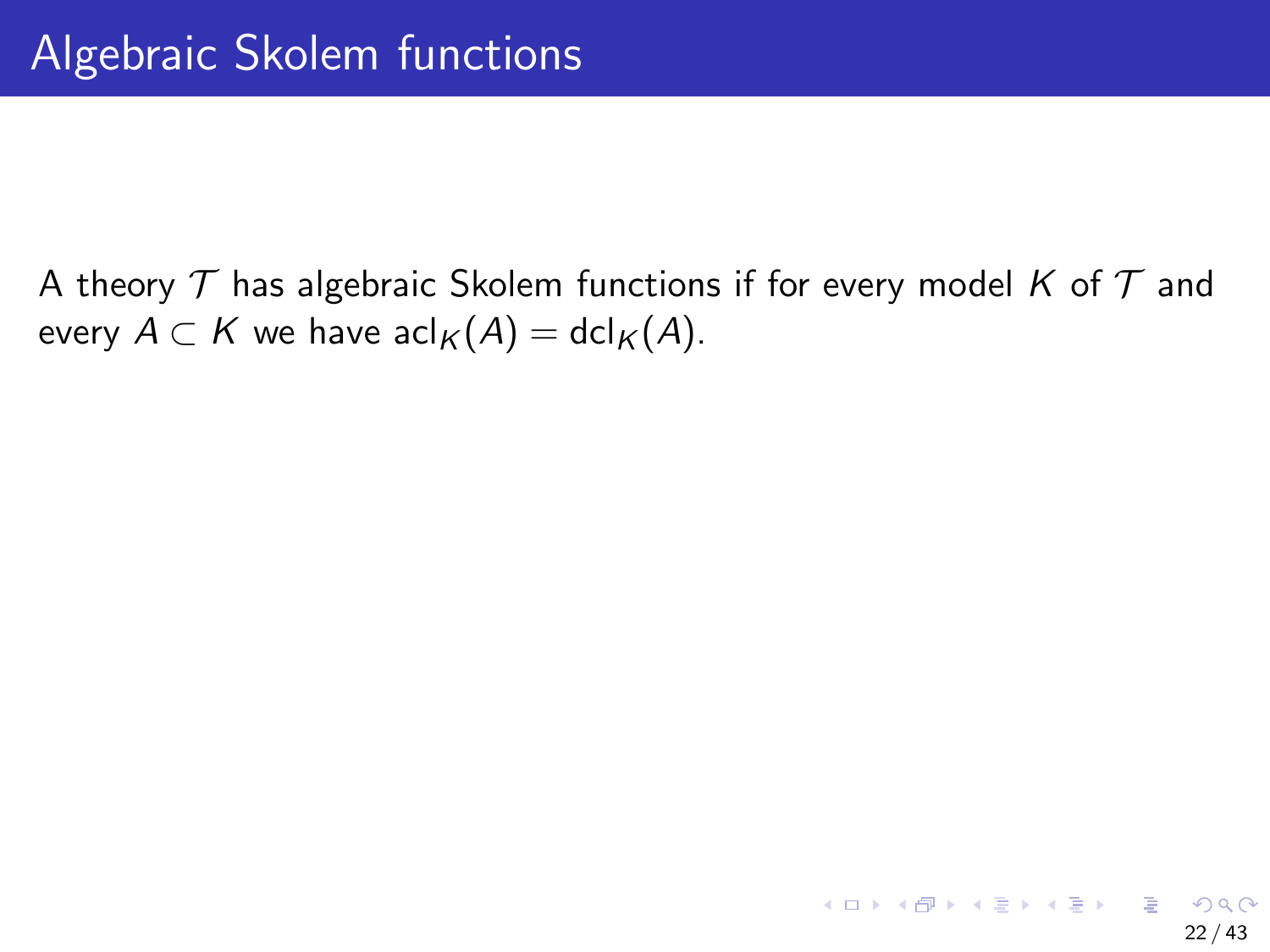A theory  $\mathcal T$  has algebraic Skolem functions if for every model K of  $\mathcal T$  and every  $A \subset K$  we have  $\operatorname{acl}_K(A) = \operatorname{dcl}_K(A)$ .

If  $\mathsf{Th}_\mathcal{L}(\mathcal{K})$  is  $\ell$ -h-minimal then there exists an expansion  $\mathcal{L}'\supset\mathcal{L}$  such that  $Th_{\ell'}(K)$  is  $\ell$ -h-minimal and has algebraic Skolem functions.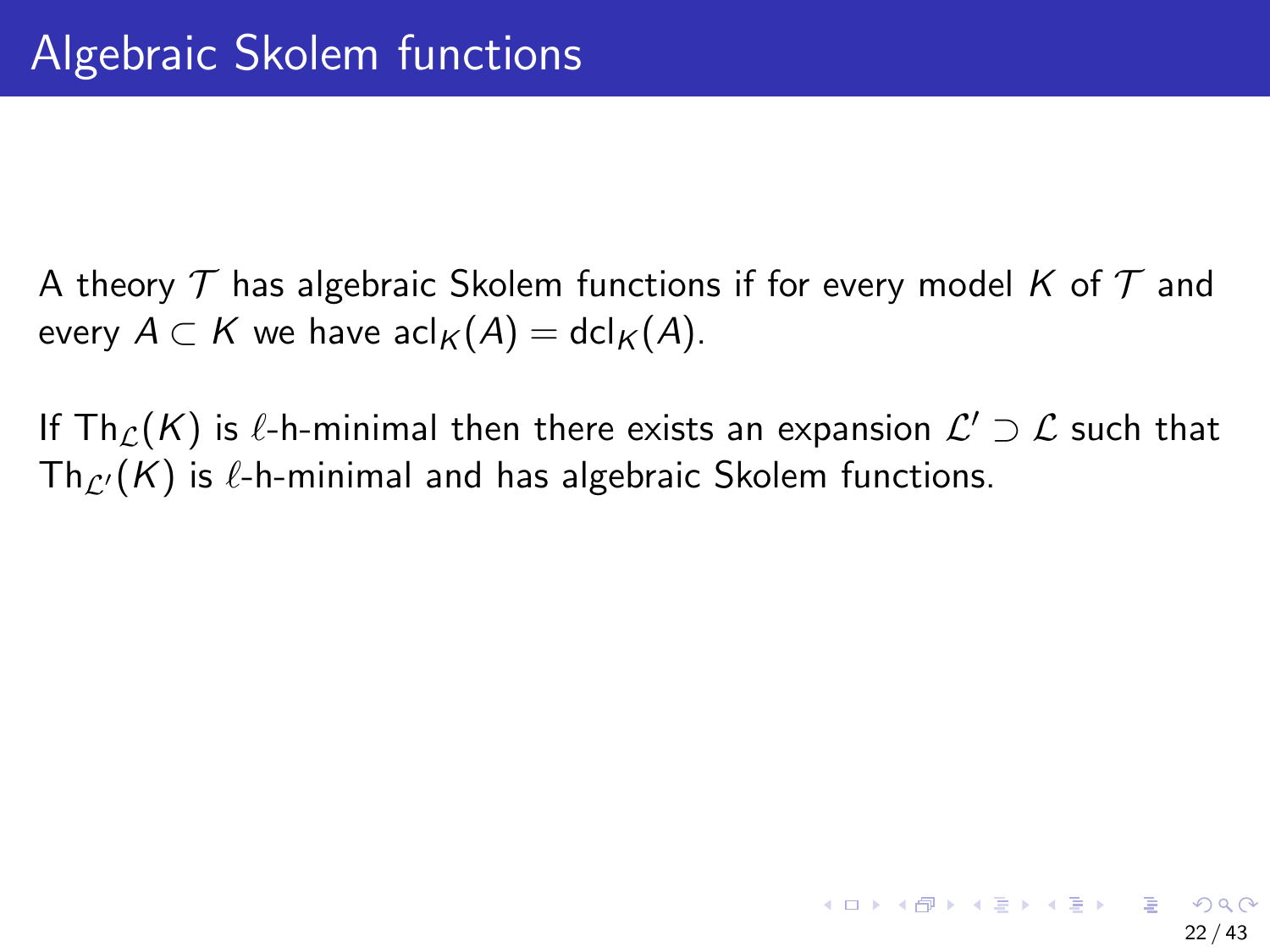# Cells in  $K^2$

Let  $R\subset \mathrm{RV}^2$ , a (definable) cell  $X$  in  $\mathcal{K}^2$  consists of  $(x,y)\in \mathcal{K}^2$  for which

$$
(rv(x-c_1),rv(y-c_2(x))) \in R,
$$

with  $c_1$  definable, and  $c_2 : K \to K$  a definable function.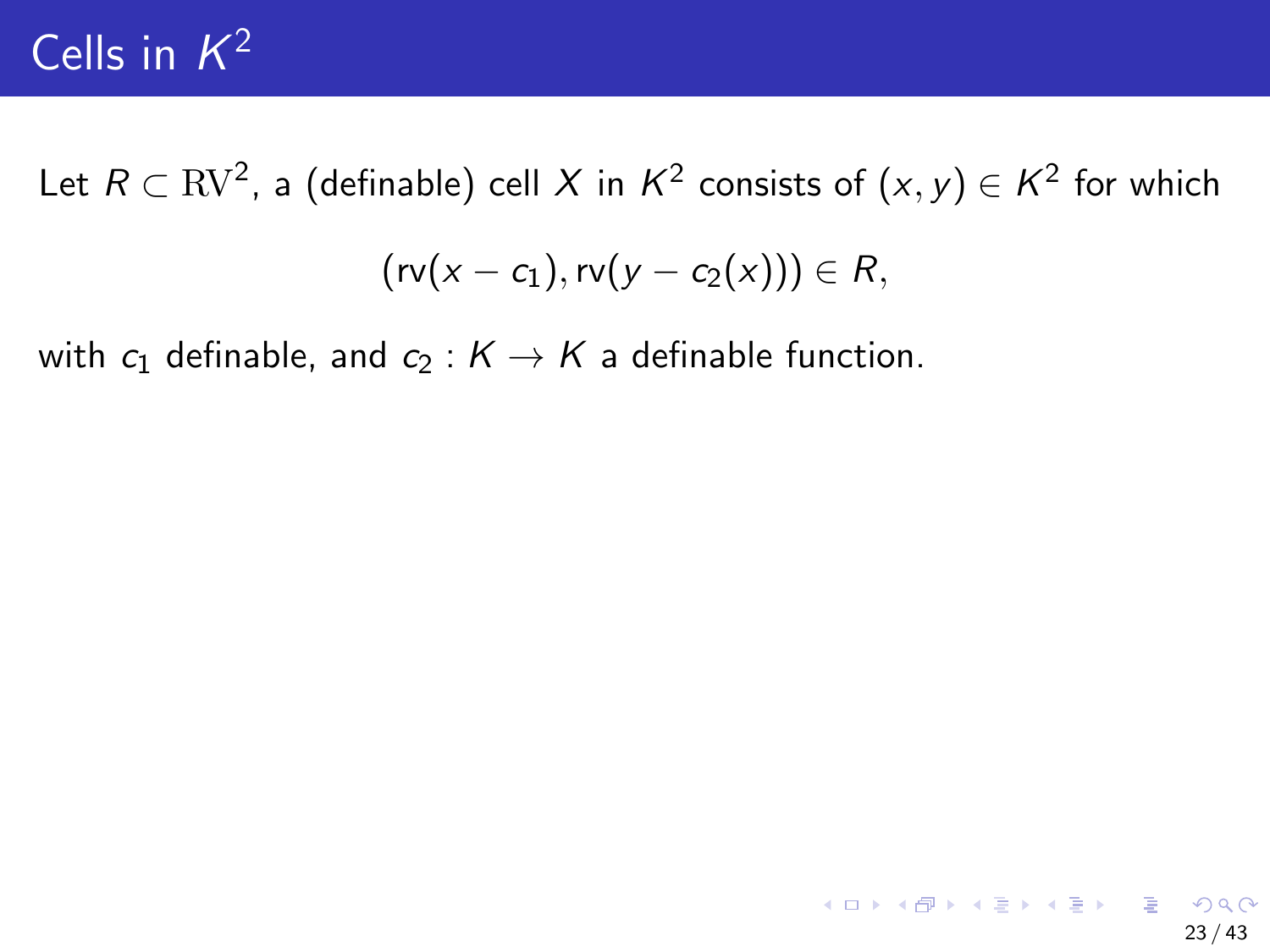# Cells in  $K^2$

Let  $R\subset \mathrm{RV}^2$ , a (definable) cell  $X$  in  $\mathcal{K}^2$  consists of  $(x,y)\in \mathcal{K}^2$  for which  $(rv(x - c_1), rv(y - c_2(x))) \in R$ 

with  $c_1$  definable, and  $c_2 : K \to K$  a definable function. Let

$$
(RV^{\times})^1 = \mathrm{RV}^{\times}, (\mathrm{RV}^{\times})^0 = \{0\}.
$$

If  $R\subset (\mathrm{RV}^\times)^{j_1}\times (\mathrm{RV}^\times)^{j_2}$  then  $X$  is a  $(j_1,j_2)$ -cell.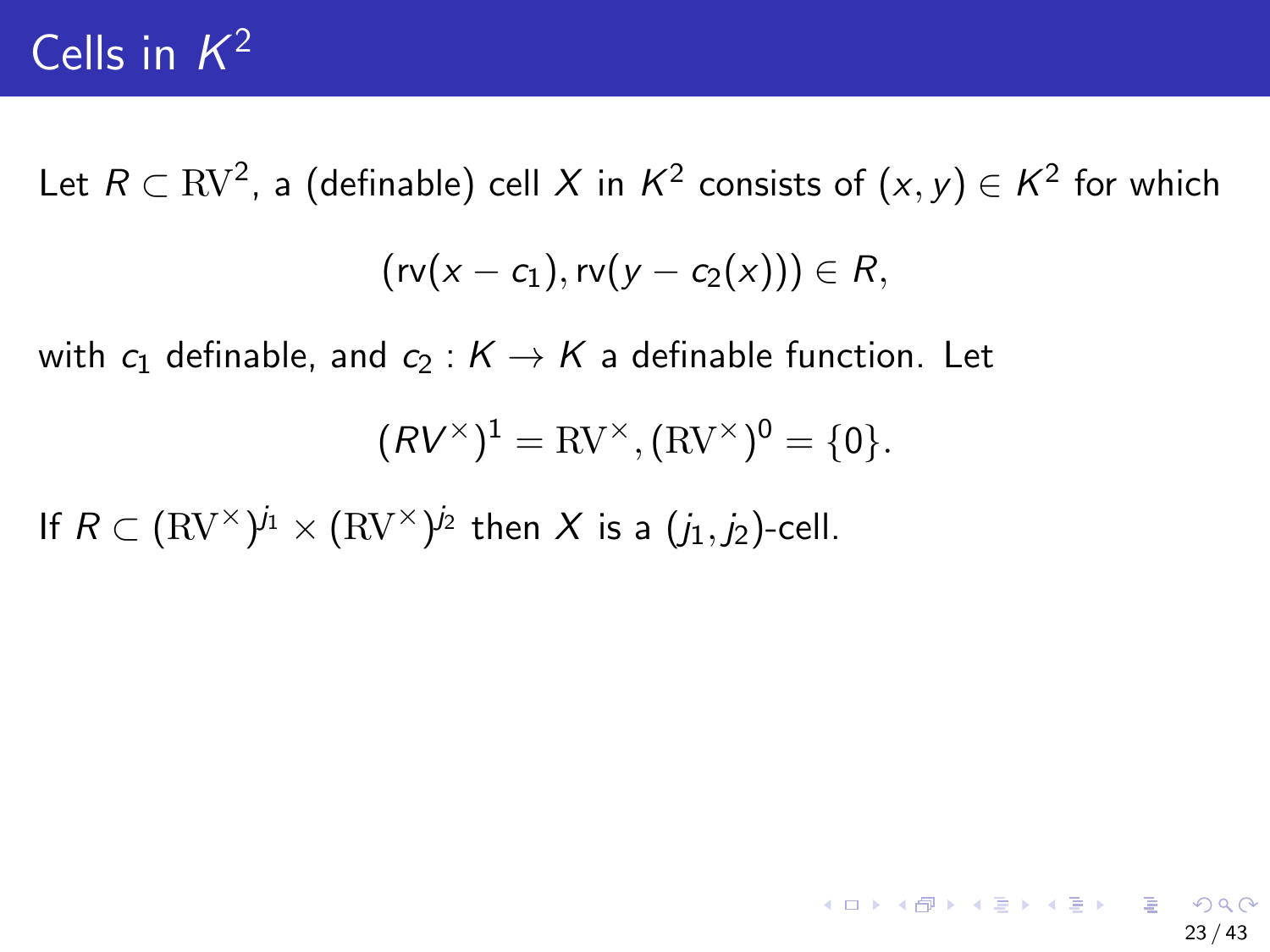Assume that  $\text{Th}_{\mathcal{L}}(K)$  has algebraic Skolem functions and that it is 1-h-minimal.

Theorem (Cell decomposition)

Let  $X \subset K^n$  be definable. Then there exists a partition of X into finitely many definable cells.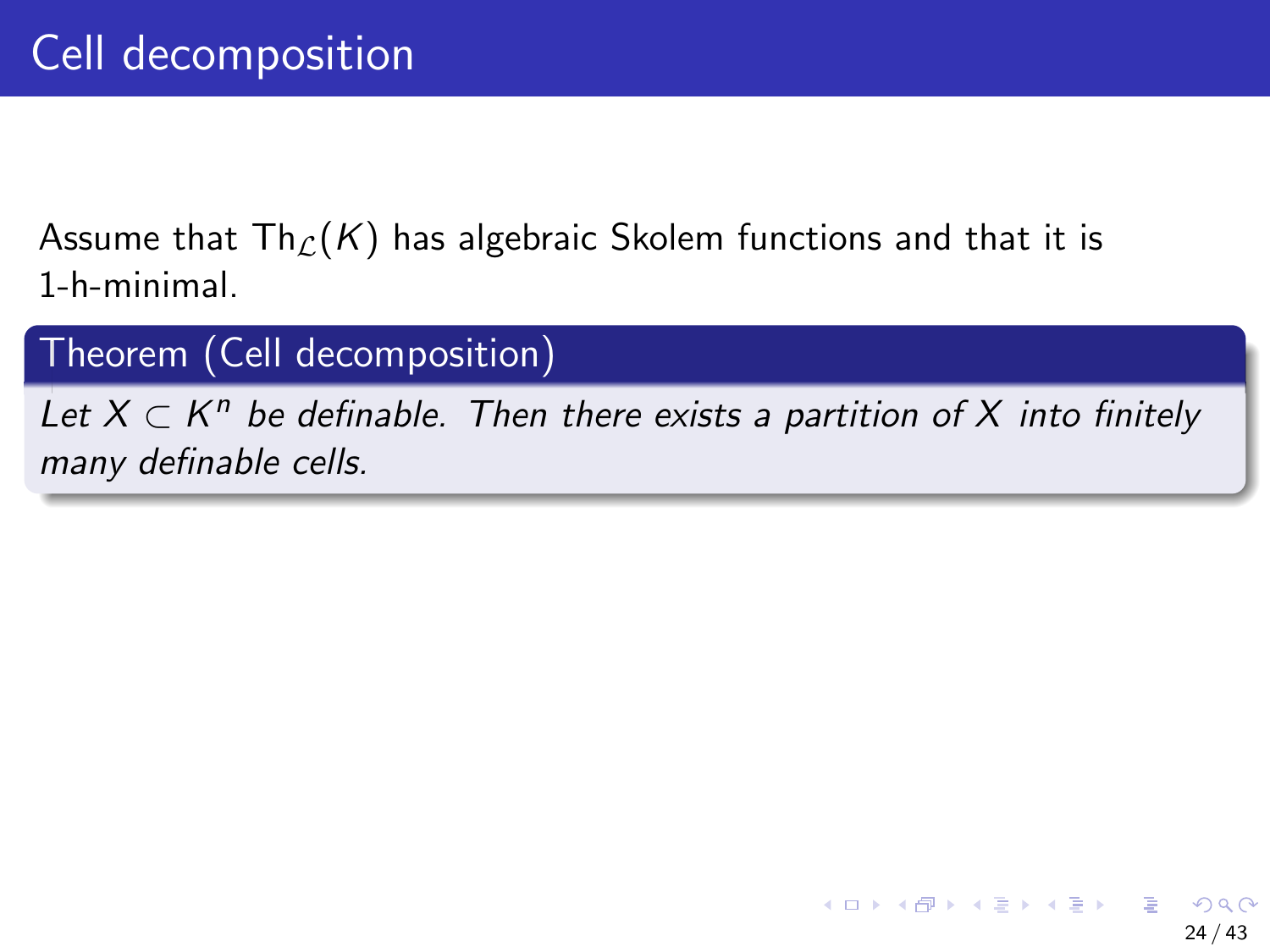Assume that  $\text{Th}_{\mathcal{L}}(K)$  has algebraic Skolem functions and that it is 1-h-minimal.

#### Theorem (Cell decomposition)

Let  $X \subset K^n$  be definable. Then there exists a partition of X into finitely many definable cells.

## Theorem (Cell decomposition II)

Let  $f: K^n \to K$  be definable. Then there exists a definable cell decomposition of  $K^n$  such that  $f$  is continuous on each cell of this cell decomposition.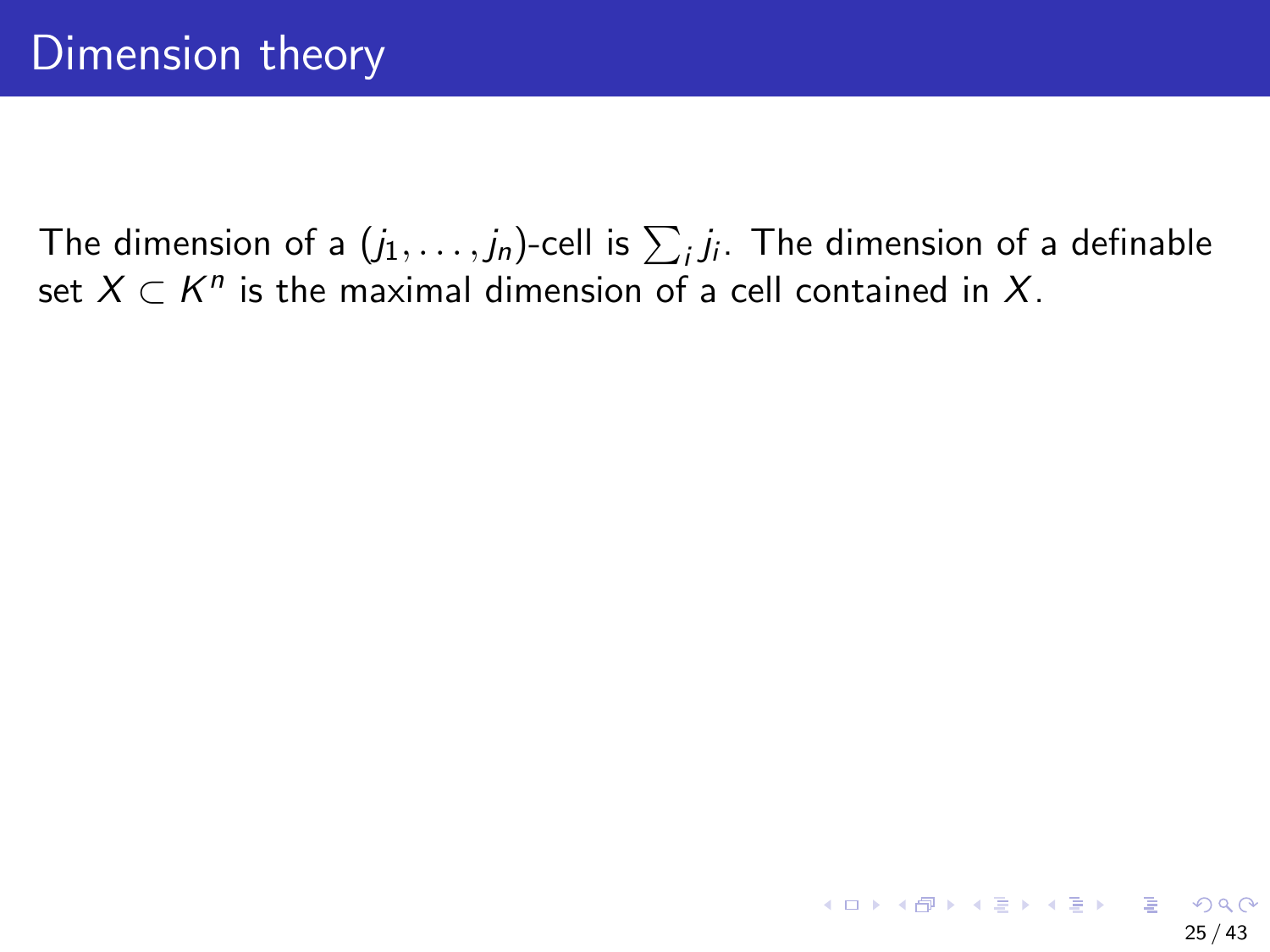Theorem (Dimension theory)  $X, Y \subset K^n$ ,  $Z \subset K^m$ ,  $f : X \to Z$  all definable.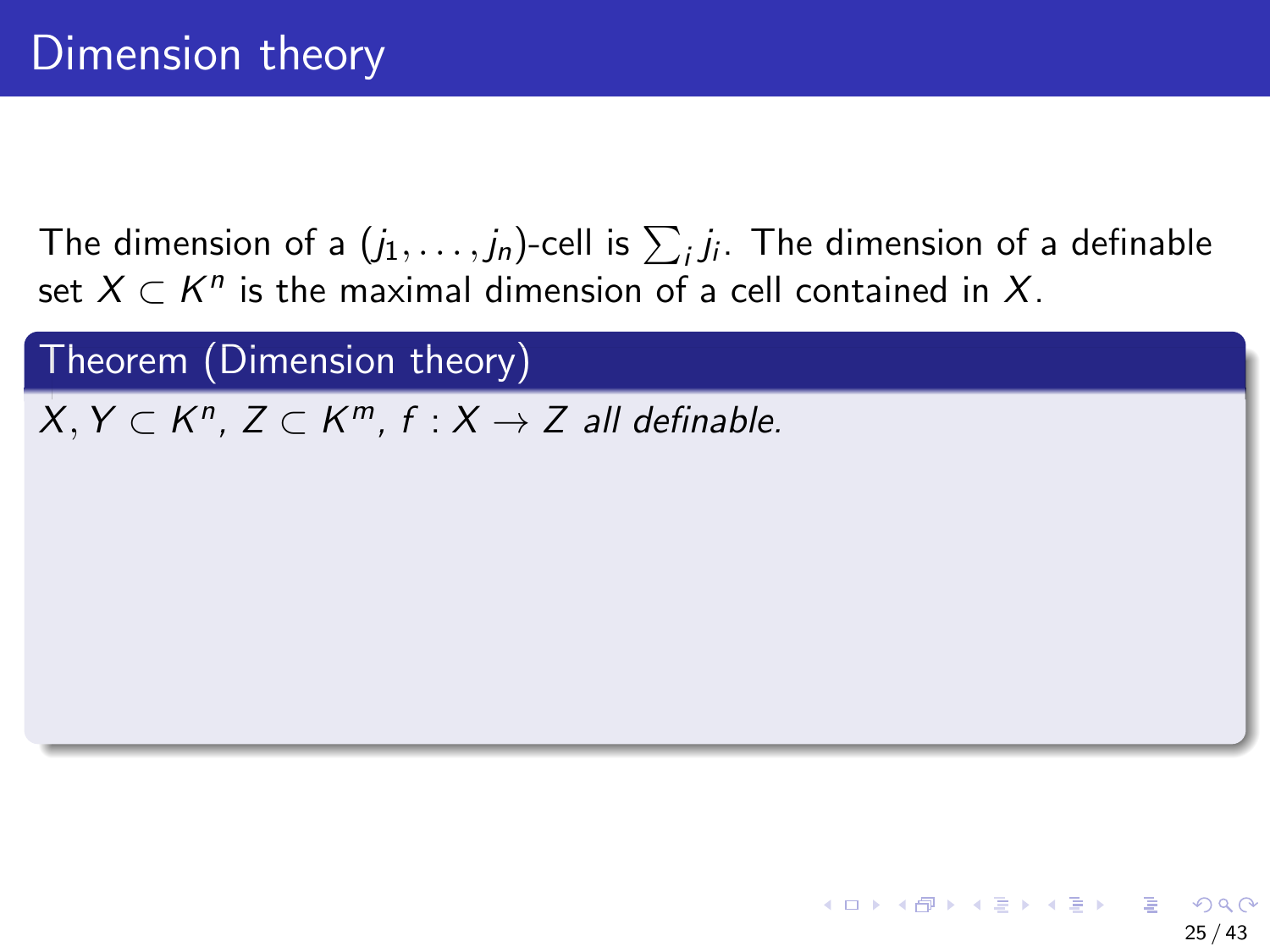Theorem (Dimension theory)  $X, Y \subset K^n$ ,  $Z \subset K^m$ ,  $f : X \to Z$  all definable.  $\bullet$  dim  $X = 0$  iff X is finite.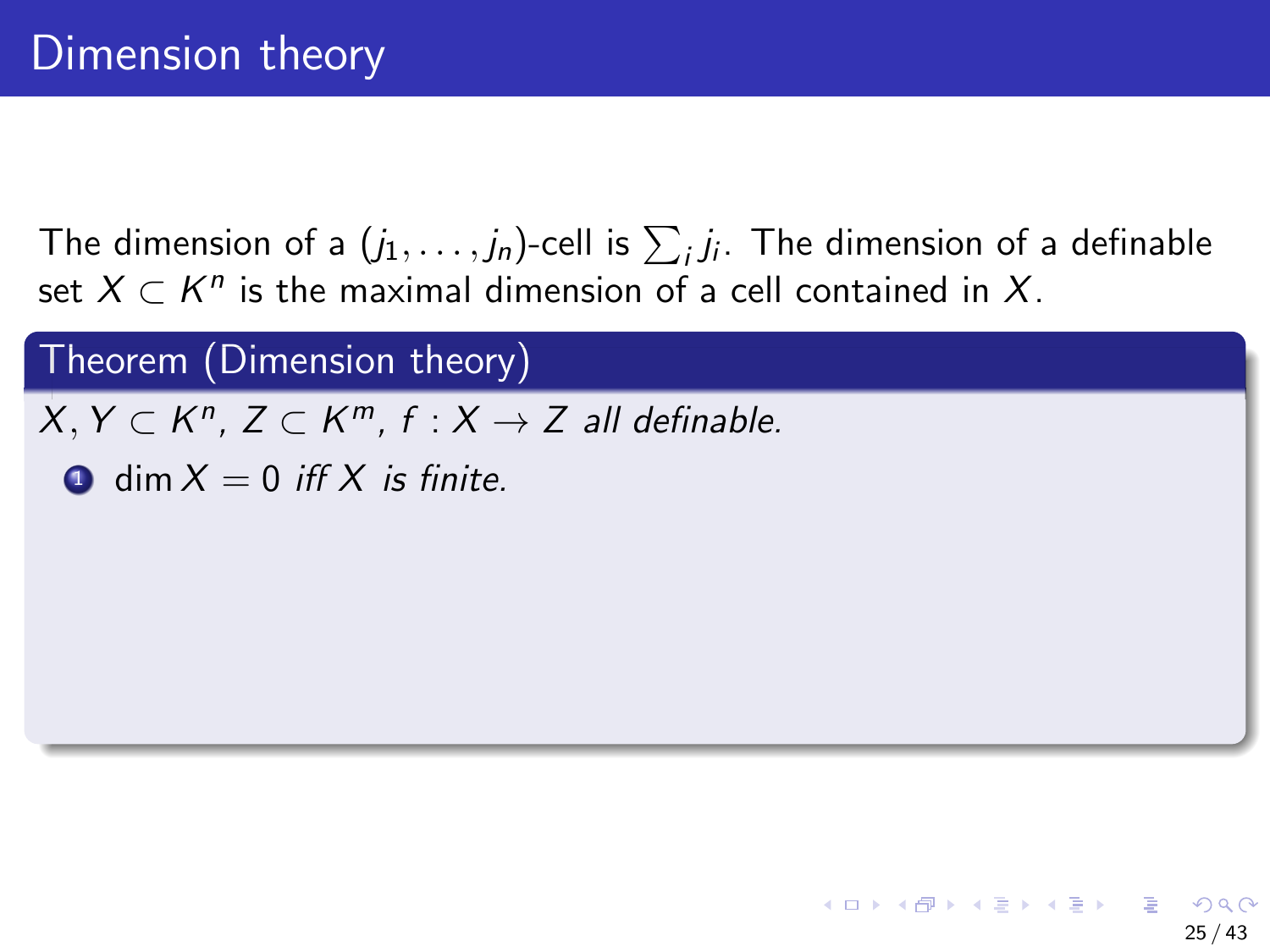#### Theorem (Dimension theory)

 $X, Y \subset K^n$ ,  $Z \subset K^m$ ,  $f : X \to Z$  all definable.

- $\bullet$  dim  $X = 0$  iff X is finite.
- 2 dim $(X \cup Y)$  = max{dim X, dim Y}.
- **3** The set of  $z \in Z$  for which  $\dim f^{-1}(z) = d$  is definable (for any  $d$ ).

25 / 43

- $\bullet\ \,$  If dim  $f^{-1}(z)=d\,$  for all  $z\in\mathsf{Z}\,$  then  $\mathsf{dim}\, X=d+\mathsf{dim}\,\mathsf{Z}.$
- $\bullet$  We have dim $(\overline{X} \setminus X) <$  dim X.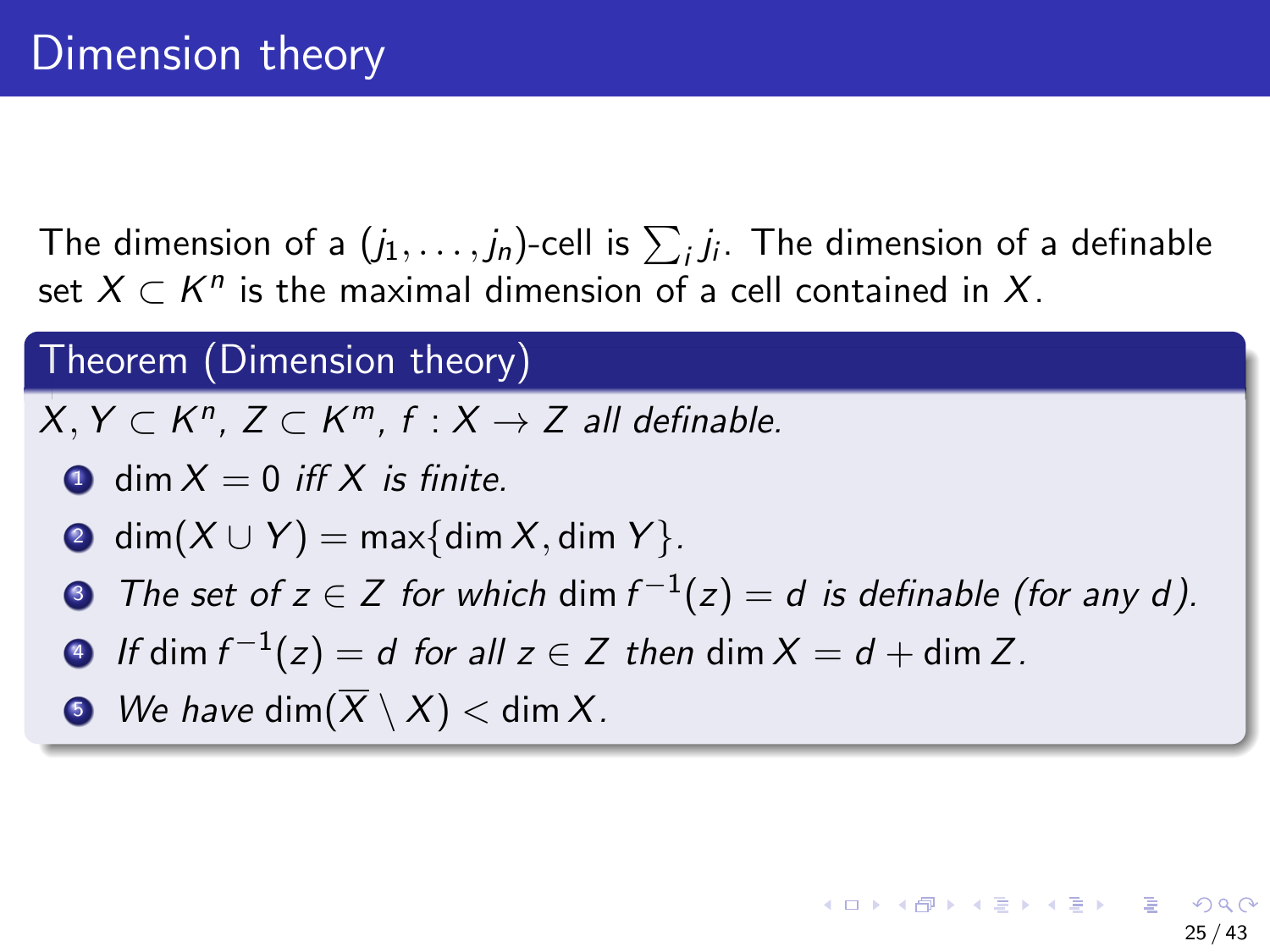#### Theorem

Let  $f: K^n \to K$  be definable. Then the set  $U$  of  $u \in K^n$  such that  $f$  is  $C^k$ on a neighbourhood of  $u$  is dense in  $K^n$ .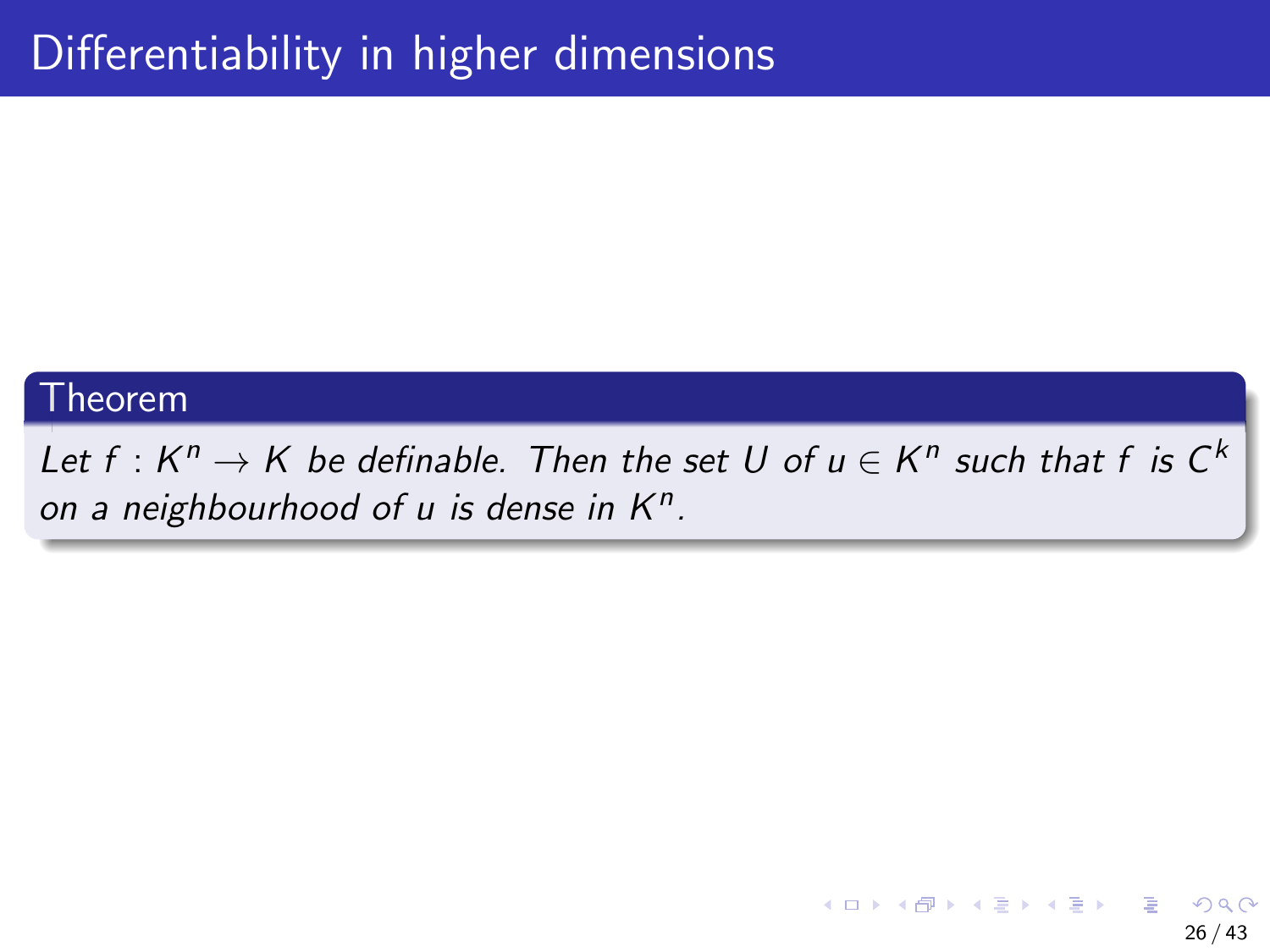For  $\lambda, \mu \in \Gamma_K$  we define  $\lambda <_0 \mu$  if  $\lambda < \mu$  or  $\lambda = \mu = 0$ . Then  $rv(a) = rv(b)$  iff  $|a - b| <_0 |a|$ .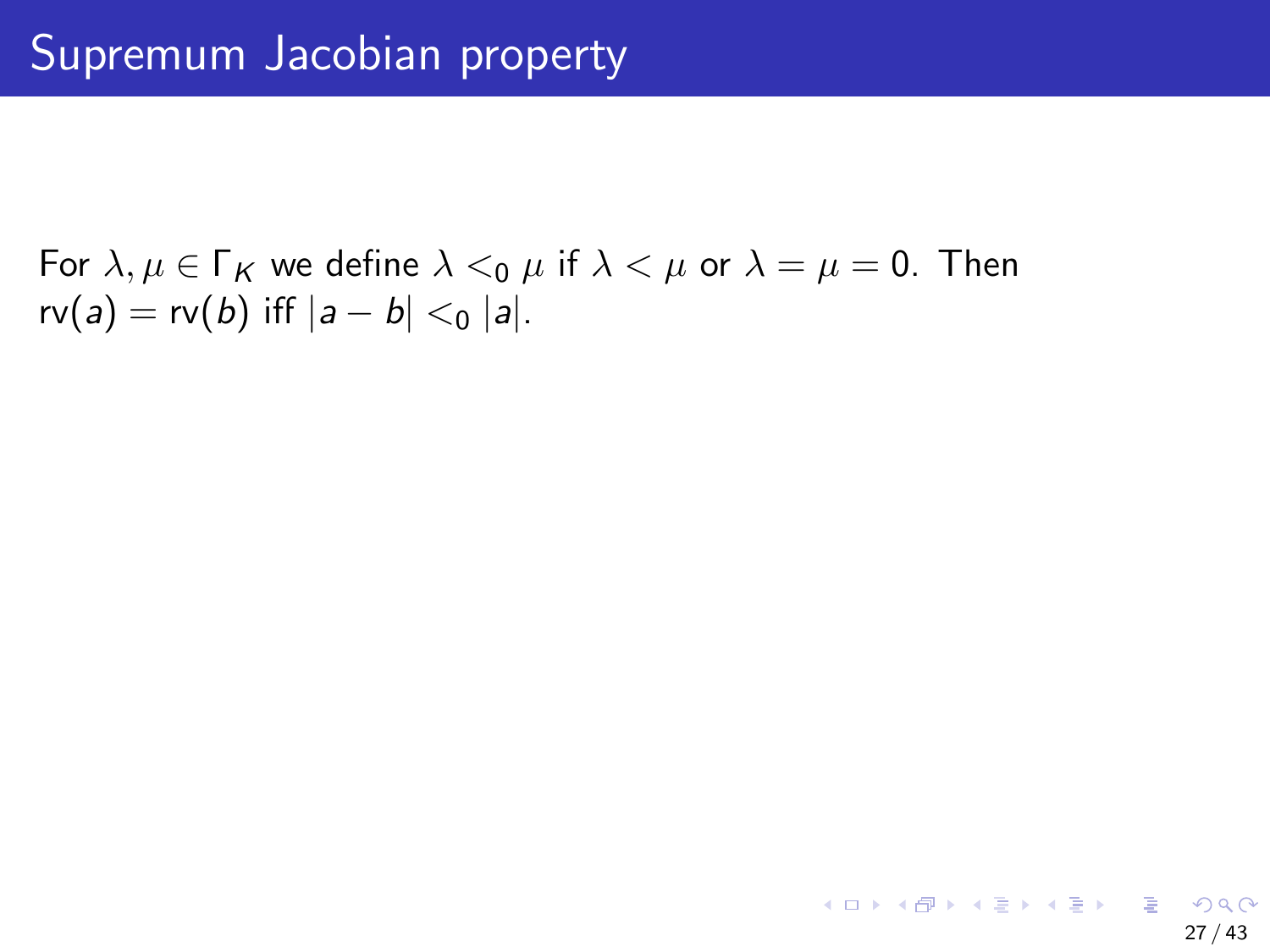For 
$$
\lambda, \mu \in \Gamma_K
$$
 we define  $\lambda <_0 \mu$  if  $\lambda < \mu$  or  $\lambda = \mu = 0$ . Then  $rv(a) = rv(b)$  iff  $|a - b| <_0 |a|$ .

Let  $f: K \to K$  definable. The Jacobian property says

$$
rv(f(x)-f(y))=rv(f'(x)\cdot(x-y)).
$$

Equivalently

$$
|f(x)-f(y)-f'(x)\cdot(x-y)| <_0 |f'(x)||x-y|.
$$

27 / 43

K ロ ▶ K 個 ▶ K 글 ▶ K 글 ▶ │ 글 │ ◆) Q ( º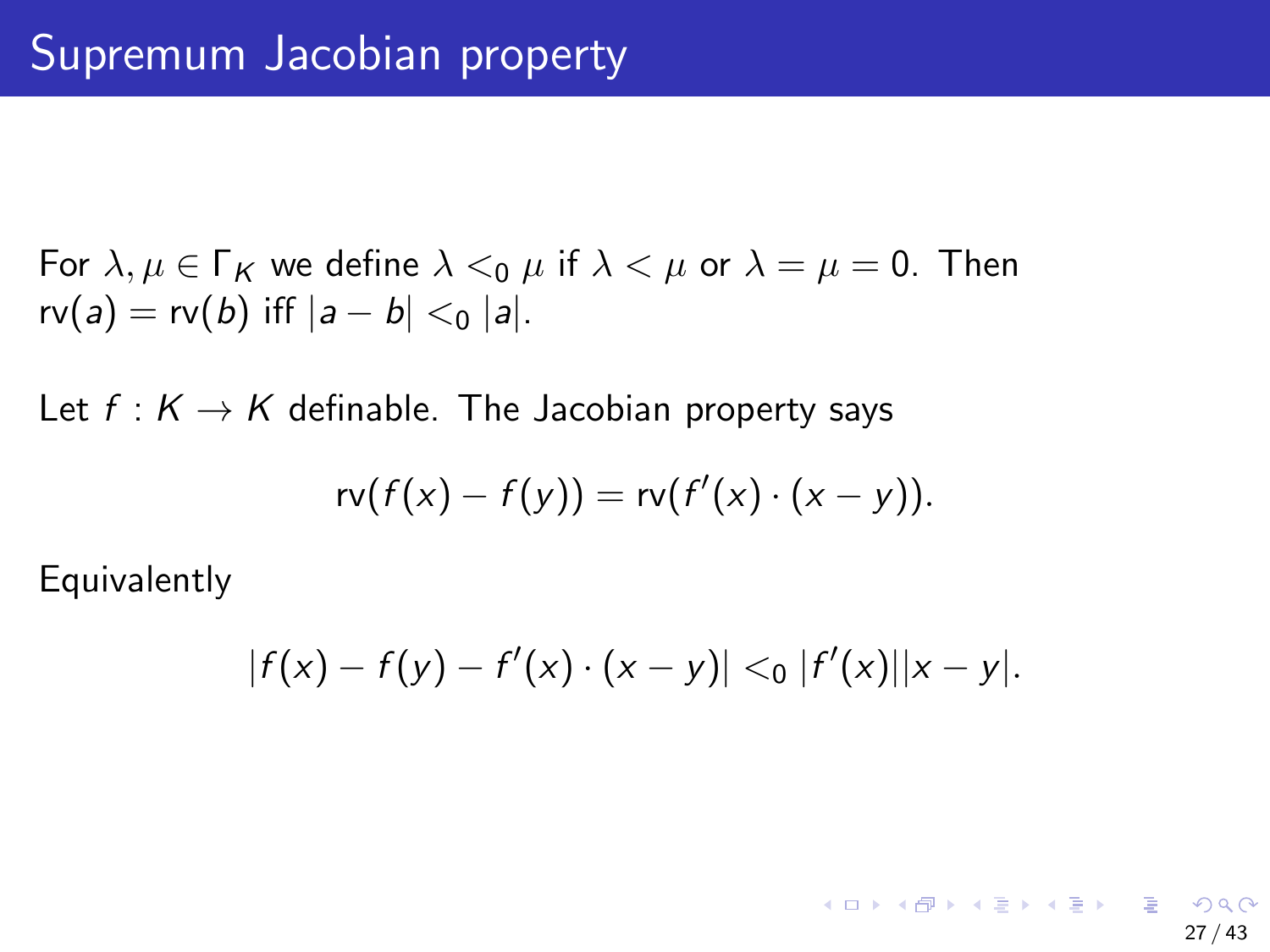For 
$$
\lambda, \mu \in \Gamma_K
$$
 we define  $\lambda <_0 \mu$  if  $\lambda < \mu$  or  $\lambda = \mu = 0$ . Then  $rv(a) = rv(b)$  iff  $|a - b| <_0 |a|$ .

Let  $f: K^n \to K$  definable. The supremum Jacobian property says that there exists a definable map  $\chi: \bar{K}^n \to \mathrm{RV}^m$  such that

$$
|f(x) - f(y) - (\text{grad } f(y)) \cdot (x - y)| <_0 | \text{grad}(f(y))||x - y|
$$

on the *n*-dimensional fibres of  $\chi$ .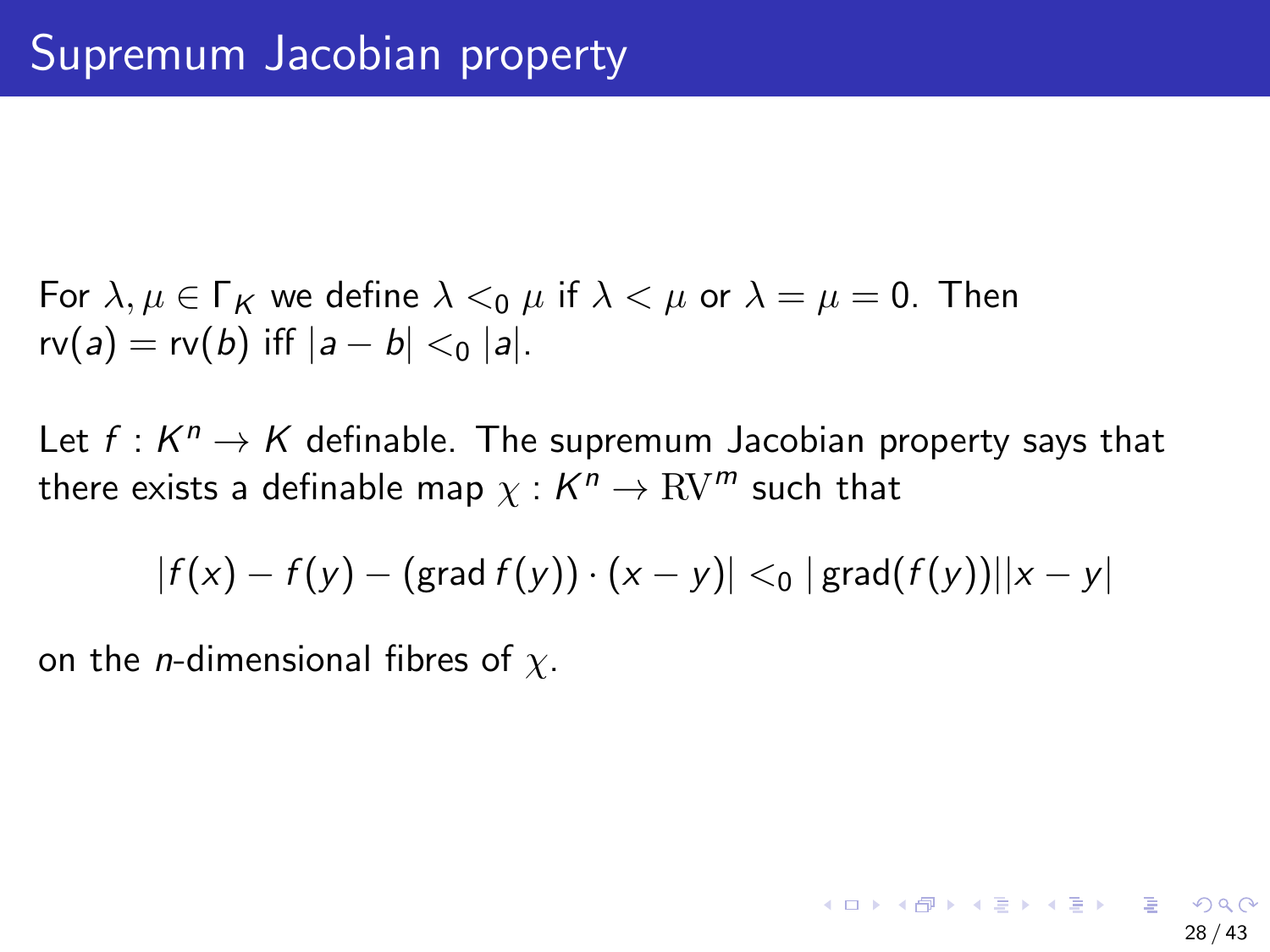# <span id="page-59-0"></span>[Counting in valued fields](#page-59-0)

メロメメ 御 メメ きょくきょうき  $2990$ 29 / 43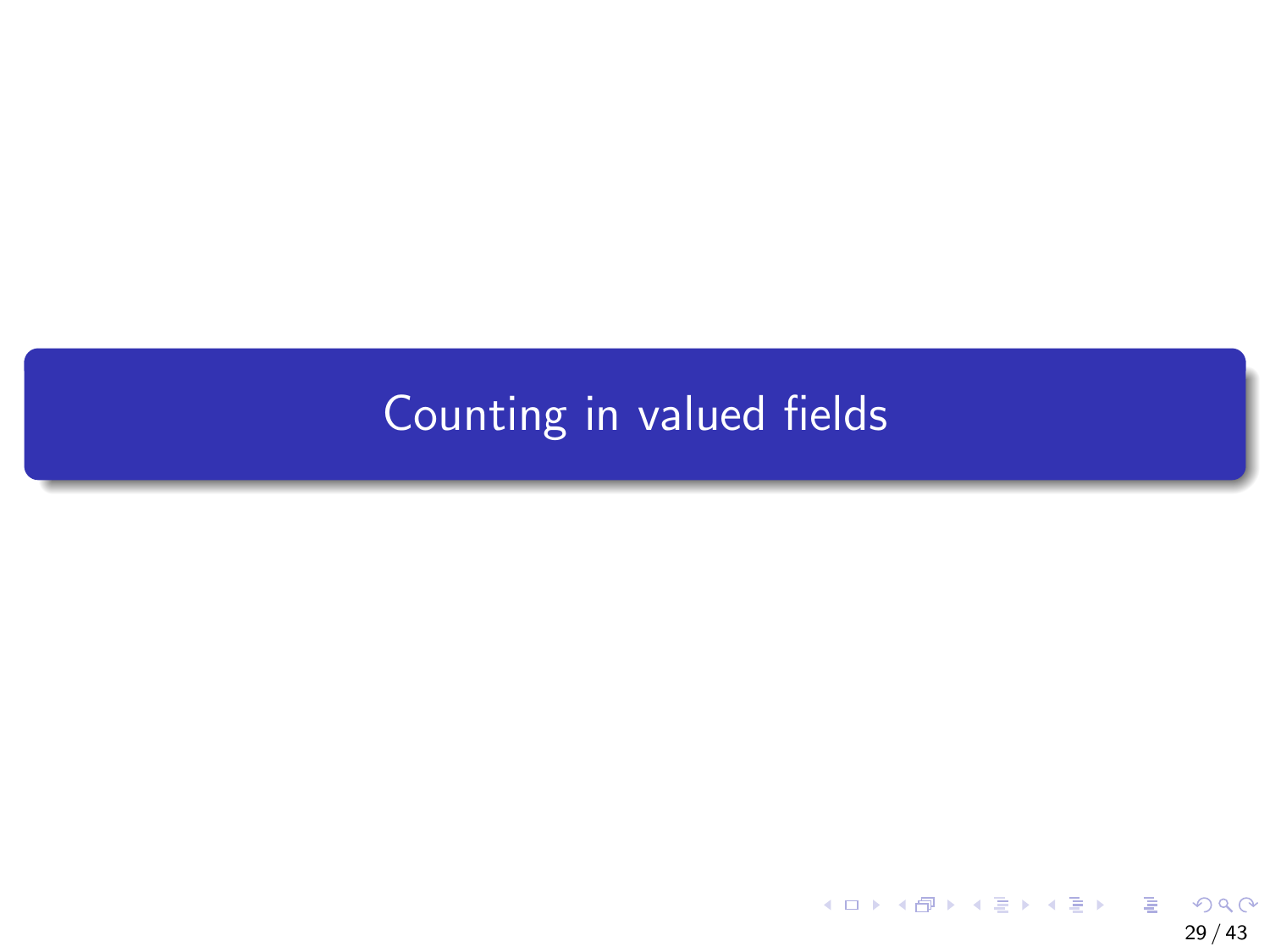For  $a/b \in \mathbb{Q}$ ,  $gcd(a, b) = 1$ , let  $H(a/b) = max\{|a|, |b|\}$  be the height. For  $x = (x_1, ..., x_n) \in \mathbb{Q}^n$  let  $H(x) = \max_i H(x_i)$ . For  $X \subset \mathbb{R}^n$  or  $X \subset \mathbb{Q}_p^n$ , let

$$
X(\mathbb{Q}, B) = \{x \in X \cap \mathbb{Q}^n \mid H(x) \leq B\},
$$
  

$$
X(\mathbb{Z}, B) = \{x \in X \cap \mathbb{Z}^n \mid H(x) \leq B\}.
$$

30 / 43

K ロ ▶ K 個 ▶ K 글 ▶ K 글 ▶ │ 글 │ ◆) Q ( º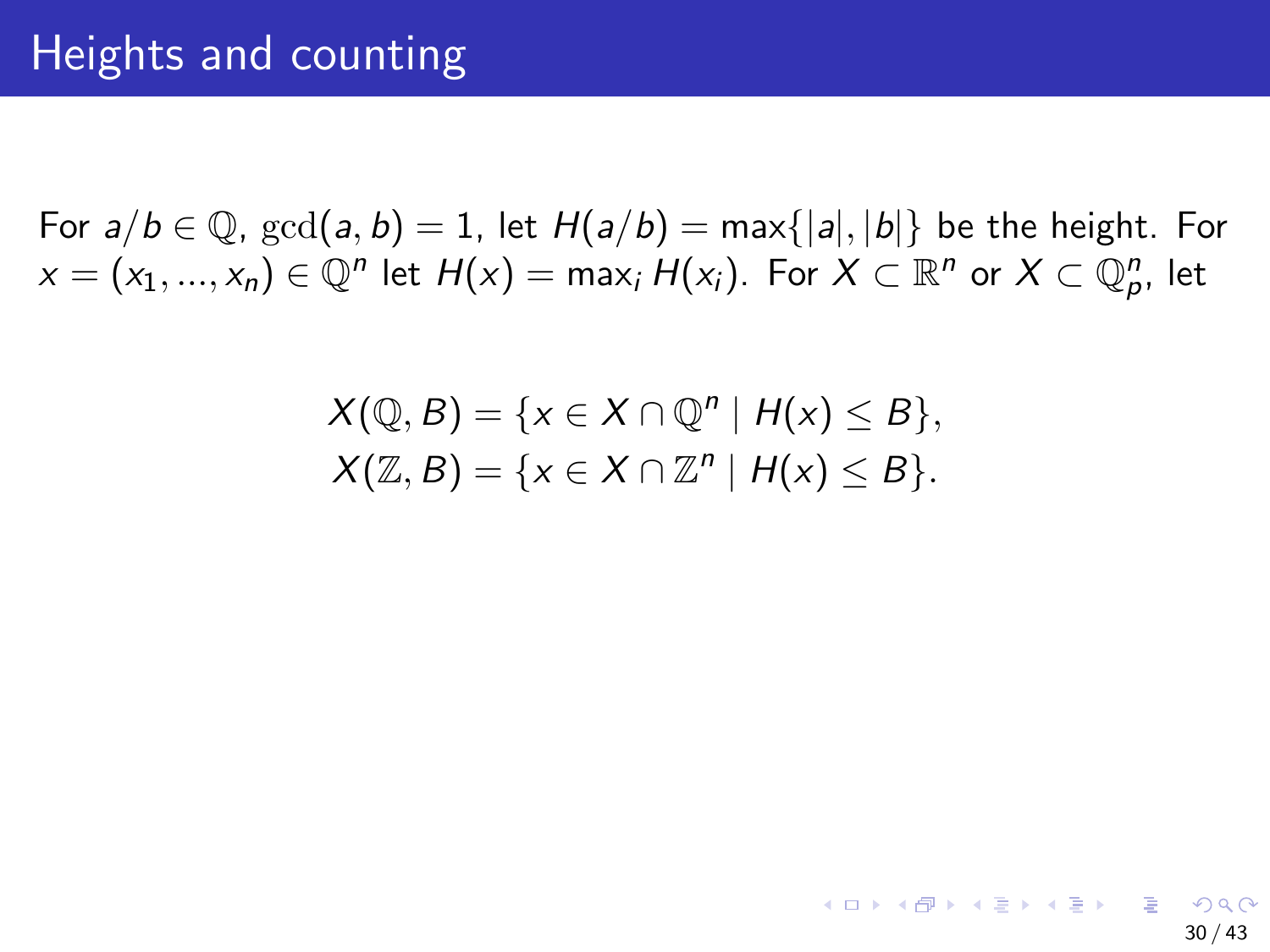### Theorem (Bombieri–Pila)

Let  $X \subset \mathbb{R}^2$  be an irreducible algebraic curve of degree d. Then for every  $\varepsilon > 0$  there exists  $c_{d,\varepsilon} > 0$  such that for all B

 $\#X(\mathbb{Z},B)\leq \mathsf{c}_{\mathsf{d},\varepsilon}B^{1/\mathsf{d}+\varepsilon}$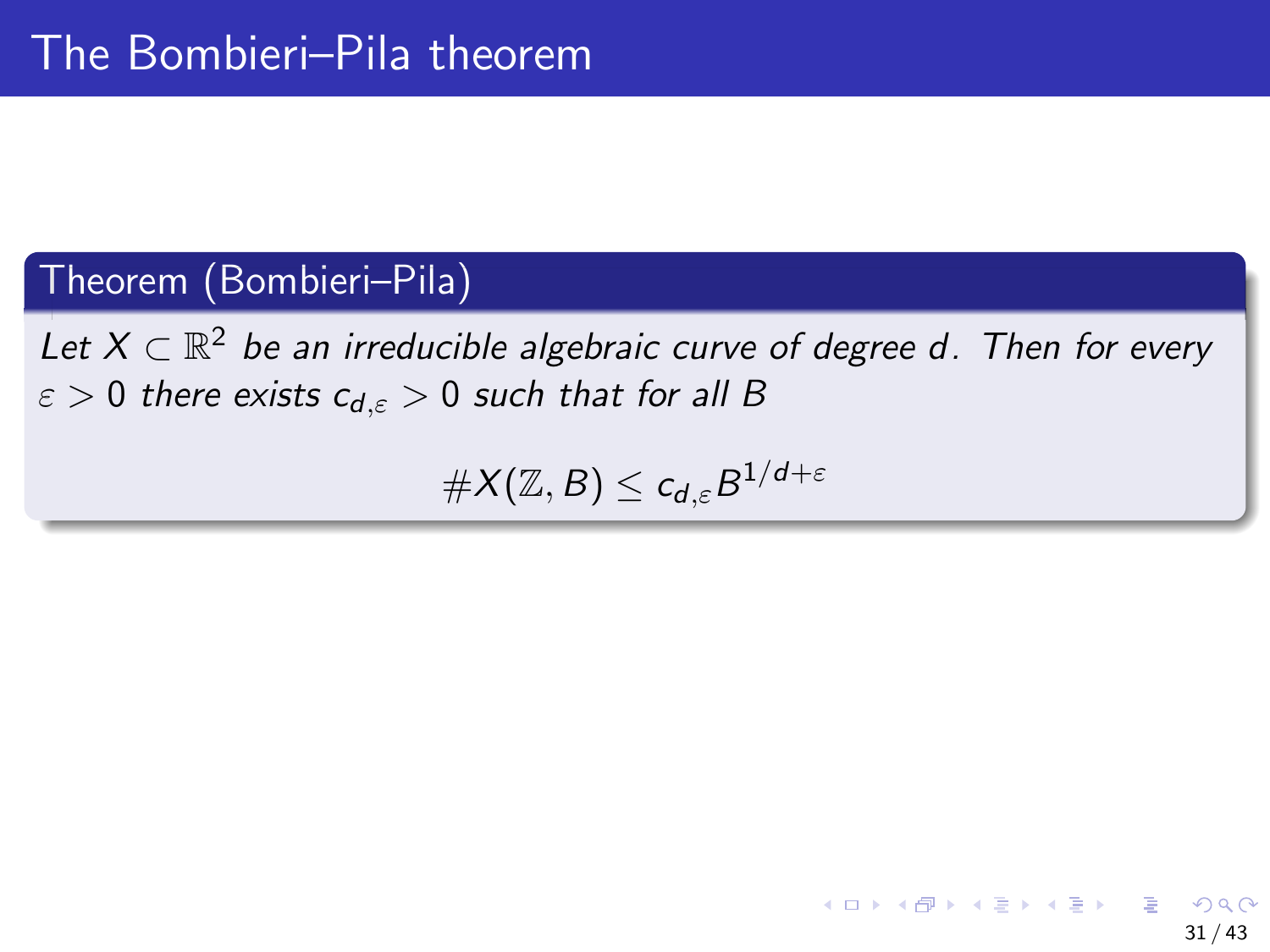For  $X \subset \mathbb{R}^n$  let  $X^{\mathrm{alg}}$  be the union of all semialgebraic connected subsets of  $X$  of dimension 1. Let  $X^{\rm trans} = X \setminus X^{\rm alg}$  be the *transcendental part of X*.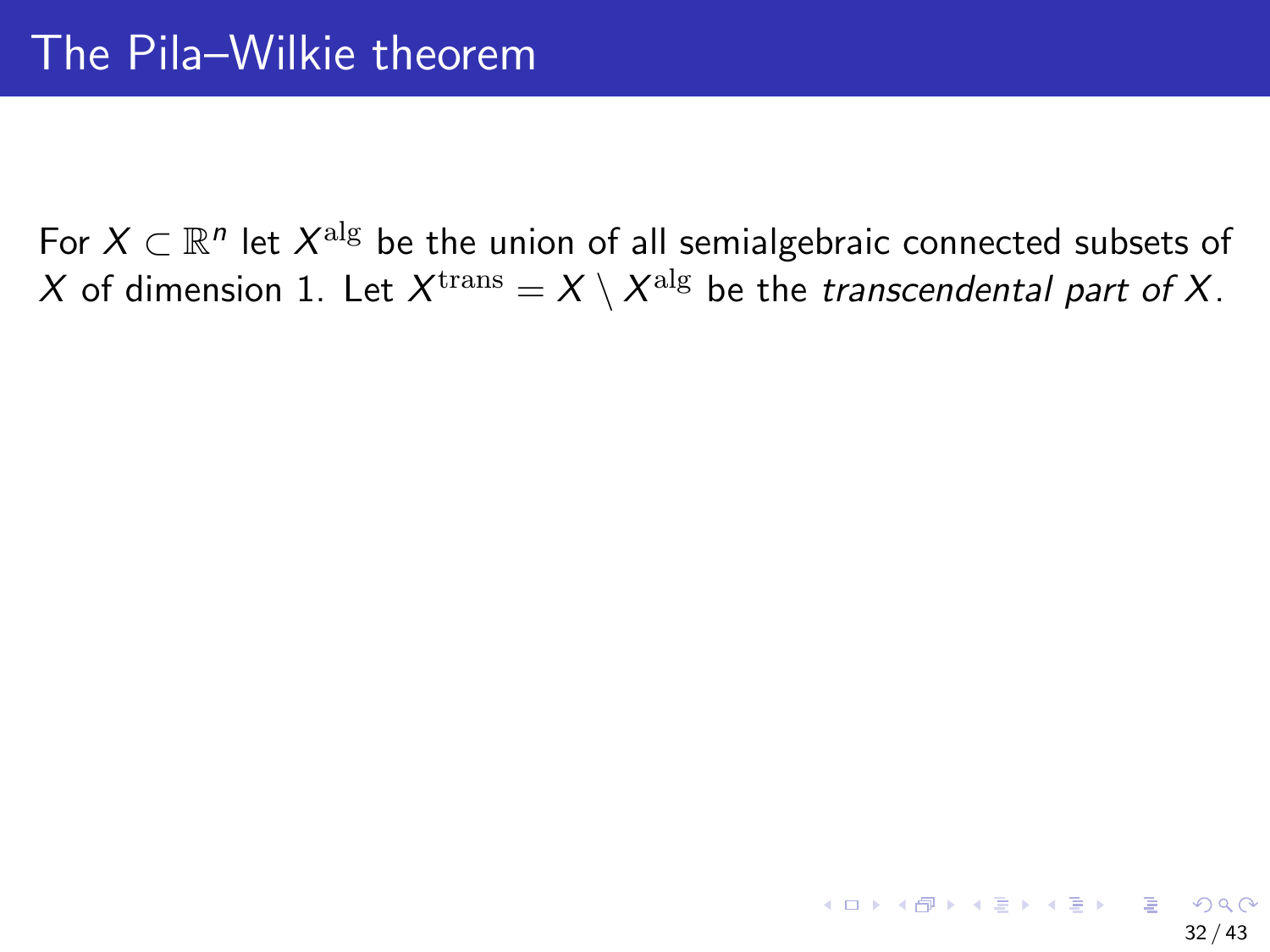For  $X \subset \mathbb{R}^n$  let  $X^{\mathrm{alg}}$  be the union of all semialgebraic connected subsets of  $X$  of dimension 1. Let  $X^{\rm trans} = X \setminus X^{\rm alg}$  be the *transcendental part of X*.

### Theorem (Pila–Wilkie)

Let  $X \subset \mathbb{R}^n$  be definable in an o-minimal structure. Then for any  $\varepsilon > 0$ there is  $c_{\varepsilon} > 0$  such that for all B

 $\#X^{\mathrm{trans}}(\mathbb{Q},B)\leq c_{\varepsilon}B^{\varepsilon}.$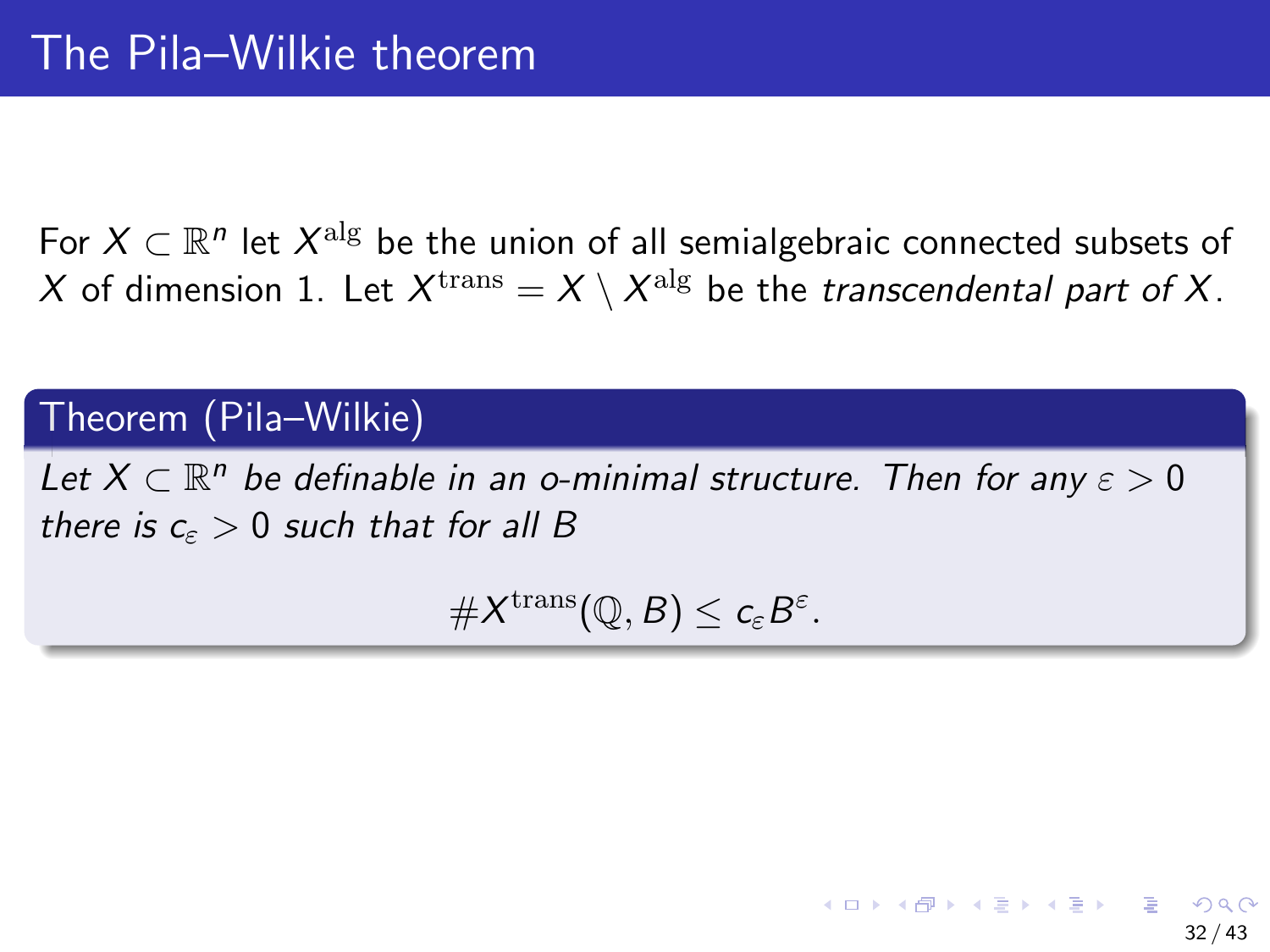Let  $\mathcal L$  be the subanalytic language on  $\mathbb Q_p$ .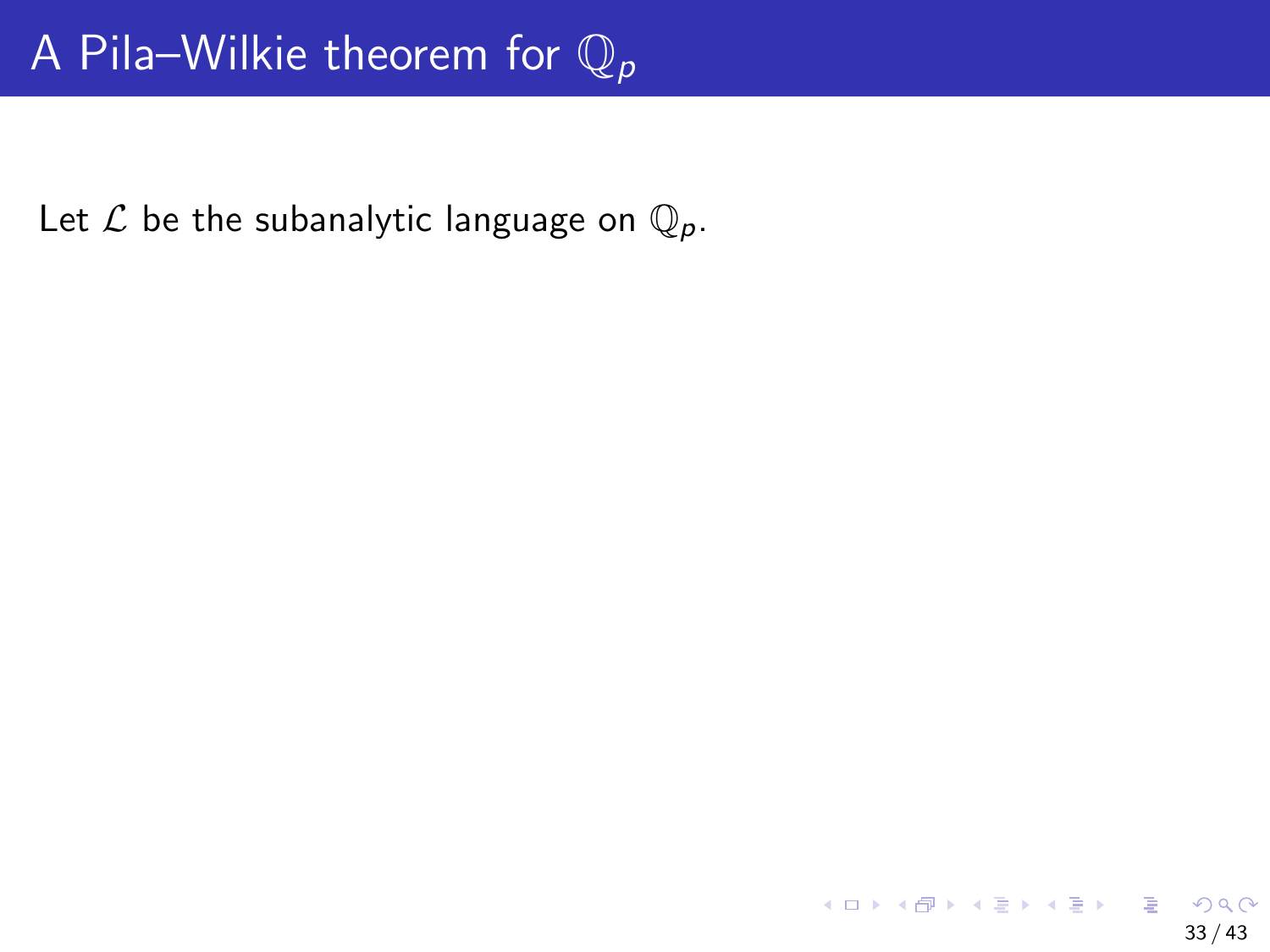Let  ${\mathcal L}$  be the subanalytic language on  ${\mathbb Q}_p$ . For  $X\subset {\mathbb Q}_p^n$  let  $X^{\rm alg}$  be the union of all semialgebraic curves in  $X$  of pure dimension 1. Put  $X^{\rm trans} = X \setminus X^{\rm alg}.$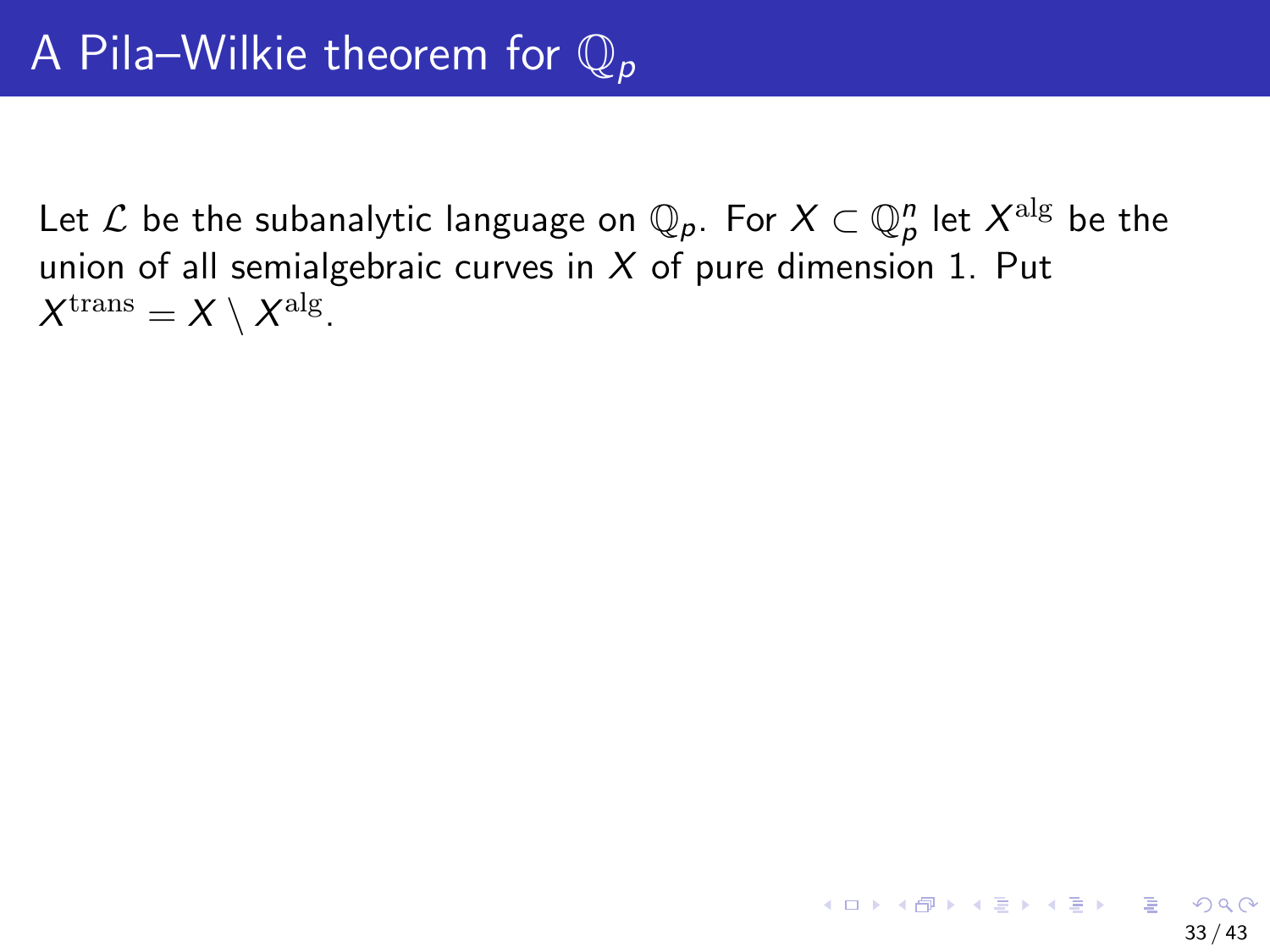Let  ${\mathcal L}$  be the subanalytic language on  ${\mathbb Q}_p$ . For  $X\subset {\mathbb Q}_p^n$  let  $X^{\rm alg}$  be the union of all semialgebraic curves in  $X$  of pure dimension 1. Put  $X^{\rm trans} = X \setminus X^{\rm alg}.$ 

Theorem (Cluckers–Comte–Loeser, Cluckers–Forey–Loeser)

Let  $X\subset \mathbb Q_p^n$  be  $\mathcal L$ -definable. Then for every  $\varepsilon>0$  there exists a  $c_\varepsilon>0$ such that for all B

 $\#X^{\mathrm{trans}}(\mathbb{Q},B)\leq c_{\varepsilon}B^{\varepsilon}.$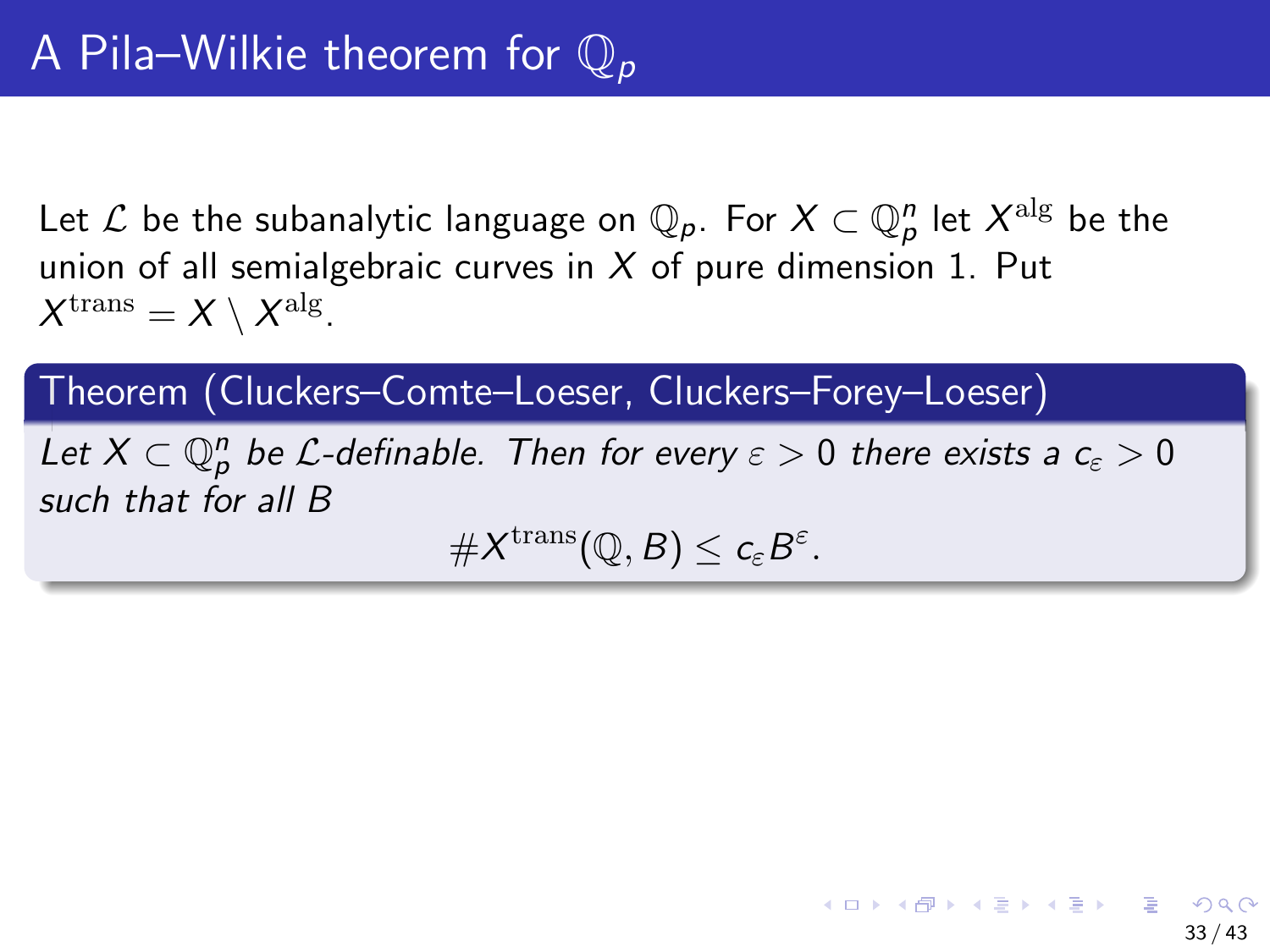Let  $\mathbb{C}[t]_{ be all polynomials of degree  $. For  $X \subset \mathbb{C}((t))^n$  put$$  $X_{\mathsf{s}} = X \cap \mathbb{C}[t]^n_{\leq {\mathsf{s}}}$ . Let  $n_{\mathsf{s}}(X)$  be the Zariski dimension of the Zariski closure of  $X_s \subset \mathbb{C}[t]^n_{\leq s} = \mathbb{C}^{ns}$ .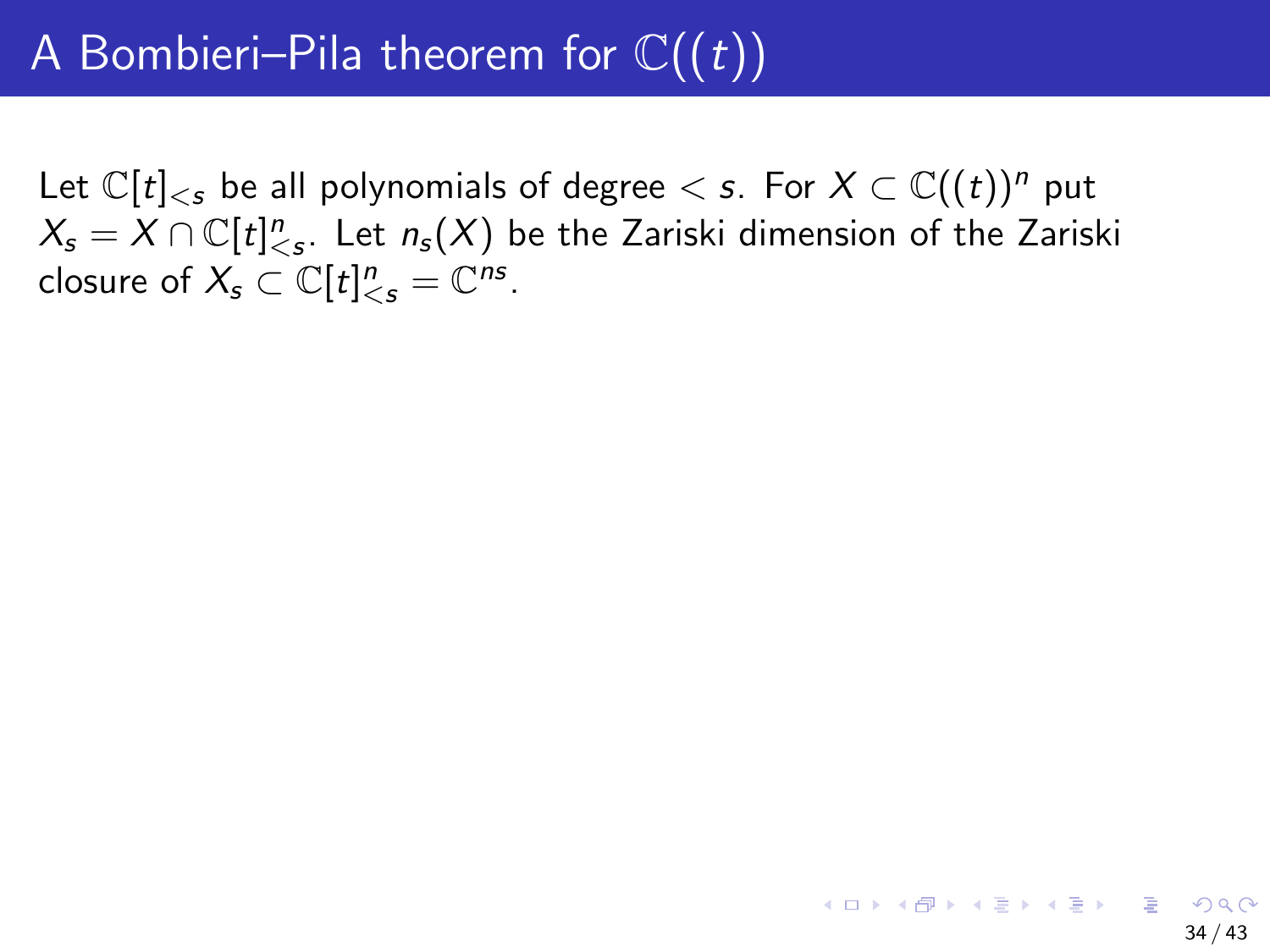Let  $\mathbb{C}[t]_{\leq s}$  be all polynomials of degree  $\leq s$ . For  $X \subset \mathbb{C}((t))^n$  put  $X_{\mathsf{s}} = X \cap \mathbb{C}[t]^n_{\leq {\mathsf{s}}}$ . Let  $n_{\mathsf{s}}(X)$  be the Zariski dimension of the Zariski closure of  $X_s \subset \mathbb{C}[t]^n_{\leq s} = \mathbb{C}^{ns}$ .

#### Theorem (Cluckers–Comte–Loeser)

Let  $X \subset \mathbb{C}((t))^2$  be an irreducible algebraic curve of degree d. Then for every s

$$
n_{s}(X)\leq \left\lceil \frac{s}{d}\right\rceil.
$$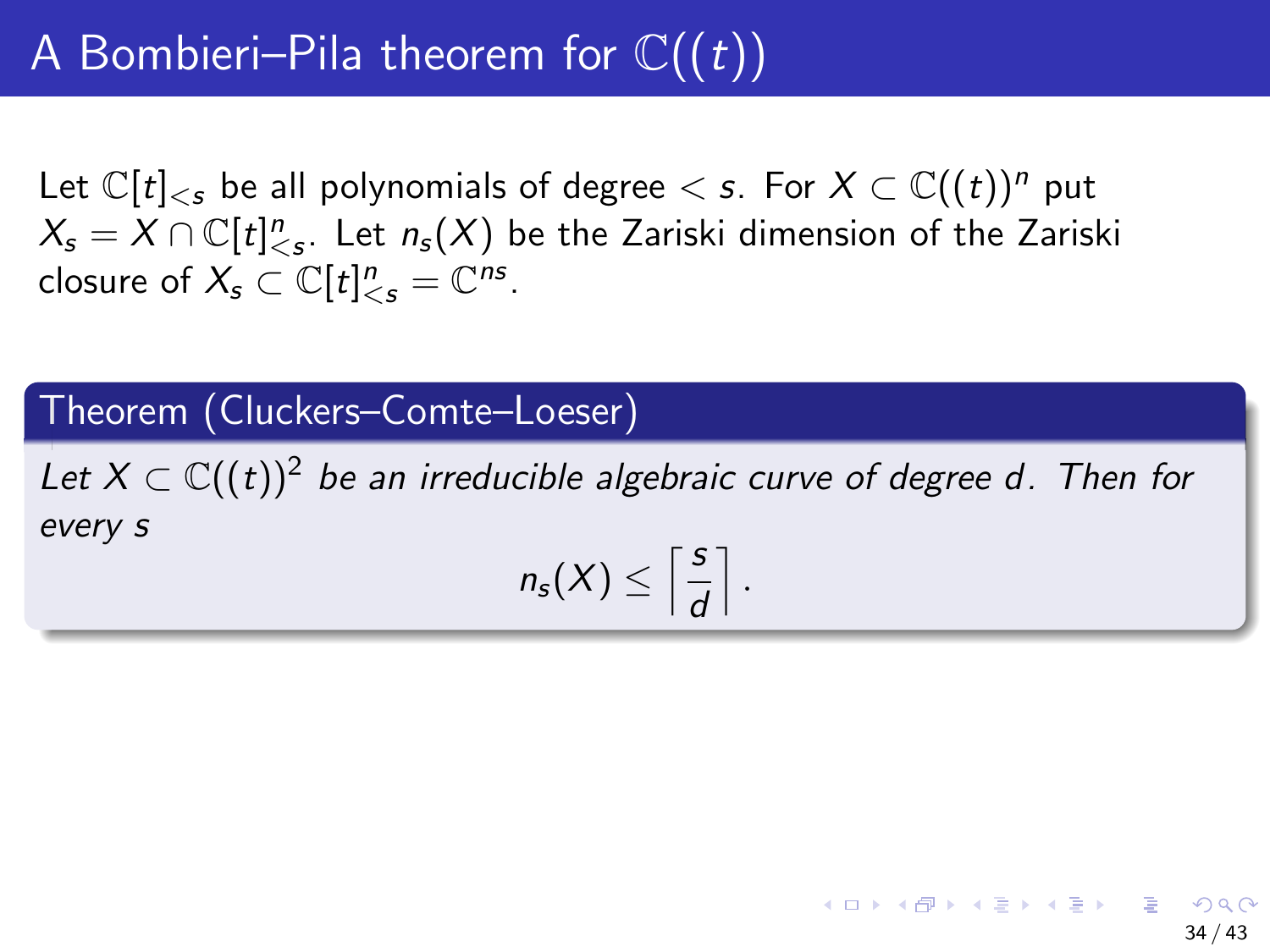For  $K=\mathbb{Q}_p$  and  $X\subset K^n$  let  $X(\mathbb{Q},B)$  and  $X(\mathbb{Z},B)$  be as defined above and put  $X_s = X(\mathbb{Z}, p^s)$ . These are *rational points of height at most B*.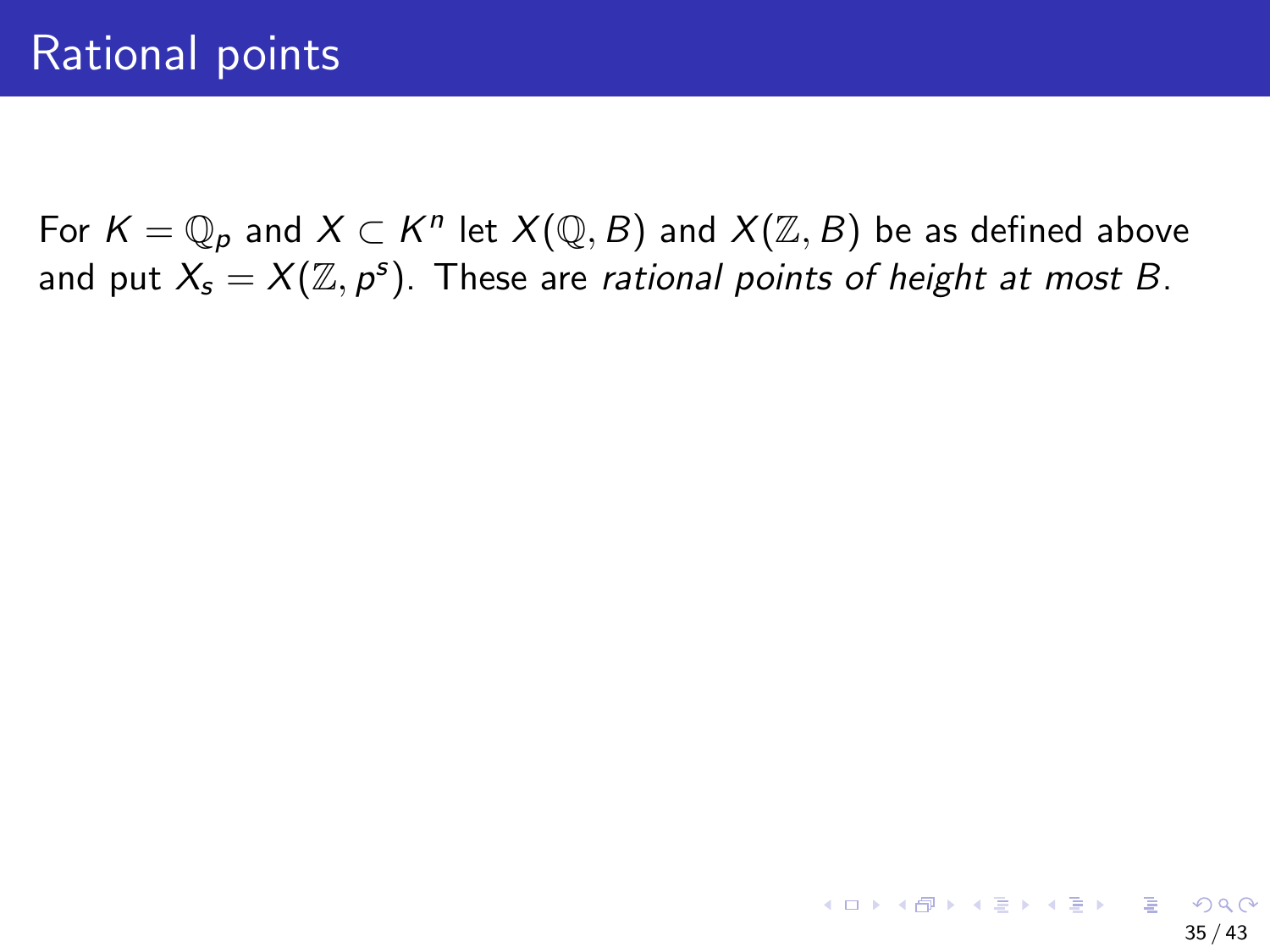For  $K=\mathbb{Q}_p$  and  $X\subset K^n$  let  $X(\mathbb{Q},B)$  and  $X(\mathbb{Z},B)$  be as defined above and put  $X_s = X(\mathbb{Z}, p^s)$ . These are *rational points of height at most B*.

For  $\mathcal{K} = \mathcal{k}((t))$  let  $\mathcal{k}[t]_{\leqslant s}$  be all polynomials of degree  $< s.$  For  $X \subset \mathcal{K}^n$ define  $X_{\mathsf{s}} = X \cap k[t]^n_{\leq \mathsf{s}}$ . These are *rational points of height at most s*. How to measure the size of  $X_s$  as  $s \to \infty$ ?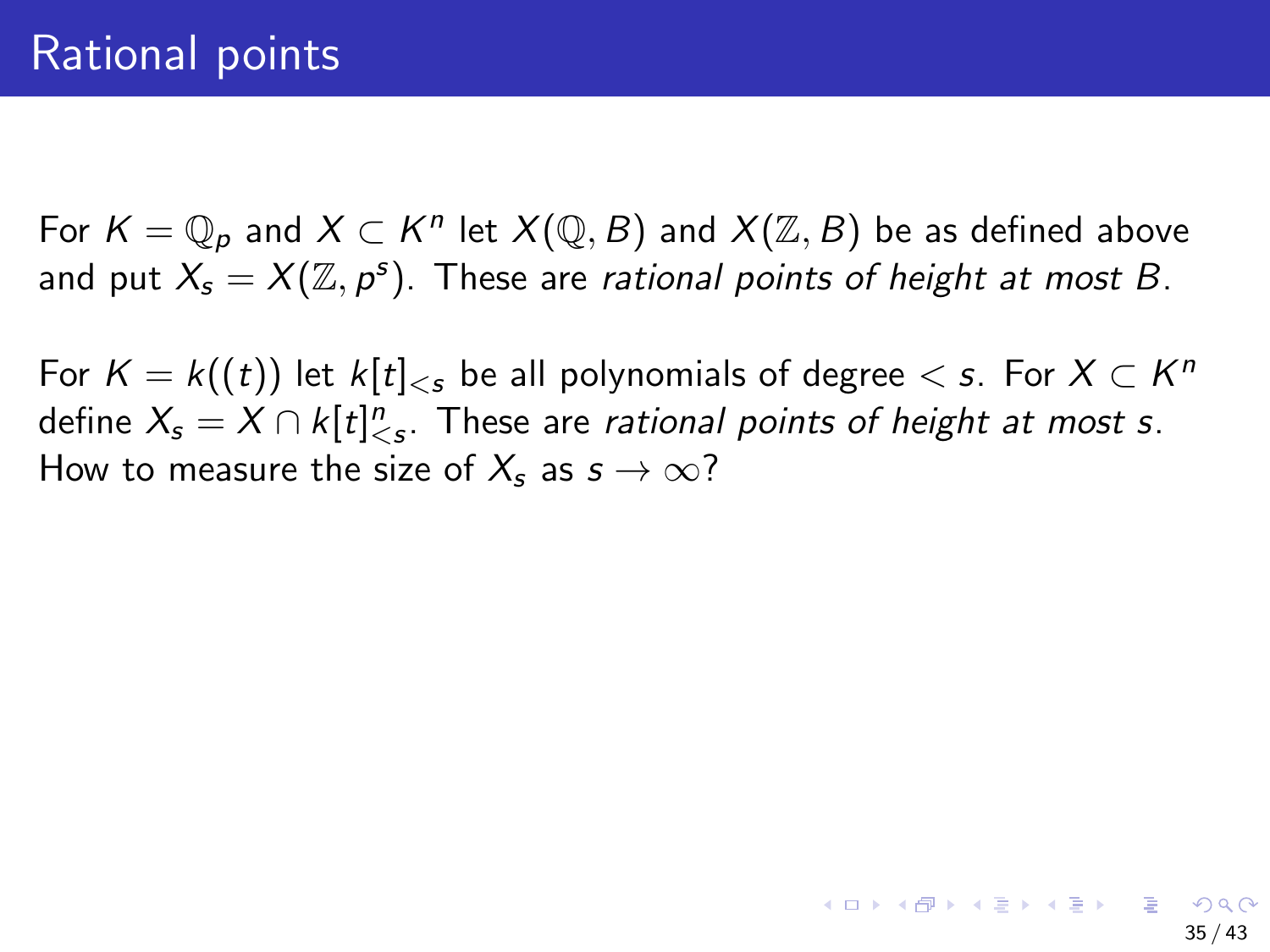For  $K=\mathbb{Q}_p$  and  $X\subset K^n$  let  $X(\mathbb{Q},B)$  and  $X(\mathbb{Z},B)$  be as defined above and put  $X_s = X(\mathbb{Z}, p^s)$ . These are *rational points of height at most B*.

For  $\mathcal{K} = \mathcal{k}((t))$  let  $\mathcal{k}[t]_{\leqslant s}$  be all polynomials of degree  $< s.$  For  $X \subset \mathcal{K}^n$ define  $X_{\mathsf{s}} = X \cap k[t]^n_{\leq \mathsf{s}}$ . These are *rational points of height at most s*. How to measure the size of  $X_s$  as  $s \to \infty$ ?

Possible generalizations: other heights on  $\mathbb{Q}_p$ , Teichmüller lifts; other fields with a (pseudo-)uniformizer, localizations  $(\mathit{k}[t, t^{-1}])$ , multiple uniformizers, ...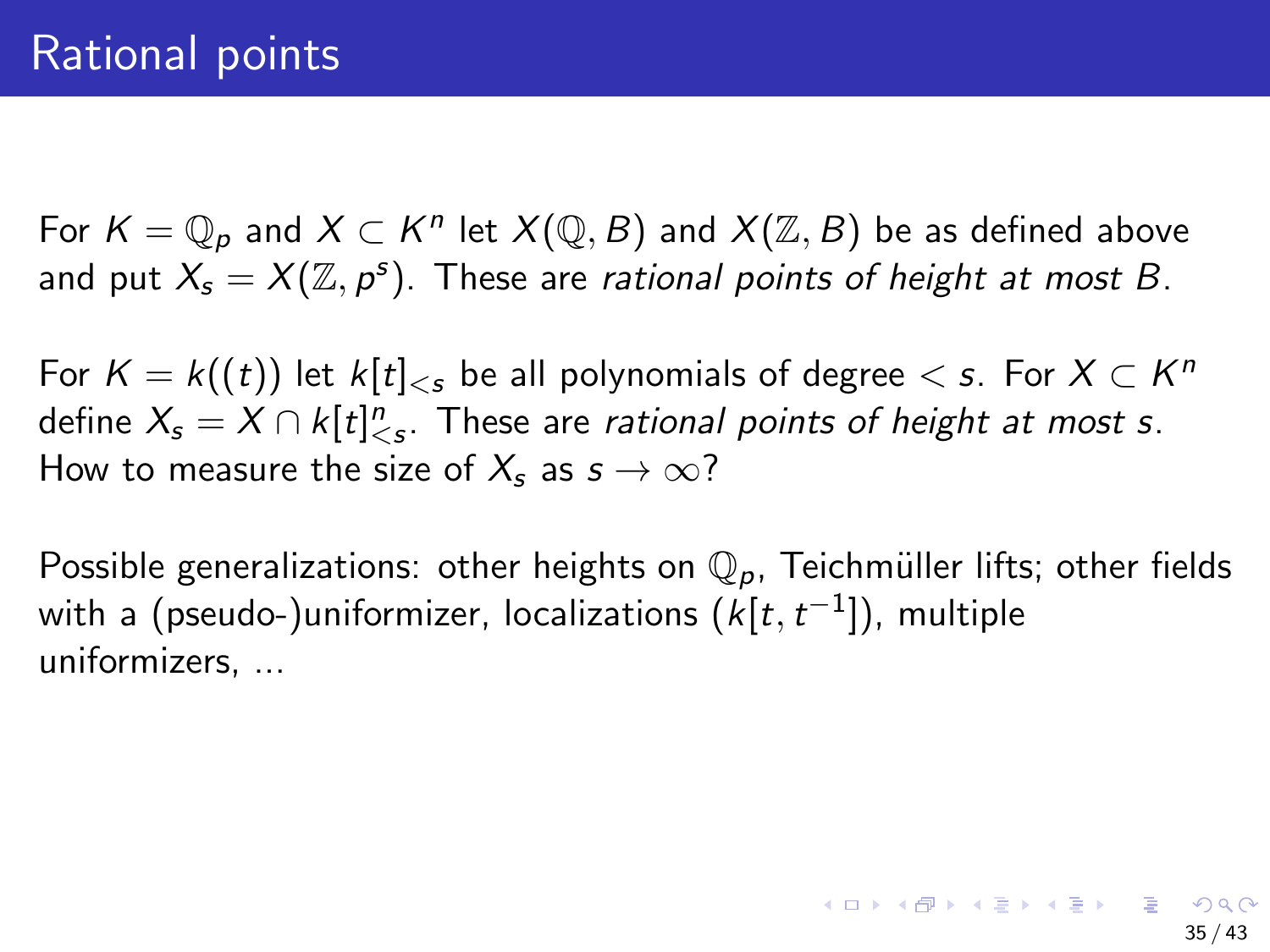### The counting dimension

Measure the size of  $X_s$  relative to the residue field.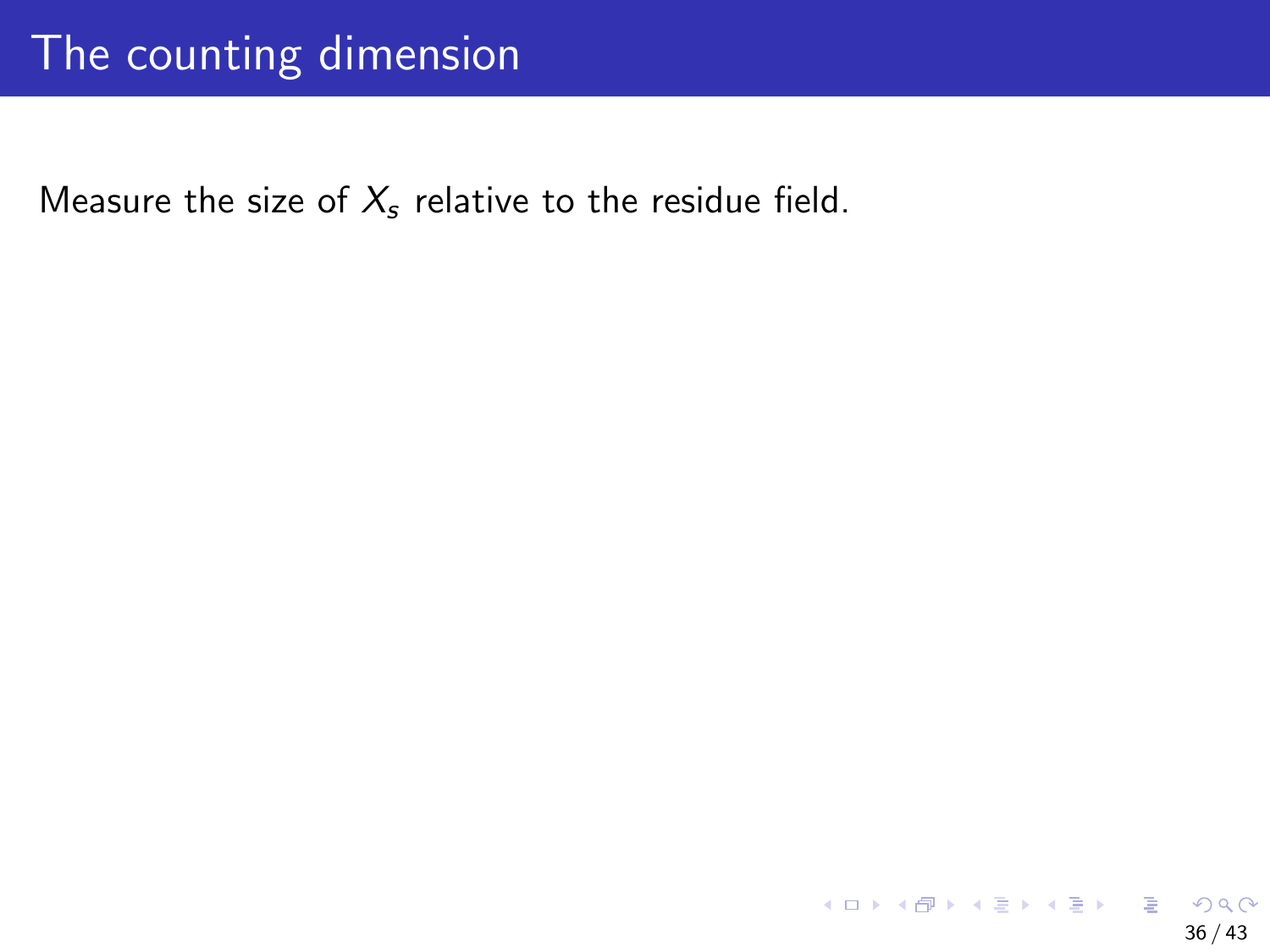Measure the size of  $X_s$  relative to the residue field.

Let  $K = k((t))$  or  $K = \mathbb{Q}_p$  and let  $\mathcal L$  be a language extending  $\mathcal L_{\text{val}}$ .

#### Definition

Let  $X \subset K^n$ , let d be a positive integer and let  $N, e : \mathbb{N} \to \mathbb{N}$ . We say that X has counting dimension at most  $(N, d, e)$  if there exists a definable function  $f: X \to \mathcal{O}_\mathcal{K}^d$  such that for every  $s,$ 

$$
X_s \xrightarrow{f} \mathcal{O}_K^d \xrightarrow{\mathrm{proj}} \left(\frac{\mathcal{O}_K}{\mathcal{M}_K^{e(s)}}\right)^d
$$

has finite fibres of size at most  $N(s)$ .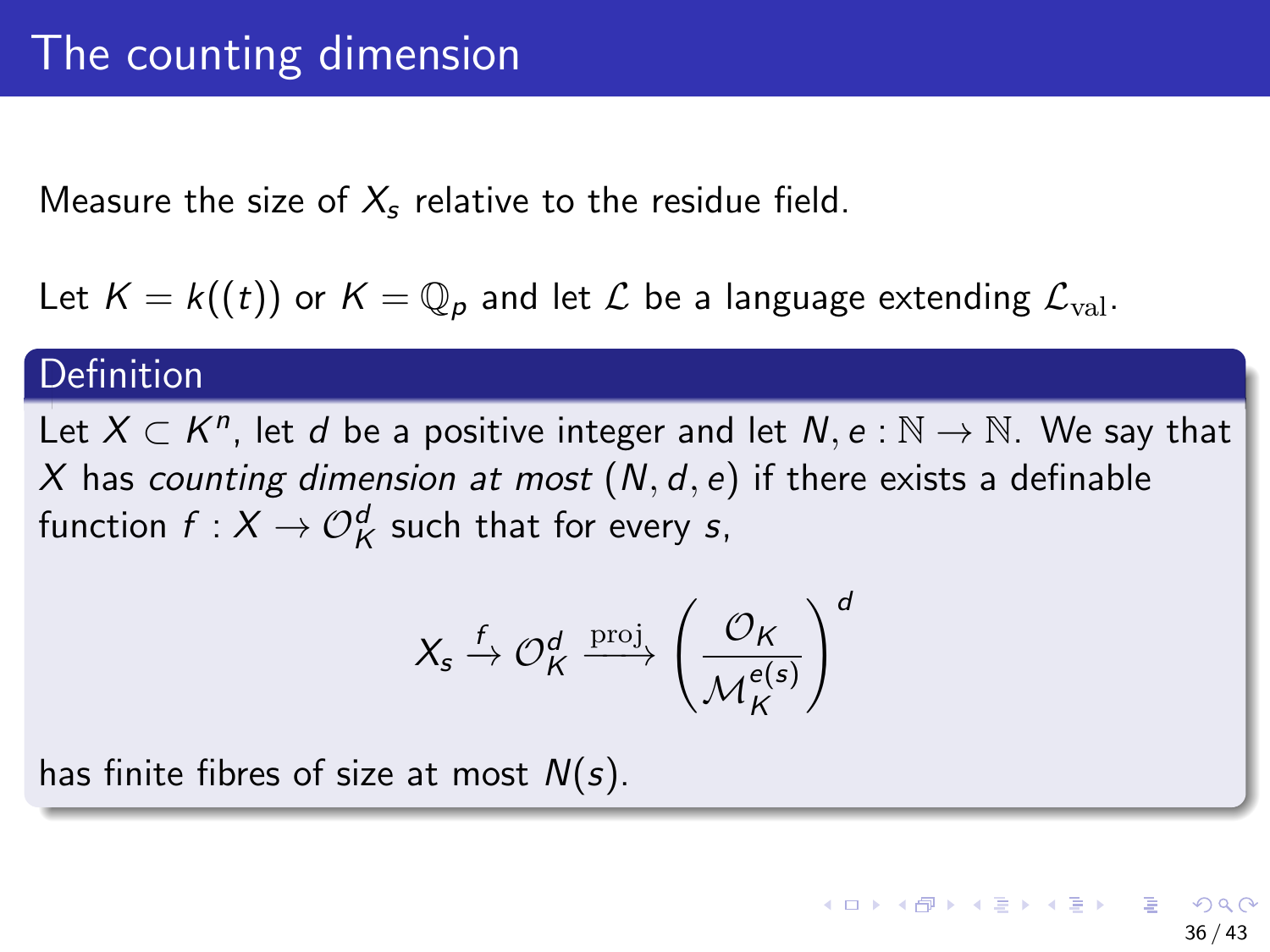# Counting dimension in  $\mathbb{C}((t))$  and  $\mathbb{Q}_p$

Assume that  $X \subset K^n$  has counting dimension bounded by  $(N, d, e)$ .  $K = \mathbb{Q}_p$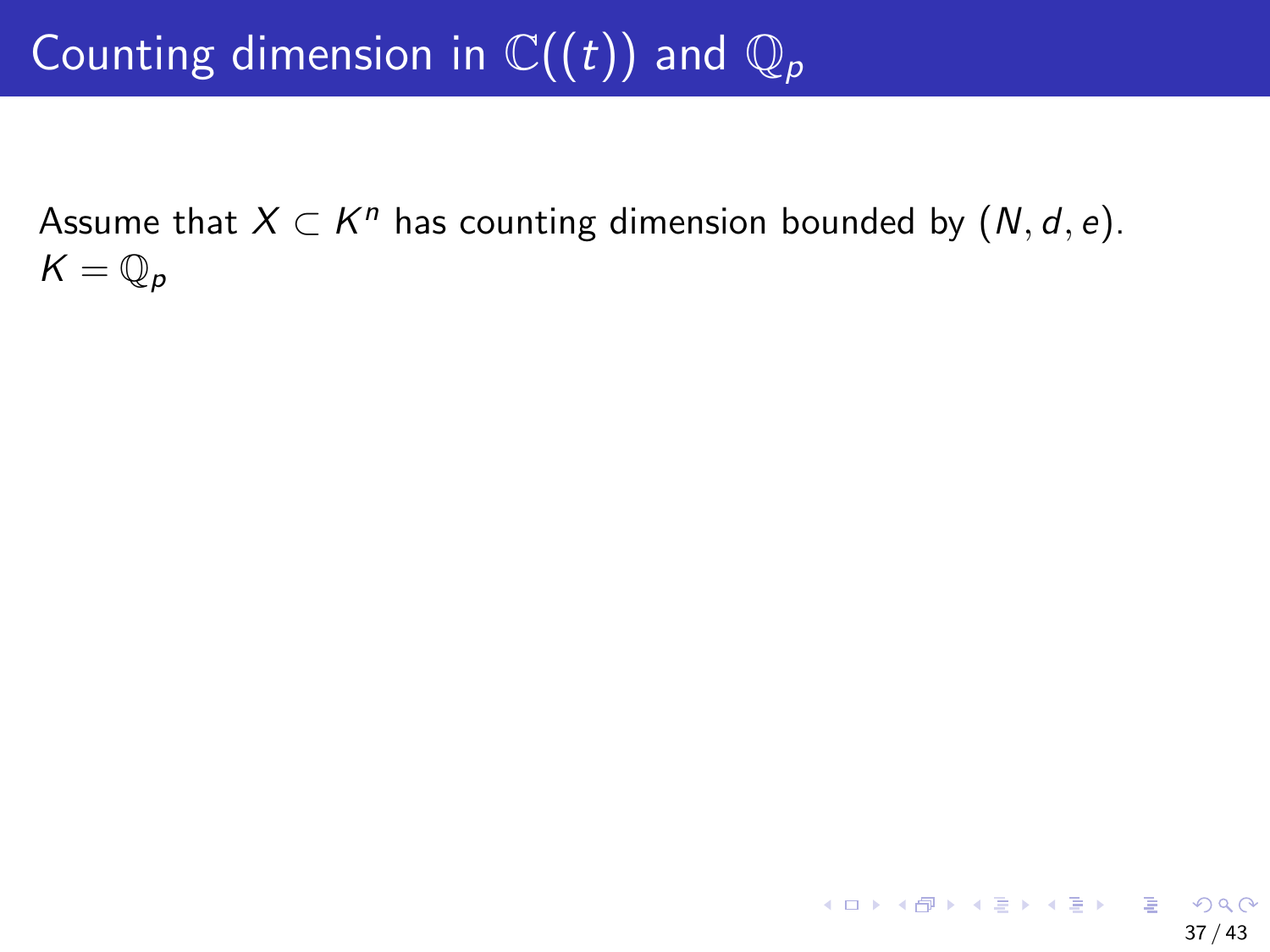# Counting dimension in  $\mathbb{C}((t))$  and  $\mathbb{Q}_p$

Assume that  $X \subset K^n$  has counting dimension bounded by  $(N, d, e)$ .  $K = \mathbb{C}((t))$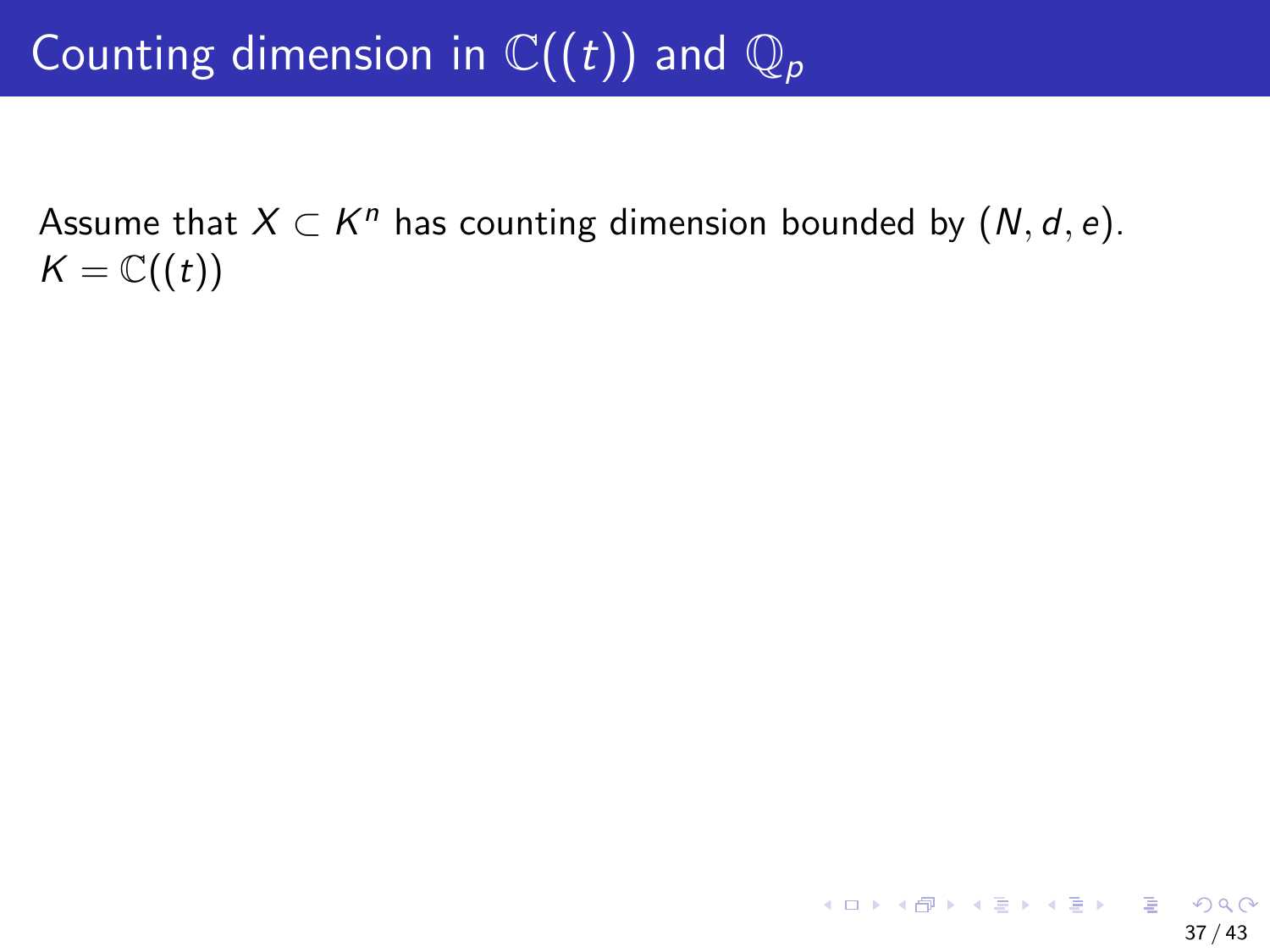Let  $K = k((t))$  or  $K = \mathbb{Q}_p$  in a language  $\mathcal L$  such that  $\text{Th}_{\mathcal L}(K)$  is 1-h-minimal. Assume that acl  $=$  dcl and that the subgroup of b-th powers has finite index in  $k^{\times}$ , for some  $b > 1$ .

Theorem (Cluckers–Halupczok–Rideau-Kikuchi-V, Cantoral-Farfan–Nguyen-V)

Let  $X \subset K^n$  be a curve. For every  $\varepsilon > 0$  there exists a  $N_{\varepsilon}$  such that the counting dimension of  $X^{\rm trans}$  is bounded by

 $(N_{\varepsilon}, 1, \lceil s \cdot \varepsilon \rceil).$ 

38 / 43

メロトメ 御 トメ 差 トメ 差 トー 差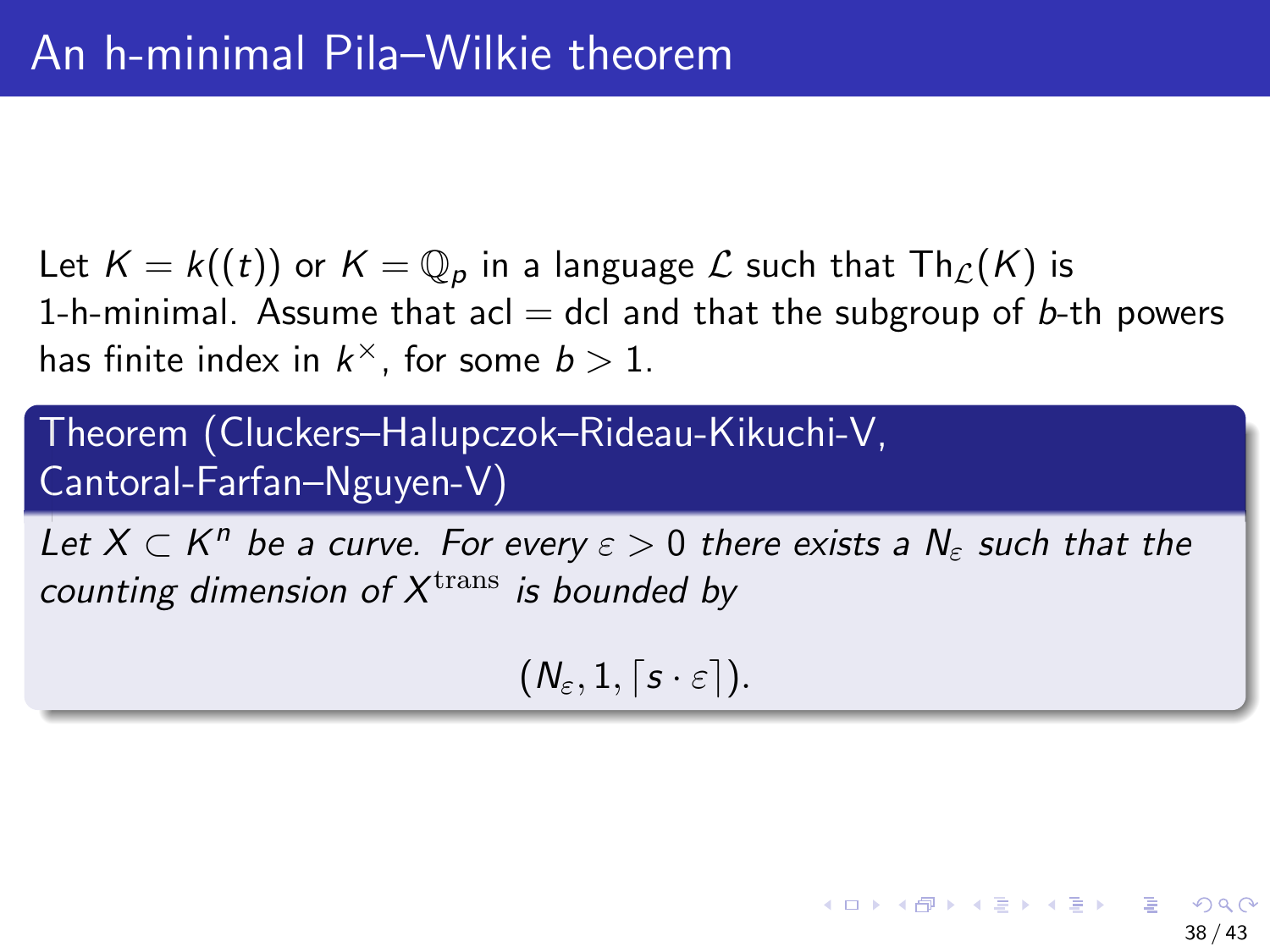#### **Assumptions**

1-h-minimality.

 $acl = dcl.$ 

b-th powers finite index in  $k^{\times}$ .

K ロ ▶ K 個 ▶ K ミ ▶ K ミ ▶ - ' 큰' - 9 Q Q 39 / 43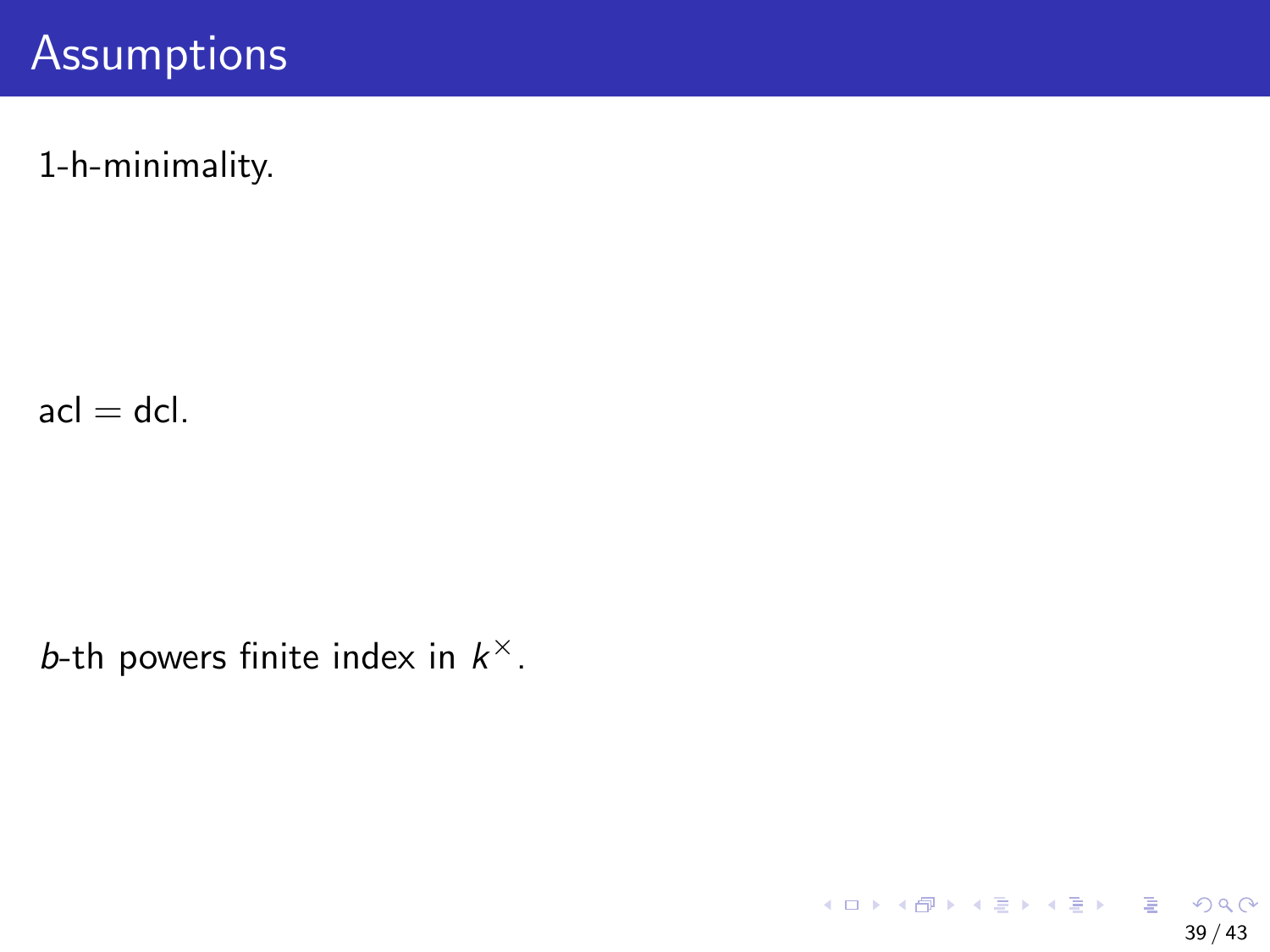## Two ingredients in the proof

 $T_r$ -Parametrizations.

The determinant method.

イロト 不優 トメ 差 トメ 差 トー 差  $QQ$ 40 / 43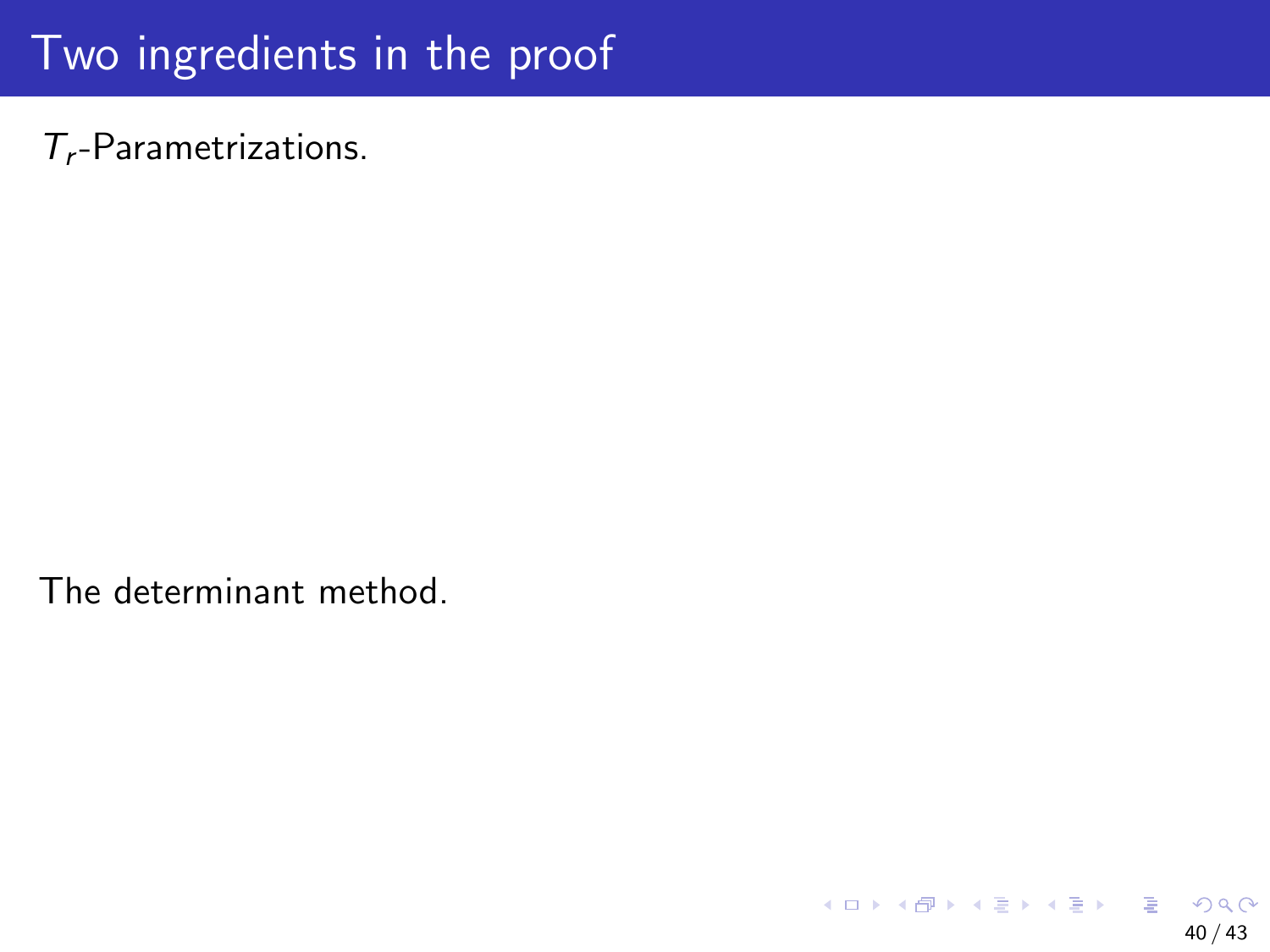Consider  $\mathbb{Q}_p((t))$  with valuation ring  $\mathbb{Q}_p[[t]]$ . There is a 1-h-minimal structure on  $\mathbb{Q}_p((t))$  in which

$$
\exp: p\mathbb{Z}_p + t\mathbb{Q}_p[[t]] \to \mathbb{Q}_p((t))
$$

is definable. Let  $X = \text{graph}(\exp)$ .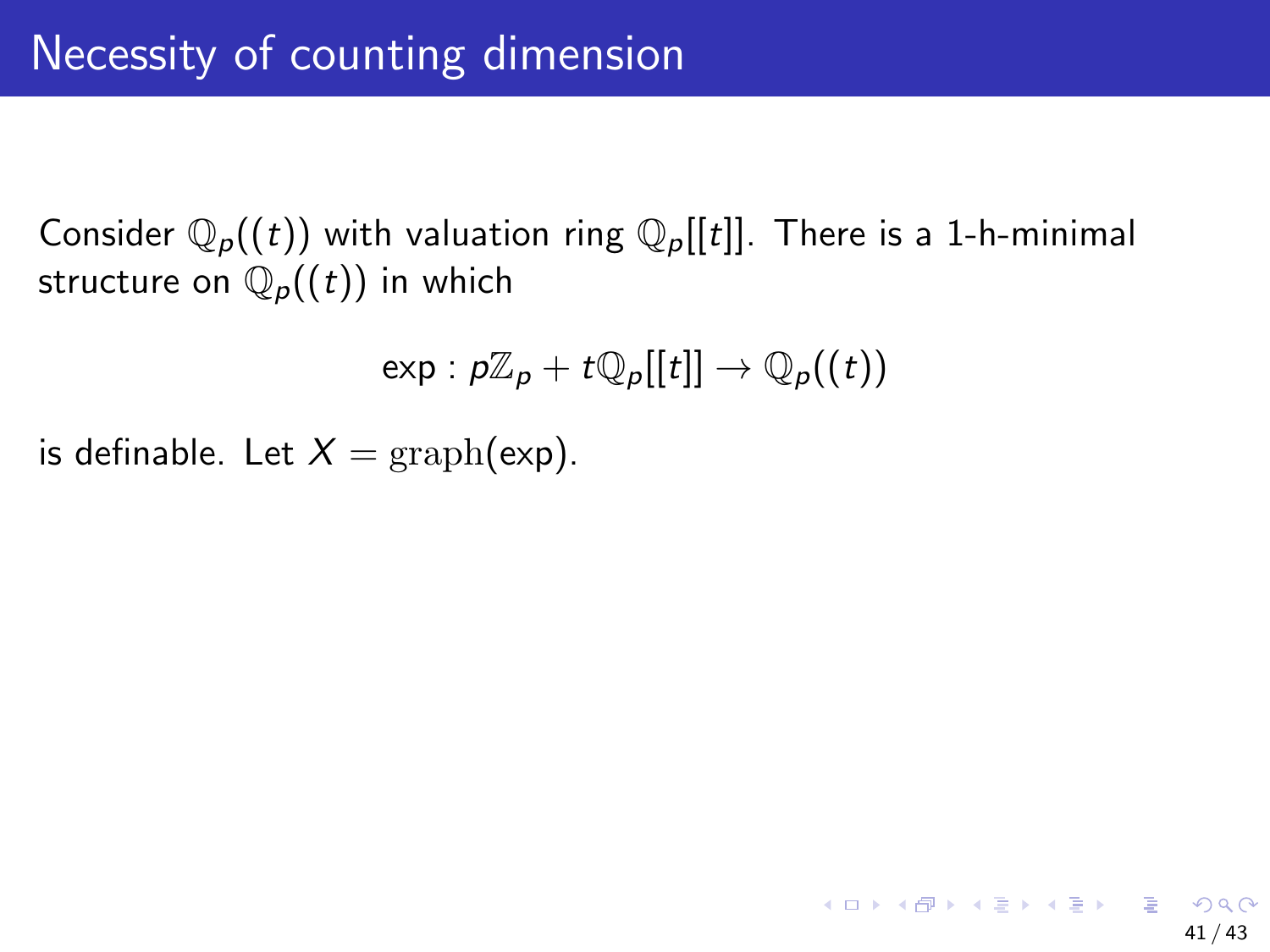Hensel minimality I, Cluckers, Halupczok and Rideau-Kikuchi, <https://arxiv.org/abs/1909.13792>.

Hensel minimality II; Mixed characteristic and a Diophantine application, Cluckers, Halupczok, Rideau-Kikuchi and Vermeulen, <https://arxiv.org/abs/2104.09475>.

A Pila-Wilkie theorem for Hensel minimal curves, Cantoral-Farfán, Huu Nguyen and Vermeulen, <https://arxiv.org/abs/2107.03643>.